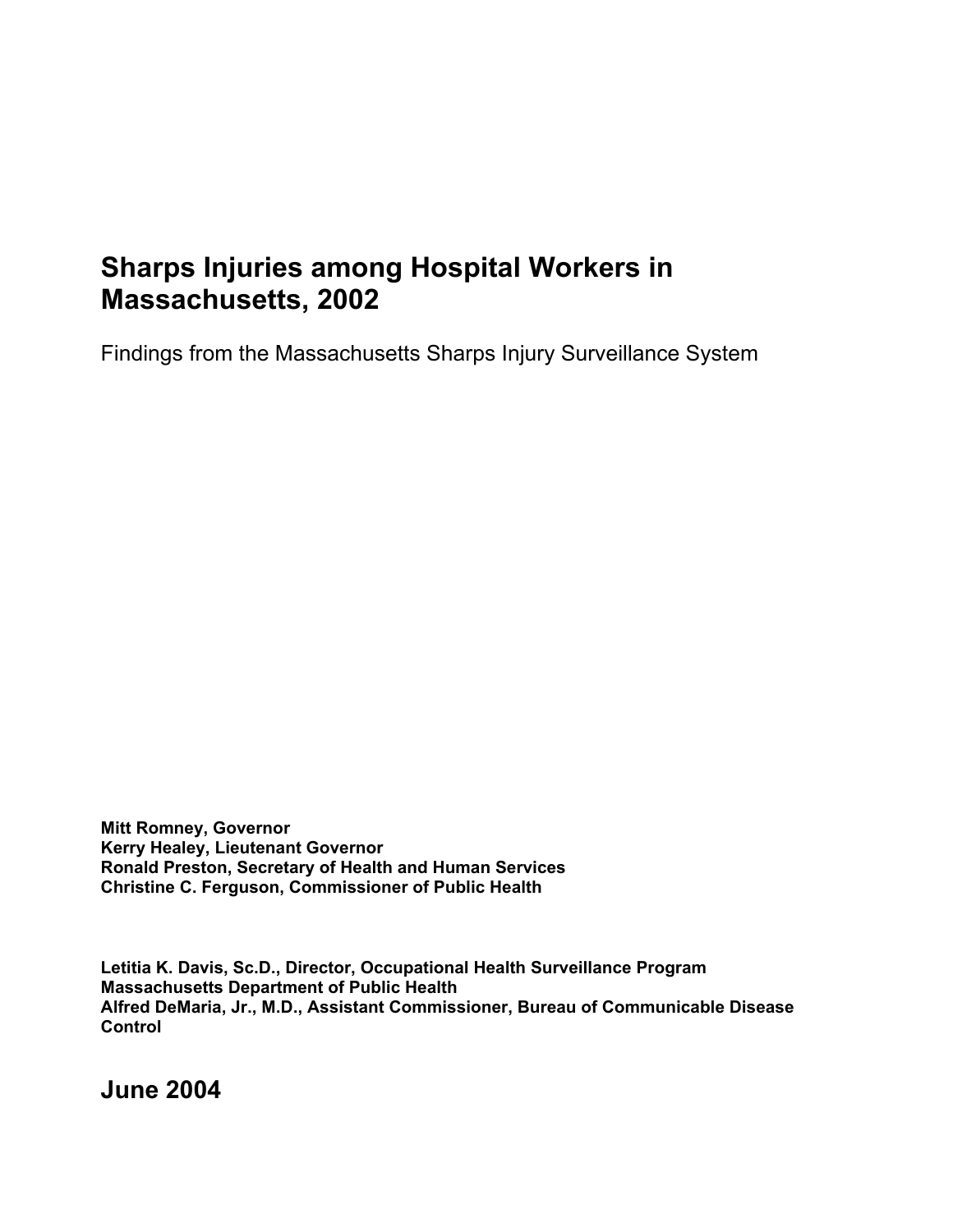## **Acknowledgements**

This report was prepared by Angela K. Laramie, MPH, and Letitia K. Davis, Sc.D., of the Occupational Health Surveillance Program, Alfred DeMaria, Jr., MD, MPH of the Bureau of Communicable Disease Control, and Laurie M. Robert, MS, of John Snow Inc., who serves as a consultant to this project. Special acknowledgement goes to the members of the Massachusetts Department of Public Health Sharps Injury Prevention Advisory Committee who have dedicated substantial time and effort to guide the development of the Massachusetts Sharps Injury Surveillance System and the preparation of this report. In addition to Alfred DeMaria, Jr., MD, MPH, these include: Marie-Eileen Onieal, RNC, Gail Palmeri, RN, Phillip Adamo, MD, Evelyn Bain, RN, Karen Daley, RN, Anuj Goel, Margaret Quinn, Sc.D., and James Ryan, MD, MPH. Additional thanks to Helene Bednarsh, RDH, Catherine Galligan, MS, and Liz O'Connor, RN; who provided invaluable technical expertise and practical insights. Finally, special thanks go to the infection control, employee health department and other staff in Massachusetts hospitals who collected and provided the data on which this report is based. Many hospital staff have provided helpful input in developing the reporting system and continued input is welcome.

This work was funded in part through cooperative agreements with the National Center for Infectious Disease (U50/CCU115217-06) and the National Institute for Occupational Safety and Health (U01/H07302) of the Centers for Disease Control and Prevention.

To obtain additional copies of this report, contact:

Massachusetts Department of Public Health Center for Health Information, Statistics, Research and Evaluation Occupational Health Surveillance Program 2 Boylston Street, 6<sup>th</sup> Floor Boston, MA 02116

#### 617-988-3341

#### Sharps.Injury@state.ma.us

This report is also available on line at MDPH's website: www.state.ma.us/dph/bhsre/ohsp/ohsp.htm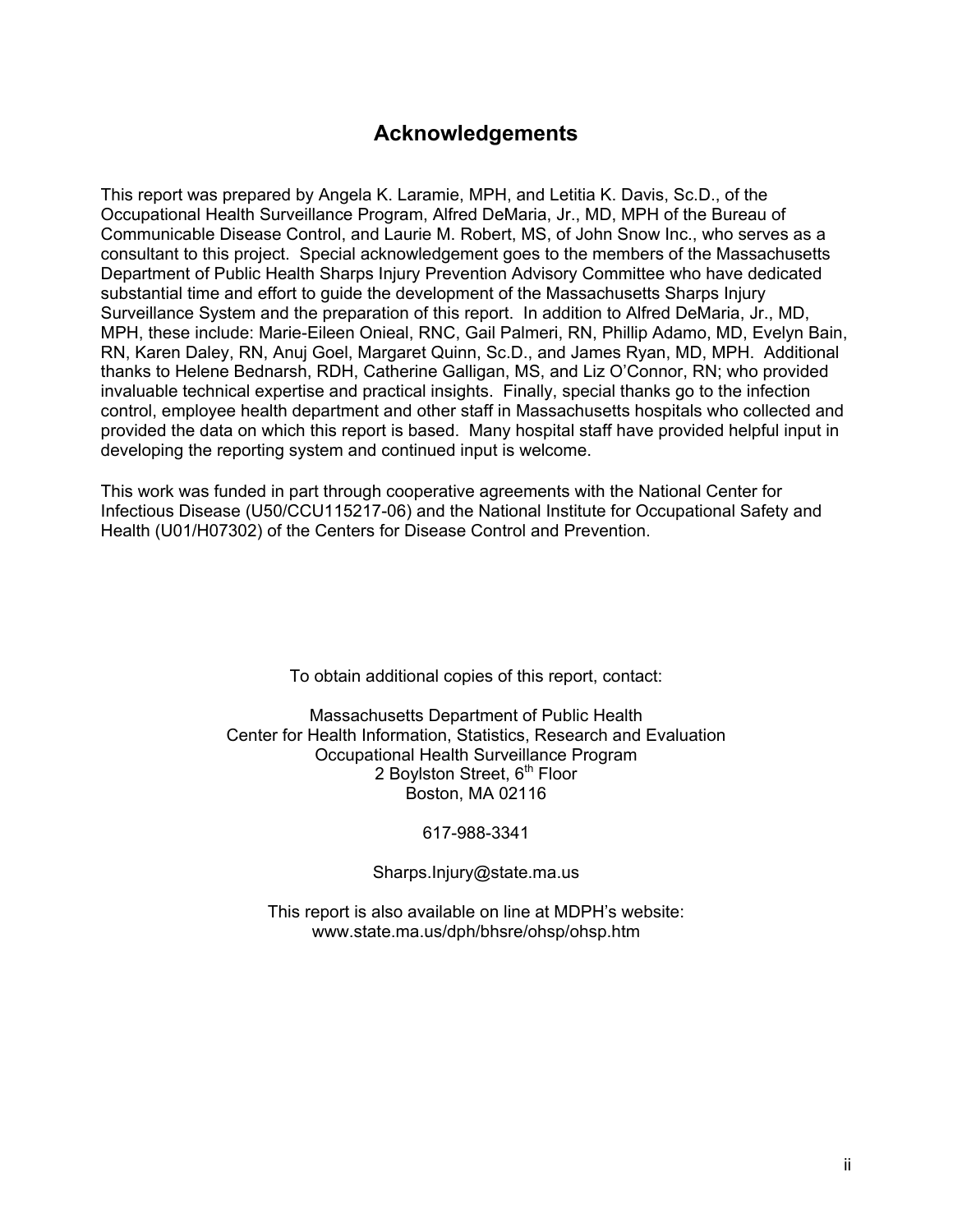## **Contents**

|                                                                                 | Page       |
|---------------------------------------------------------------------------------|------------|
| <b>Executive Summary</b>                                                        | 1          |
| Introduction                                                                    | $\sqrt{3}$ |
| Methods                                                                         | $\,6$      |
| <b>Results</b>                                                                  | 9          |
| Work Status of Injured Worker                                                   | 10         |
| Occupation of Injured Worker                                                    | 11         |
| Department where Injury Occurred                                                | 12         |
| Occupation of Injured Worker by Department where Injury Occurred                | 13         |
| Procedure for which Sharp was Used or Intended                                  | 14         |
| Device Involved in the Injury                                                   | 15         |
| Device Involved in the Injury by Occupation of Injured Worker                   | 16         |
| Device Involved in the Injury by Department where Injury Occurred               | 17         |
| <b>Safety Devices</b>                                                           | 18         |
| Standard v Safety Device by Device Involved in the Injury                       | 19         |
| Brand of Device Involved in the Injury                                          | 20         |
| When the Injury Occurred: Before, During, After Use of Device                   | 21         |
| How the Injury Occurred                                                         | 22         |
| Sharps Injury Rates by Hospital Bed Size                                        | 23         |
| <b>Discussion</b>                                                               | 25         |
| References                                                                      | 26         |
| Appendices                                                                      |            |
| Members of the MDPH Sharps Injury Prevention Advisory Committee<br>Α.           | 28         |
| Massachusetts General Laws: An Act Relative to Needle Stick Injury<br>B.        | 29         |
| Prevention                                                                      |            |
| C. Code of Massachusetts Regulations                                            | 31         |
| List of Data Elements required on Sharps Injuries Logs in Massachusetts<br>D.   | 34         |
| Hospitals and reportable to MDPH                                                |            |
| Ε.<br>MDPH Bloodborne Pathogen Exposure Incident Recording Form and             | 35         |
| Instructions                                                                    |            |
| MDPH form: Annual Summary of Sharp Injuries Reporting Form and<br>F.            | 41         |
| Instructions                                                                    |            |
| Detailed Tables of Sharps Injuries among Hospital Workers, All Hospitals<br>G.  |            |
| Table G-1. Work Status of Injured Worker                                        | 45         |
| Table G-2. Occupation of Injured Worker                                         | 46         |
| Table G-3. Department where Injury Occurred                                     | 47         |
| Table G-4. Procedure for which Device was Used                                  | 48         |
| Table G-5. Device Involved in the Injury                                        | 49         |
| Table G-6. Safety Device                                                        | 51         |
| Table G-7. When the Injury Occurred                                             | 51         |
| Table G-8. How the Injury Occurred                                              | 52         |
| Detailed Tables of Sharps Injuries among Hospital Workers by Bed Size<br>Η.     | 54         |
| Category, All Hospitals                                                         |            |
| Detailed Tables of Sharps Injuries among Hospital Workers by Teaching<br>I.     | 56         |
| Status, All Hospitals                                                           |            |
| List of Selected Resources about Bloodborne Pathogen Exposures for Health<br>J. | 58         |
| <b>Care Workers</b>                                                             |            |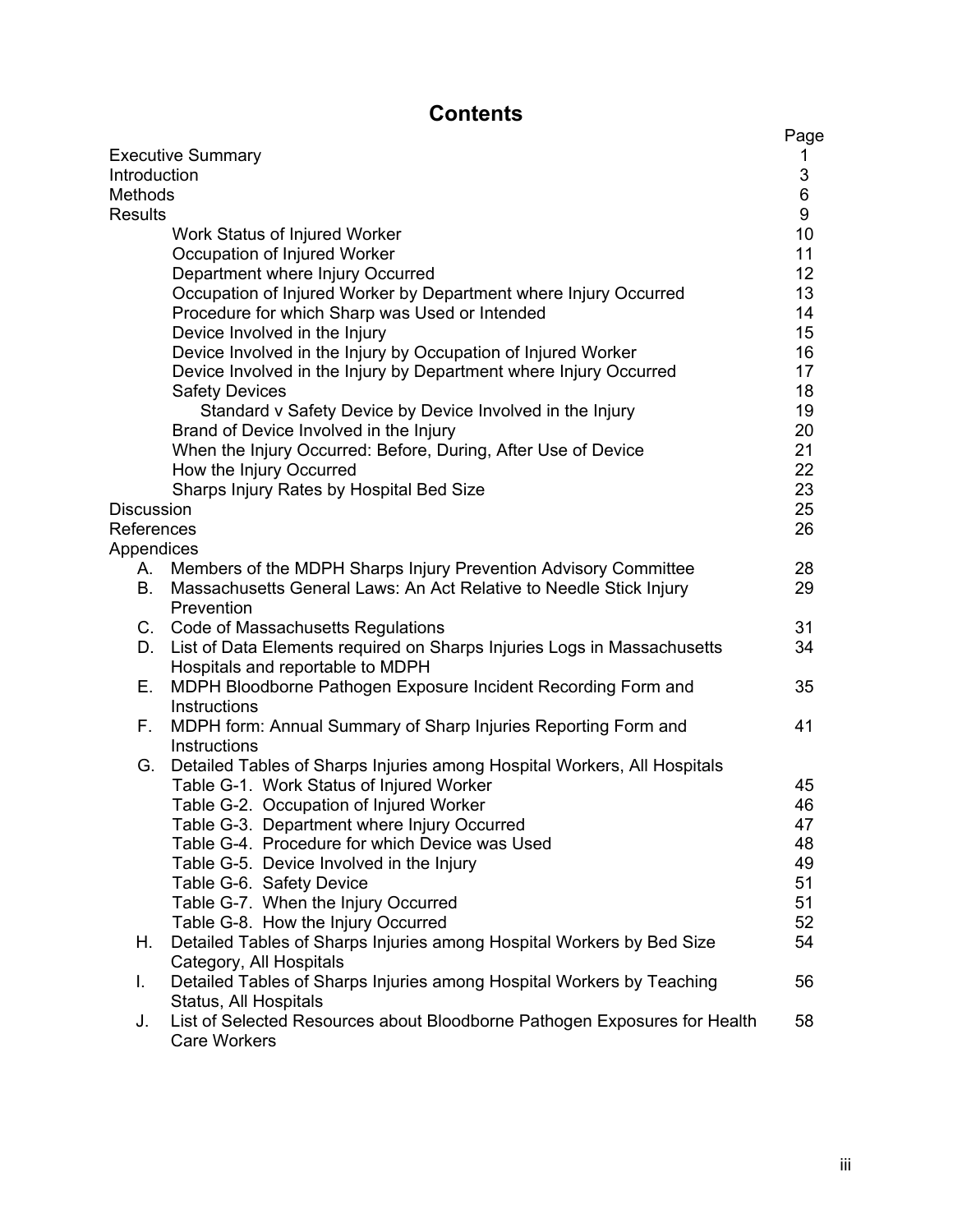## **Executive Summary**

l

Health care worker exposures to bloodborne pathogens as a result of injuries caused by needles and other sharp devices are a significant public health concern. The U.S. Centers for Disease Control and Prevention (CDC) estimate that, nationwide, between 600,000 and 800,000 percutaneous injuries from contaminated sharp devices occur each year in health care; approximately half are sustained by hospital workers.

Sharps injuries are preventable, and health care facilities are required by state and federal regulations to implement comprehensive plans to reduce these injuries. Elements of a successful sharps injury prevention program (as outlined by the CDC) include: promoting an overall culture of safety in the workplace, eliminating the unnecessary use of needles and other sharp devices, using devices with sharps injury prevention features (safety devices), employing safe workplace practices, and training health care personnel. Sharps injury surveillance is also a key component of a comprehensive program.

While some national data have been collected, little is known about the extent and distribution of sharps injuries among health care workers at the state level. In 2001, pursuant to the Massachusetts law – An Act Relative to Needlestick Injury Prevention (MGL Chapter 111 §53D) – the Massachusetts Department of Public Health (MDPH) promulgated regulations requiring hospitals to report sharps injury data to MDPH.

This first annual report from the Massachusetts Sharps Injury Surveillance System provides information about sharps injuries among Massachusetts hospital workers that occurred in 2002. For all hospitals combined, patterns of sharps injuries by a) occupation of the injured worker, b) department in which the injury occurred, c) procedure performed, and d) device involved are described. Sharps injury rates<sup>1</sup> (defined as number of sharps injuries per 100 licensed hospital beds) are presented for the state overall and for three hospital size categories (small, medium and large hospitals). The report also provides feedback to hospitals regarding data quality. Results stratified by hospital size and by teaching status are included at the end of the report.

Under-reporting of sharps injuries by employees has been well documented in the literature, and varies by occupation and by hospital. Hospitals with well established sharps injury surveillance programs and strong safety cultures may identify and report more injuries than hospitals with less well developed programs. Under-reporting must be taken into account in interpreting the findings presented in this report. Hospitals, in evaluating their own data, should do so within the context of their own sharps injury surveillance and prevention programs. Assessment of under-reporting should be an integral part of sharps injury prevention activities.

The Massachusetts Sharps Injury Surveillance System is intended to provide information that can assist Massachusetts hospitals and health care workers in targeting and evaluating efforts to reduce the incidence of sharps injuries and the associated human and economic costs. This report illustrates ways in which surveillance data can be used within hospitals to identify prevention priorities. Input from hospitals and health care workers regarding the surveillance activities and the content of this report is welcome. MDPH looks forward to continued collaboration in building an effective sharps injury surveillance system to improve the health and safety of health care workers in Massachusetts.

 $1$  Rates based on the number of licensed beds have a number of limitations, and should be interpreted with caution. Alternative approaches to calculating rates will be explored for future reports.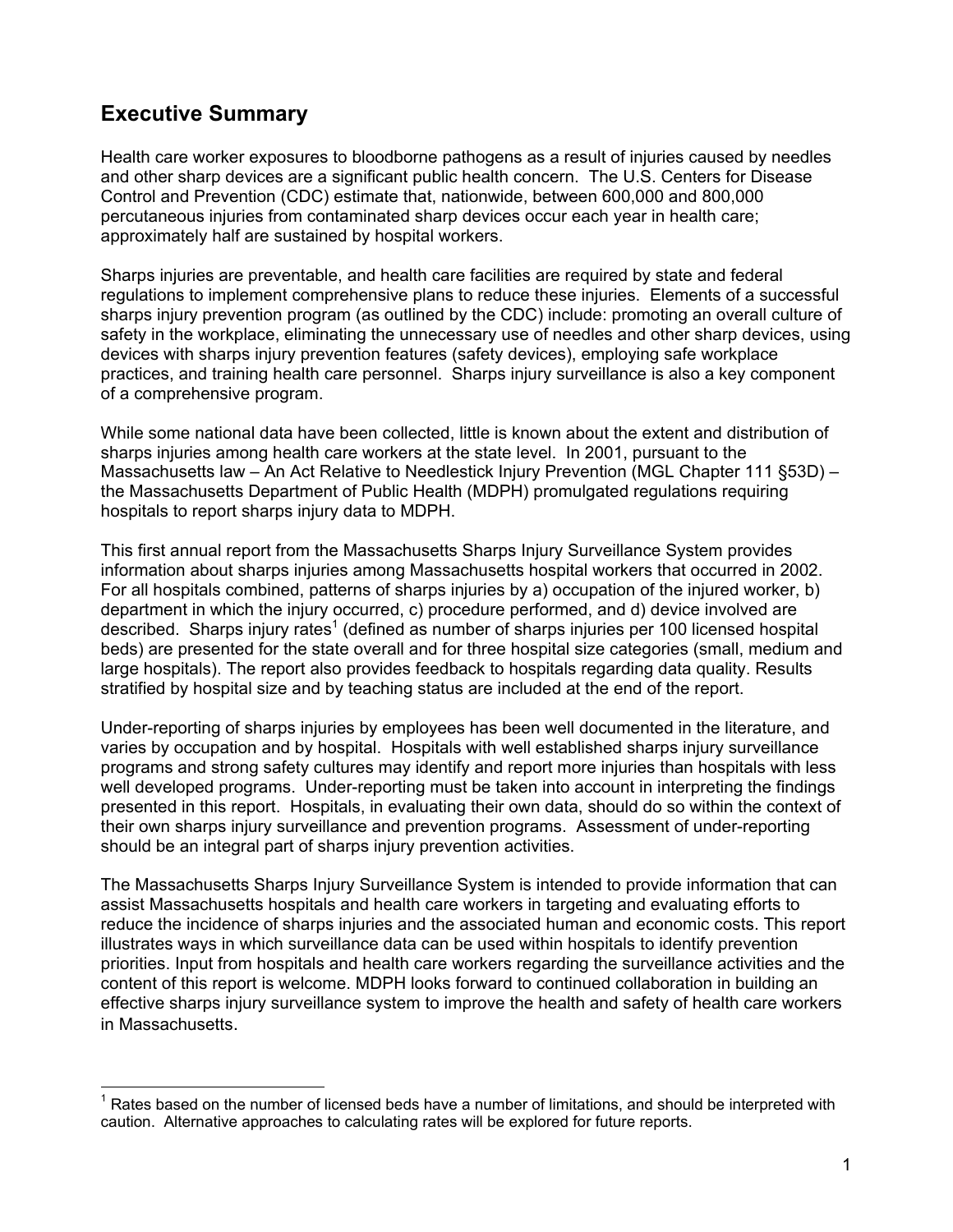## **Findings:**

#### **Overview**

- A total of 3,413 sharps injuries among hospital health care workers in Massachusetts were reported for the surveillance period January 1 to December 31, 2002. Ninety-seven percent (3,303) of the injuries were reported by acute care hospitals.
- Eighty-eight percent of workers (2,992) who sustained injuries were hospital employees, 6% (192) were non-employee practitioners, 3% (109) were students, and 2% (78) were temporary or contract employees.

#### **Occupation and Department**

- Nurses sustained more injuries (1,393, 41%) than any other occupational group followed by physicians who sustained 32% (1,088) of all reported sharps injuries. Close to half of the injuries in the physician category were sustained by interns and residents. Physicians accounted for proportionately more injuries in large hospitals (> 300 licensed beds).
- Technicians and support service workers were also at risk for sharps injuries. Technicians, such as surgical technicians and phlebotomists, accounted for 604 (18%) injuries. Support service workers sustained 132 (4%) injuries, 86 (3%) were sustained by housekeepers.
- Injuries occurred most frequently in operating and procedure rooms (1,286, 38%) and inpatient units (excluding intensive care units) (814, 24%).

#### **Type of Device**

- Hollow bore needles as a group accounted for 58% (1,942) of all injuries reported and proportionately more injuries among nurses (77%) than physicians (35%). Half of the injuries involving hollow bore needles occurred with hypodermic needles.
- The type of device involved in the incident varied by occupation. Hypodermic needles accounted for the greatest number of injuries (603; 44%) among nurses, whereas suture needles accounted for the greatest number of injuries (438; 40%) among physicians.
- Almost two-thirds of the injuries (2,109, 62%) involved standard devices, devices that were reported as not having engineered sharps injury prevention features. Twenty-six percent (557) of these injuries involved hypodermic needles, devices for which there are safer alternatives on the market.

#### **Procedure for which the Device was Used and When the Injury Occurred**

- Devices involved in injuries were most frequently used for injections (713, 21%) and suturing (680, 20%). Proportionately more of the injuries in large hospitals were related to suturing.
- Injuries occurred during the use of devices in 45% (1,539) of the cases. After use of the device was also a dangerous time to handle a device. About half (1,665, 49%) of the injuries occurred after use of the device, including injuries sustained after use / before disposal of devices (33%, 1,130) and injuries occurring during or after disposal (16%,535).

#### **Data Quality**

• For the most part, the information provided by hospitals about reported injuries was complete. For several data elements (including department where injury occurred and brand of device) there was some confusion about the information requested. MDPH is working with hospitals to clarify these outstanding issues.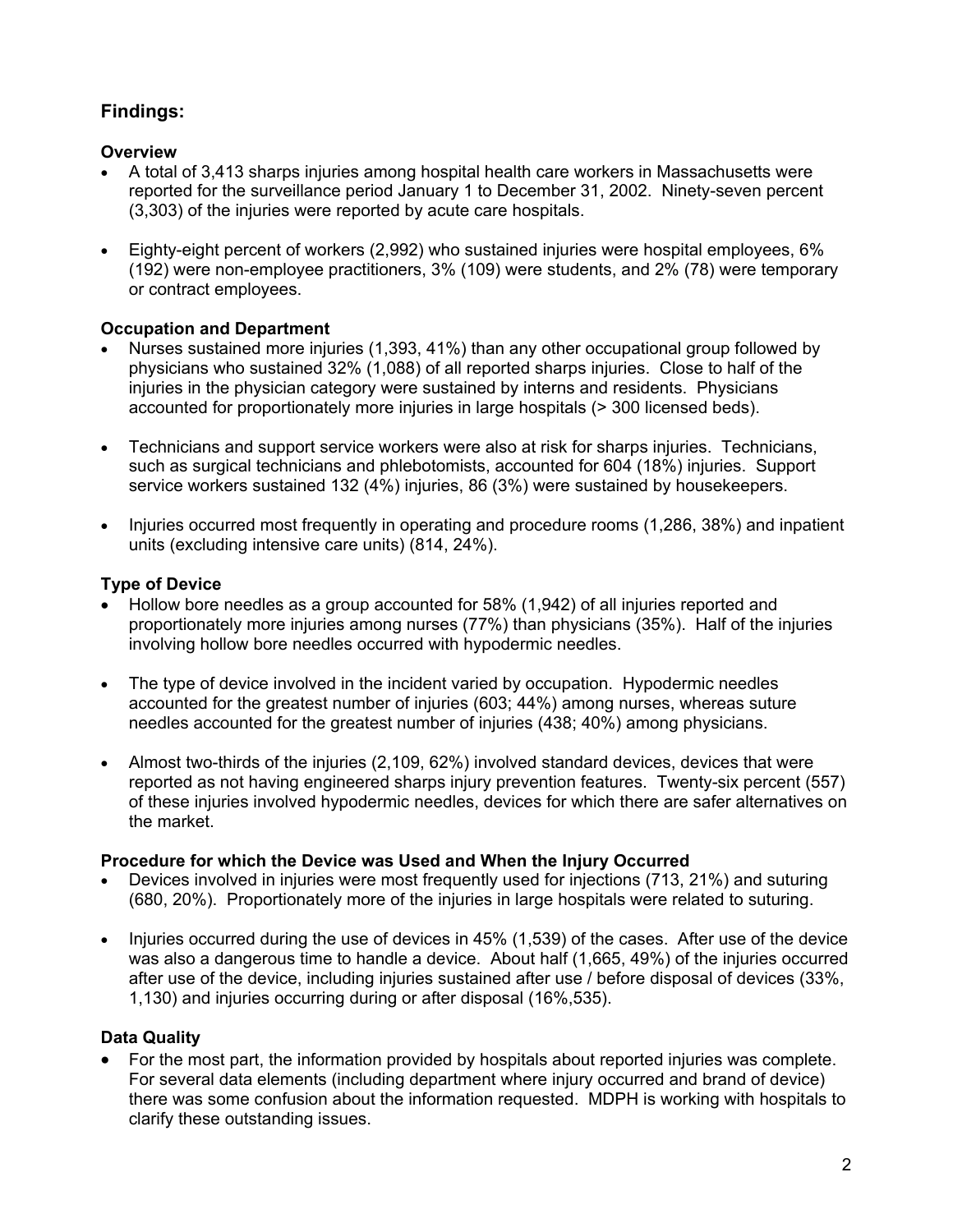## **Introduction**

Health care worker exposures to bloodborne pathogens as a result of injuries from needles and other sharp devices are a significant public health concern. The U.S. Centers for Disease Control and Prevention (CDC) estimate that, nationwide, there are between 600,000 and 800,000 percutaneous injuries from contaminated needles and other sharp devices (referred to as "sharps injuries" in this report) each year in the health care industry, approximately half of which are sustained by hospital-based health care workers (NIOSH, 1999). This averages out to be more than 1,000 percutaneous injuries each day in US hospitals (Panlilio, Cardo, Campbell, Srivastava, Jagger, Orelien, et al., 2000). As a measure of the likelihood of injury among hospital workers, it has been estimated that annually there are 22 sharps injuries for every 100 occupied hospital beds (Perry, Parker & Jagger, 2003).

Sharps injuries have been associated with occupational transmission of hepatitis B (HBV), hepatitis C (HCV) and human immunodeficiency virus (HIV), as well as other pathogens. As of 2000, 25 million individuals in the general population are infected with HBV, 4 million are infected with HCV, and 900,000 with HIV (OSHA, 1998). For many, infection status is not known. The estimated risk of a health care worker developing HCV after each percutaneous exposure to blood or body fluids from an infected patient is estimated to be between 0.4-1.8% (OSHA, 1998). For HIV, the calculated risk is 0.3% (OSHA, 1998). The risk of developing HBV after percutaneous exposure is estimated to be between 6-30% among those workers who have not received HBV vaccinations (OSHA, 1998). HBV vaccination lowers this risk and has been shown to be 80-95% effective in preventing the disease (MMWR, 1982). Since 1992, when the Occupational Health and Safety Administration (OSHA) promulgated the Bloodborne Pathogen Standard, employers have been required to offer the HBV vaccine to employees who may be exposed to blood or potentially bloody body fluids in the course of their jobs. As a result, HBV vaccination rates have increased in recent years, and rates of HBV infection have dropped significantly among health care providers (OSHA, 1998).

The U.S. Public Health Service has recommended guidelines for post-exposure management of all workers who have sustained occupational exposures to bloodborne pathogens (MMWR, 2001). These guidelines provide information for determining when post-exposure prophylaxis is appropriate. Preventive medical treatment following exposure may decrease the likelihood of seroconversion for HIV (Cardo, Culver, Ciesielski, Srivastava, Marcus, Abiteboul, et al., 1997).

While the risk of developing disease after a sharps injury is low, the economic and human costs associated with these injuries are substantial. These include the costs for baseline and follow-up testing of the exposed worker, testing the source patient if serostatus is not already known, and the costs of post-exposure prophylaxis. The costs are estimated to range from \$500 to \$3,000 per incident depending on the treatment provided (Jagger, Bentley & Julliet, 1998). Other direct costs include health care costs when workers develop infection and disease as a result of exposure, overtime to make up for any staffing changes that may result from the injury, and increases in workers' compensation costs. In addition to these direct costs, there are indirect costs, that are more difficult to quantify; including the emotional costs to workers and their families associated with the anxiety about the possible consequences of sharps injuries, as well as other human costs when workers become infected. Also difficult to quantify are the effects of sharps injuries on morale of workers, turnover, and perceptions of quality of care within the hospital.

Sharps injuries are preventable, and according to OSHA's Bloodborne Pathogen Standard, all health care facilities are required to have comprehensive plans in place to reduce sharps injuries and other bloodborne pathogen exposures. According to the CDC, sharps injuries can be prevented by: promoting a culture of safety in the work environment; eliminating the unnecessary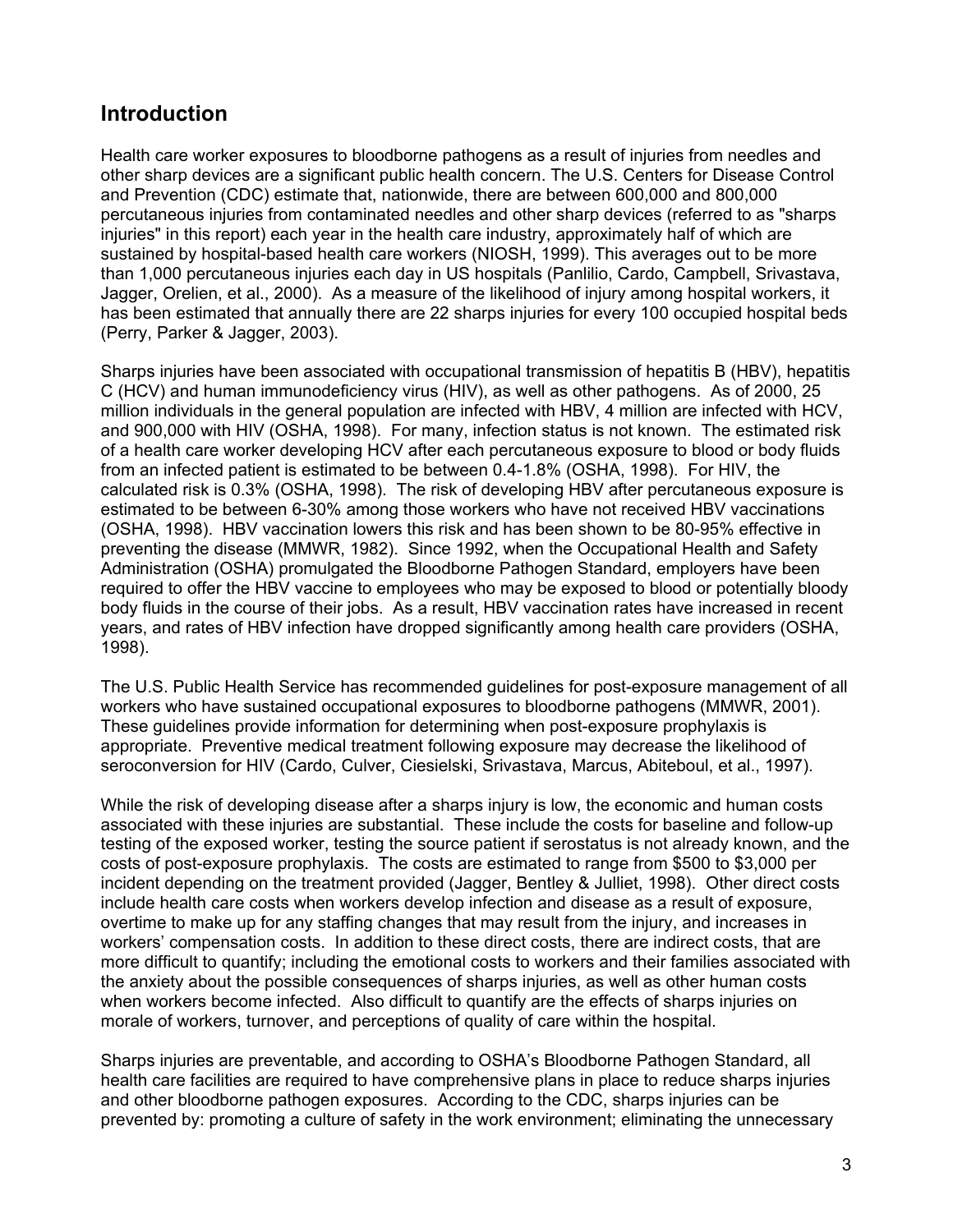use of needles and other sharps devices; using devices with sharps injury prevention features; using safe work practices; and educating and training health care personnel (CDC, 2004). Surveillance of sharps injuries sustained by workers is also a critical component of a comprehensive prevention strategy. Information about the types of devices and procedures associated with sharps injuries, the departments in which the injuries occurred, and the occupations at risk is essential to developing effective prevention programs in health care facilities, and at the state and national levels.

#### **Surveillance of Sharps Injuries among Health Care Workers**

Currently, there are two national surveillance systems for tracking sharps injuries to health care workers: The National Surveillance System for Health Care Workers (NaSH), operated by the Centers for Disease Control and Prevention (http://www.cdc.gov/ncidod/hip/SURVEILL/nash.htm); and EpiNet which is operated by the International Health Care Worker Safety Center at the University of Virginia (www.med.virginia.edu/epinet).

NaSH is a voluntary reporting system with approximately 20 hospitals, (mostly teaching) hospitals, throughout the country. NaSH has collected data since 1995 on vaccine preventable diseases, bloodborne pathogen exposures, and tuberculosis exposures. EpiNet is, likewise, voluntary and has collected data regarding occupational bloodborne pathogen exposures since 1992;approximately 70 hospitals, in three geographic regions, report exposure data through EpiNet.

Surveillance of sharps injuries is limited by the fact that health care workers often fail to report sharps injuries to their employers. NaSH and EpiNet have estimated the under-reporting rate for sharps injuries to be 56% and 39% respectively (Perry, 2000). There are many reasons why health care workers may not report sharps injuries; they may perceive that the injuries or the source patients are low risk; they may fear the diseases to which they have potentially been exposed; they may have concerns about job security or the extra paperwork and time involved in follow-up (Tandberg, Stewart & Doezema, 1991). In addition, they may lack information and training about appropriate reporting procedures or the reporting procedures themselves may be inadequate. Under-reporting should be taken into account in interpreting sharps injury surveillance data.

Although these two national reporting systems are in place, there is little information about sharps injuries among health care workers at the state level. State level data are important to inform state prevention activities and promote action at the local level. Statewide surveillance of sharps injuries can provide important information about trends in sharps injuries and the devices, procedures, and departments associated with sharps injuries to be addressed. It can identify health care facilities where increased intervention efforts are needed. Statewide surveillance can also identify facilities where prevention efforts have been effective, and facilitate sharing of information about successful programs and practices.

#### **The Massachusetts Sharps Injury Surveillance System**

Work-related sharps injuries potentially affect the lives of many individuals: The health care industry in Massachusetts employs over 340,000 people, more than any other industrial sector (Massachusetts DET, 2000). Forty-six percent of Massachusetts health care workers are employed in hospitals (Massachusetts DET, 2000), including over 60,000 physicians and nurses as well as thousands of others who perform other important functions in the hospital setting. Notably, the risk of sharps injury is not limited to direct care providers, but also affects support staff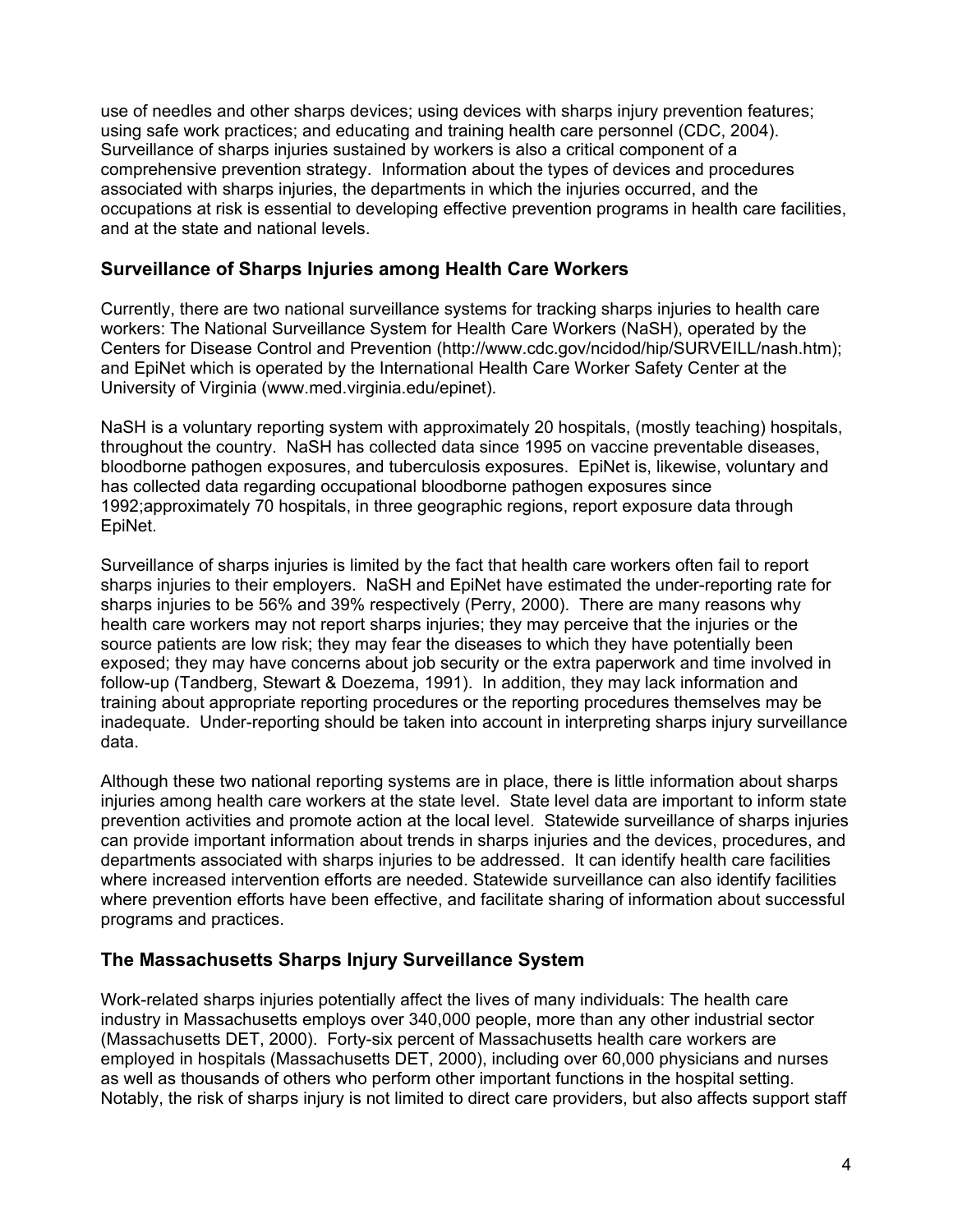such as maintenance and environmental service workers. When sharps devices are improperly disposed of, many people, including patients and visitors, are placed at risk.

In 2000, Massachusetts joined a growing number of states that have enacted state laws to prevent sharps injuries among health care workers. The Massachusetts law - An Act Relative to Needlestick Injury Prevention (MGL Chapter 111 §53D) – requires all Massachusetts hospitals licensed by the Massachusetts Department of Public Health (MDPH) to:

- Utilize sharps with engineered sharps injury prevention features to the extent feasible;
- Develop written exposure control plans that include effective procedures for identifying and selecting existing sharps injury prevention technology;
- Record percutaneous exposure incidents in sharp injury logs (including information about the type and brand of device involved in the incidents);
- Use this information for continuous quality improvement in reducing sharps injuries through education and procurement of improved products; and
- Report information from sharps injury logs annually to MDPH.

The Massachusetts law also calls for the formation of an advisory committee at MDPH to address sharps injuries, and the compilation of a list of safer sharps devices to be maintained by MDPH. (See Appendix A for current Advisory Committee membership.)

Shortly after the enactment of MGL Chapter 111 §53D, Congress mandated OSHA to amend the existing Bloodborne Pathogens Standard (29 CFR 1910.1030) to include provisions explicitly requiring employers to use safer sharps devices, to record percutaneous injuries on Sharps Logs and to utilize this information for quality improvement (See Appendix B for Massachusetts General Law: An Act Relative to Needlestick Injury Prevention).

In 2001, regulations pursuant to MGL Chapter 111 §53D went into effect requiring hospitals to record sharps injuries (also referred to as "reportable exposure incidents" as defined below) on Sharps Injury Logs starting October 1, 2001 (See Appendix C for MGL Chapter 111 §53D). The MDPH regulations implementing the state law mirror federal law regarding use of safe devices and recording sharps injuries, and they add the requirement that MDPH licensed hospitals submit the data from their Sharps Injury Logs annually to the Department. The initial reporting period was defined as October 1, 2001 – December 31, 2001. The first Annual Summaries of Sharps Injuries, to include data from this period, were due at MDPH on February 1, 2002. The subsequent reporting periods include the full calendar year. January 1 through December 31, 2002 is the first complete calendar year for which data have been collected.

This report from the Massachusetts Sharps Injury Surveillance System provides a look at sharps injuries among Massachusetts hospital workers based on data from this twelve month reporting period. This picture will be augmented in the future, as more data become available. The report illustrates the type of information that can be provided by the surveillance system. It includes information regarding the devices and procedures associated with sharps injuries in Massachusetts hospitals as well as the departments in which these injuries occurred and the occupations involved. Findings are presented by hospital bed-size categories as well as for the state as a whole to allow hospitals to compare their individual experiences with that in similar sized-facilities. Several data quality issues are discussed. Data from the Sharps Injury Surveillance System are intended to assist hospitals and health care workers in targeting and evaluating their efforts to prevent sharps injuries. Feedback from hospitals and health care workers regarding the content and format of this report is welcome, and it will be taken into account in preparing future reports.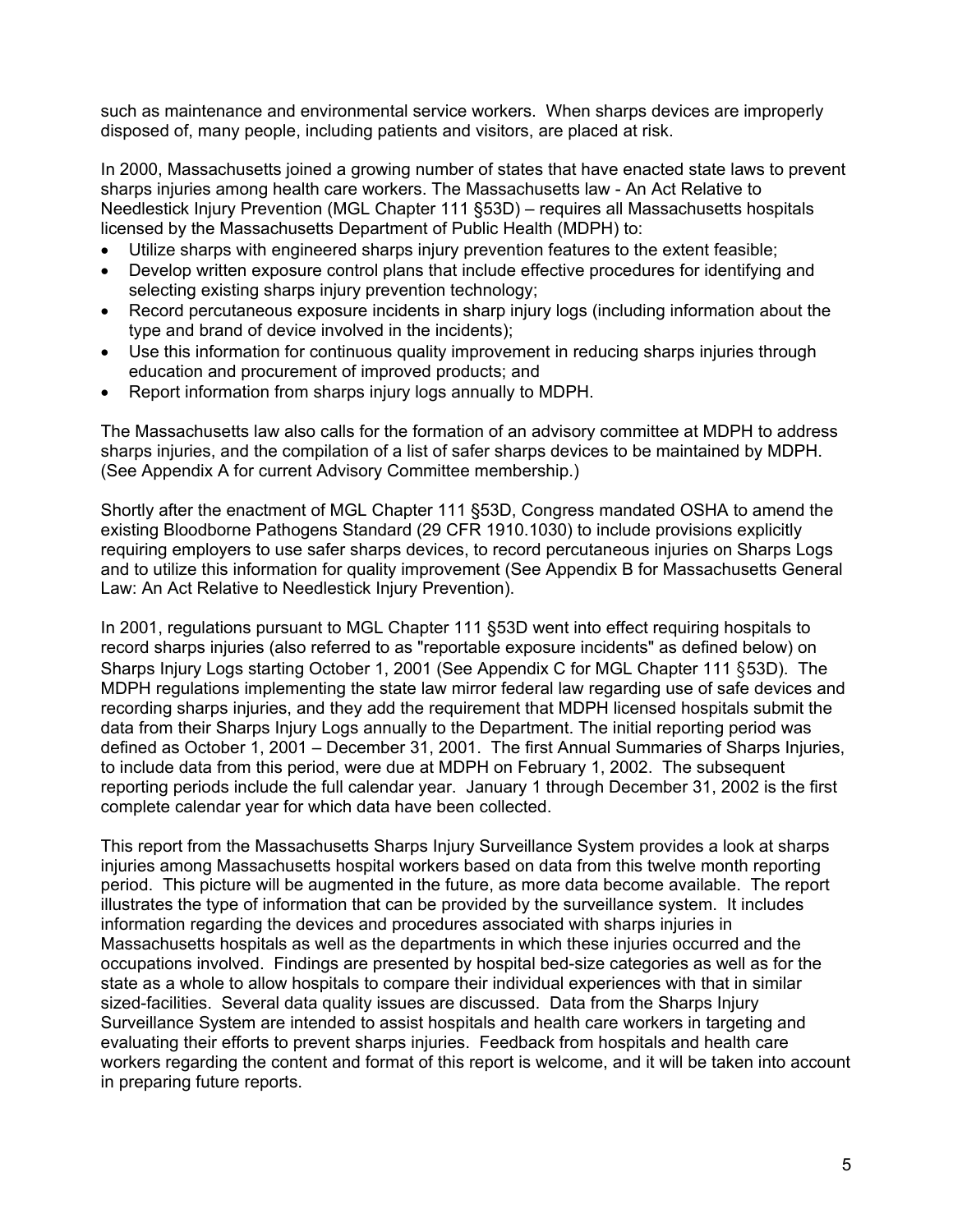## **Methods**

**Reportable Exposure Incident:** A reportable exposure incident is a bloodborne pathogen exposure incident that is the result of events that pierce the skin or mucous membranes. It is also referred to in this report as a "reportable sharps injury". Bloodborne pathogen exposure is defined more broadly as a specific eye, mouth or other mucous membrane, non-intact skin, or parenteral contact with blood or other potentially infectious materials that result from the performance of an employee's duties. A sharp is defined as any object that can penetrate the skin or any part of the body and result in an exposure incident, including but not limited to needle devices, scalpels, lancets, broken glass, and broken capillary tubes.

**Population Under Surveillance:** All health care workers in acute and non-acute care hospitals licensed by MDPH, as well as any satellite units (e.g., community health centers, ambulatory care centers) operating under a hospital license, are included in the population under surveillance. These health care workers include hospital employees, employees of other agencies working in the hospital, those providing patient services without compensation such as students, and anyone providing care within the facility, regardless of the source of their compensation.

**Surveillance Period:** The surveillance period is defined as January 1 through December 31, 2002.

MDPH regulations require that sharps injury data be submitted by licensed hospitals to MDPH by February 1 for the previous calendar year.

#### **Definitions:**

*Sharps Injury Prevention Technology*: Sharps injury prevention technology is defined as devices or other technology that minimize the risk of injury to health care workers from hypodermic syringes, needles or other sharps. OSHA refers to non-needle sharps and needle devices used for withdrawing body fluids, accessing a vein or artery, or administering medications or other fluids, with built-in safety features or mechanisms that effectively reduce the risk of an exposure incident as "sharps with engineered sharps injury protections" (SESIPs). They are referred to in this report as "safety devices".

*Teaching hospital*: Defined by the Medicare Payment Advisory Commission as a hospital with at least 25 medical residents per 100 hospital beds.

**Data collection methods**: Prior to implementing the record-keeping and annual reporting requirements, MDPH worked with members of its Sharps Injury Prevention Advisory Committee to develop effective mechanisms for collecting and reporting sharps injury data. MDPH identified data elements to be recorded on the sharps injury log, consistent with OSHA record-keeping requirements. Several additional data elements were recommended (Appendix D). To facilitate collection of standard data and reduce the need for coding narrative text at both the hospital and state levels, MDPH developed a recommended Bloodborne Pathogen Exposure Incident Recording Form that includes lists of device types, procedures, clinical practice settings, occupations, and how the injury occurred (Appendix E). Based on lists developed for NaSH, these standard lists allow data from Massachusetts to be compared with national data. Use of the Bloodborne Pathogen Exposure Incident Recording Form was voluntary. MDPH also developed a mandatory Annual Summary of Sharps Injury reporting form (referred to in this report as the Annual Summary) that included the same standard lists (Appendix F). Hospitals were given the option of submitting this form either as hard copy or electronically. In September 2001, MDPH, in collaboration with the Massachusetts Hospital Association (MHA), held a training session for hospital staff regarding the new sharps injury record-keeping and reporting requirements; representatives from 74 of the state's 101 licensed acute and chronic hospitals attended the training session.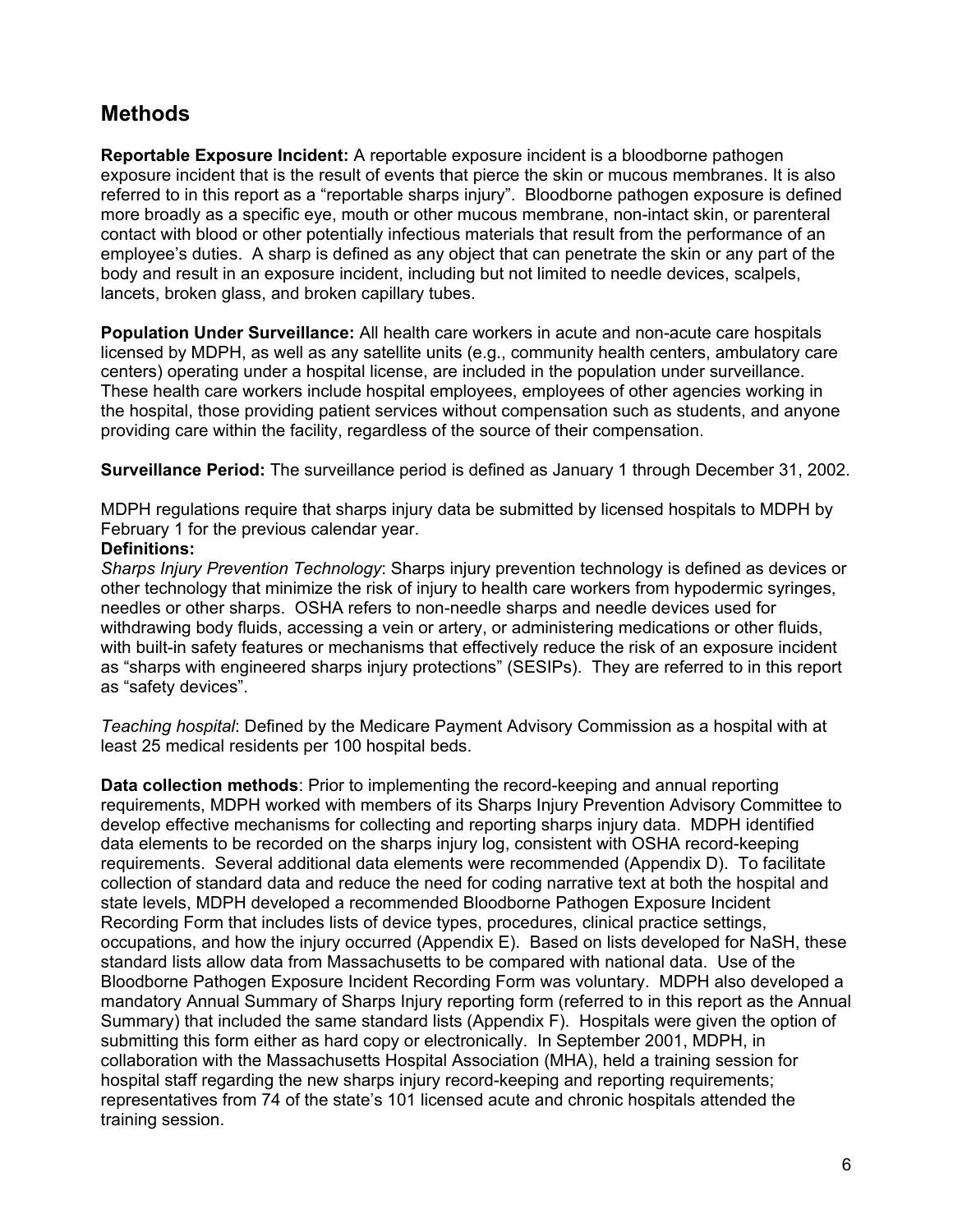For most hospitals, information from Sharps Injury Logs was submitted to the Occupational Health Surveillance Program at MDPH by infection control practitioners or employee health staff. In some hospitals, reports were submitted by staff in risk management or human resources. Data from the Annual Summaries were entered at MDPH into MSExcel and coded as needed using the standard lists developed for NaSH (See Appendix G). Expert clinicians assisted in making coding decisions, and data were then imported into Stata for analysis.

**Experimental Sharps Injury Rates:** Sharps injury rates indicate the probability or risk of a worker sustaining a sharps injury within the surveillance period. Numbers are the counts of sharps injury cases. A large hospital may have many workers who sustain sharps injuries but the rate of injury may be low. Conversely, in a smaller hospital, relatively few workers may sustain sharps injuries but the risk may be high. Both rates and numbers of injuries must be considered when targeting and evaluating prevention efforts.

Sharps injury rates presented in this report are defined as the number of reported sharps injuries divided by the number of licensed hospital beds. Information regarding bed numbers for each hospital was obtained from the MDPH Division of Health Care Quality that licenses hospitals. Rates were calculated for all hospitals combined, as well as by hospital size. Hospitals were divided into three groups based on the number of licensed beds - small (0-100 beds), medium (101-300 beds) and large (301+ beds) for this analysis. Rates by hospital size were calculated by adding all injuries reported in each category (small, medium, and large hospitals) and dividing by the total number of licensed beds in the respective category.

## **Limitations**

There are a number of data limitations that need to be taken into account when interpreting sharps injury rates. Optimally, sharps injury rates would be calculated using information on the total number of hours worked, sharps devices purchased or used, or procedures performed at the hospitals in the denominator. This information, however, was not available. Rates based on numbers of licensed beds are approximate measures of risk, and are included in this report to allow hospitals to compare their injury experience with that of other hospitals in same size categories. However, it should be recognized that the number of licensed beds is neither an accurate reflection of the average daily census, nor does it take into account the number of inpatient or outpatient procedures performed in a hospital or satellite facilities. These rates, for example, may overestimate the risks of sharps injuries in facilities in which large numbers of procedures are performed. For these reasons, these rates are considered experimental and should be interpreted with caution. MDPH welcomes input on the usefulness of these rates, and will explore alternative rate calculations for future reports.

There are also other limitations to be considered in interpreting the findings presented in this report. In order for an injury to be included on the Annual Sharps Summary, hospitals rely on health care workers to report sharps injuries. As discussed previously, there are many reasons why health care workers may choose not to report sharps injuries, and under-reporting by health care workers has been well documented. Thus the surveillance findings presented in this report should be considered conservative estimates of the burden of sharps injuries among hospital workers in Massachusetts.

Also, there is evidence that a) the likelihood of reporting varies by occupation and b) completeness of reporting varies by hospital (CDC, 1999). Hospitals with well established sharps injury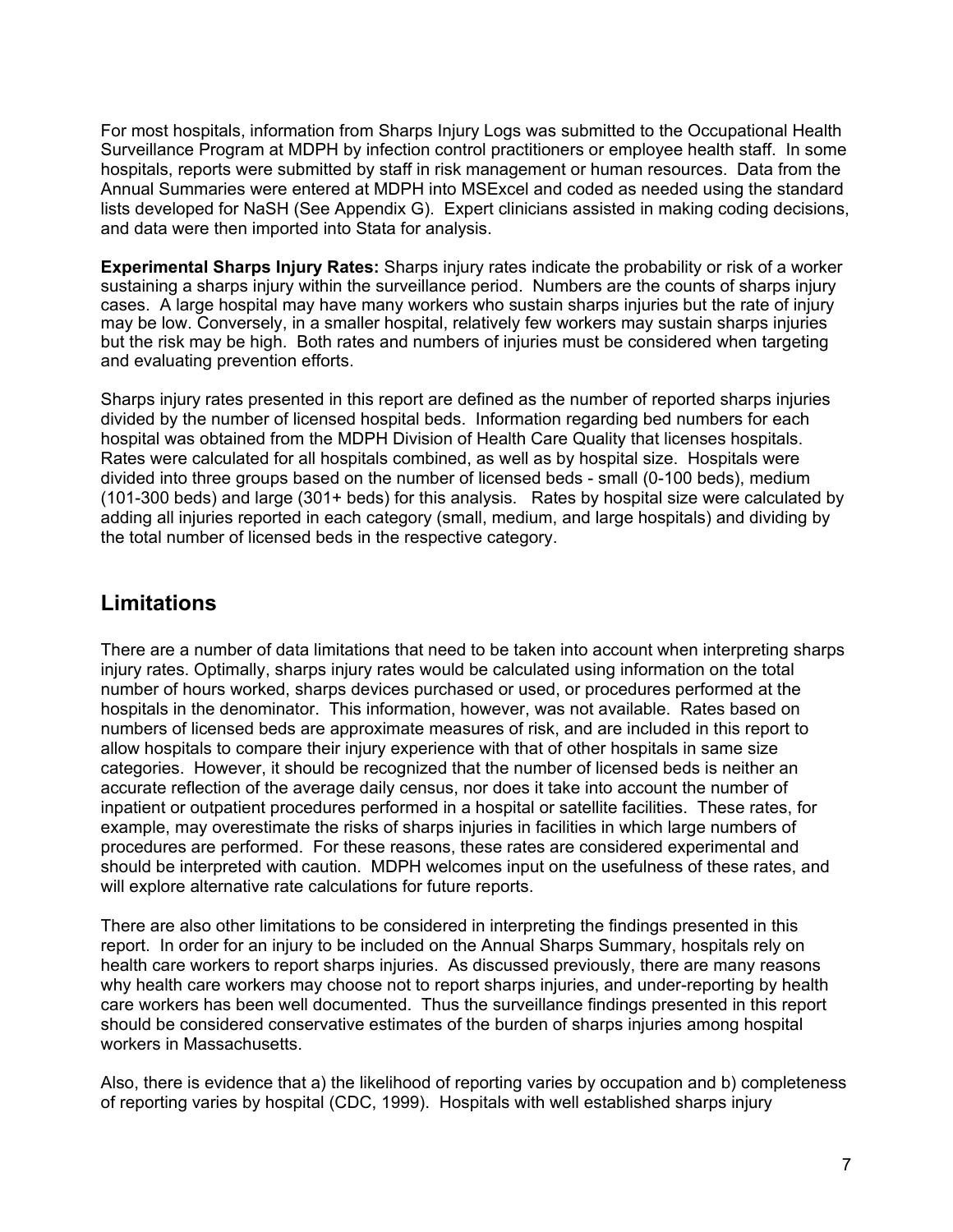surveillance programs and strong safety cultures may identify and report more injuries than hospitals with less well developed employee health programs. Hospitals, in evaluating their own data, should do so within the context of their own sharps injury surveillance and prevention program.

Assessment of under-reporting should be an integral part of the sharps injury prevention activities in hospitals. Caution is advised in comparing experiences among hospitals, particularly in this first annual report from the Massachusetts Sharps Injury Surveillance System. Hospitals with high numbers or rates of reported sharps injuries are not necessarily hospitals with the highest risks of sharps injury, but, rather, may have stronger internal reporting systems. This, however, should not detract from the need to address real problems in these facilities.

For the most part, the information about reported injuries provided by hospitals was complete. However, there was some missing information, and for several data elements (such as department where injury occurred and brand of device) there was some confusion about what information should be submitted. MDPH is working with hospitals to clarify these outstanding issues.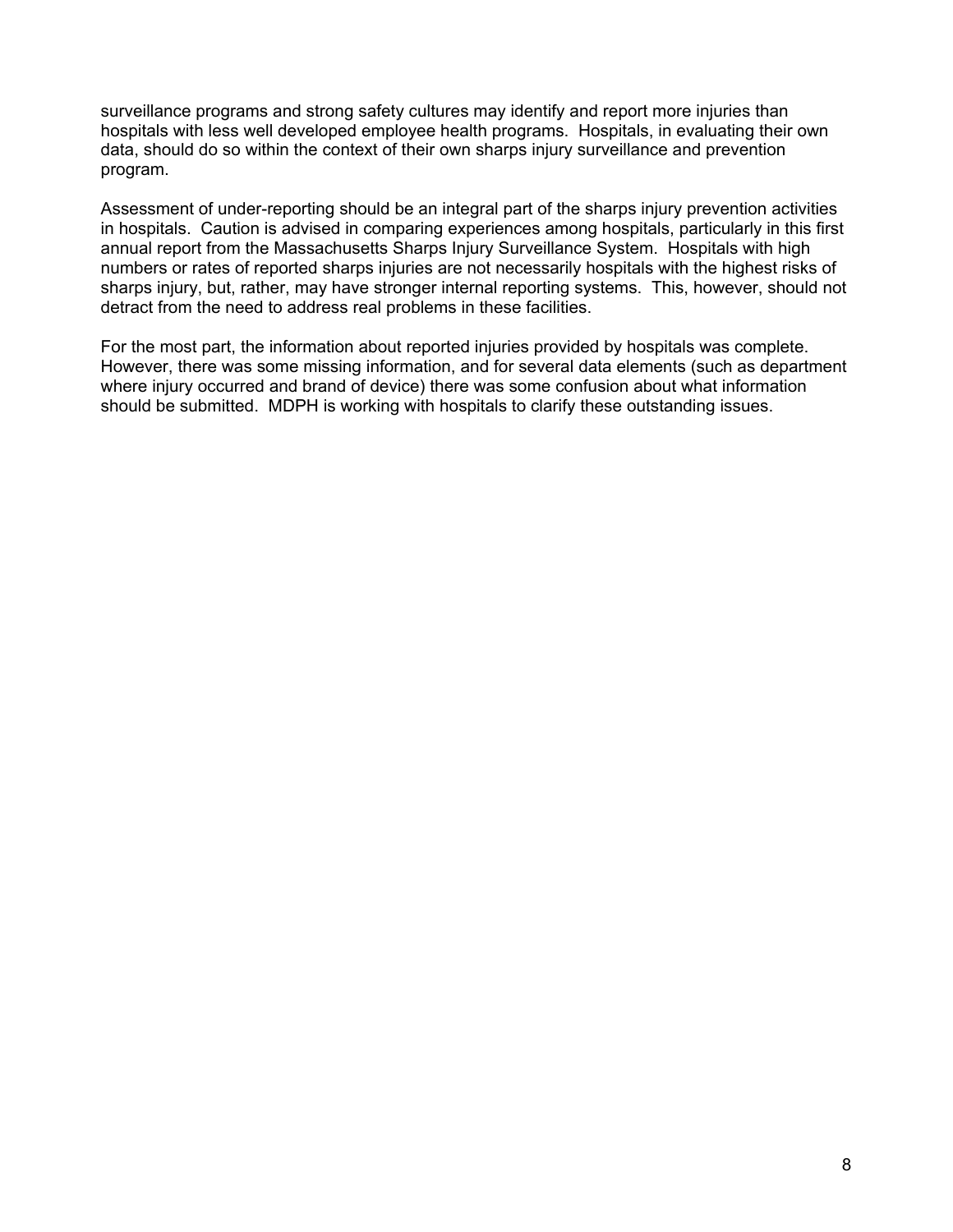## **Results Overview**

All 101 hospitals licensed by MDPH submitted Annual Sharps Injury Reports for 2002. A total of 3,413 sharps injuries were sustained by Massachusetts hospital workers from January 1 through December 31, 2002; these injuries were then reported by the hospitals to MDPH. The number of sharps injuries reported by individual hospitals ranged from 0 to 431. Over half of the hospitals reported fewer than 20 injuries. The extent to which high numbers of reported injuries in some hospitals reflect a truly higher incidence of injuries in these hospitals compared to those with low numbers or better sharps injury reporting practices is not known. MDPH plans to work with hospitals over time to better understand injury patterns, and improve reporting and prevention practices.

There are 84 acute care hospitals in Massachusetts. These hospitals reported 97% (3,303) of all sharps injuries. The 14 teaching hospitals in Massachusetts reported 40% (1,365) of all sharps injuries. Teaching status is strongly correlated with hospital size; most teaching hospitals (8, 57%) have over 300 beds.

Key findings for all hospitals combined are presented in the following sections. When the pattern of sharps injuries varied markedly by hospital size, this is noted in the text. Detailed tables, including findings by hospital size categories and teaching status, are provided in Appendices G, H and I.

Comments on data quality are offered to assist hospital staff responsible for compiling the required information for reported injuries. These comments do not address under-reporting of sharps injuries to the surveillance system, which cannot be evaluated without additional sources of information.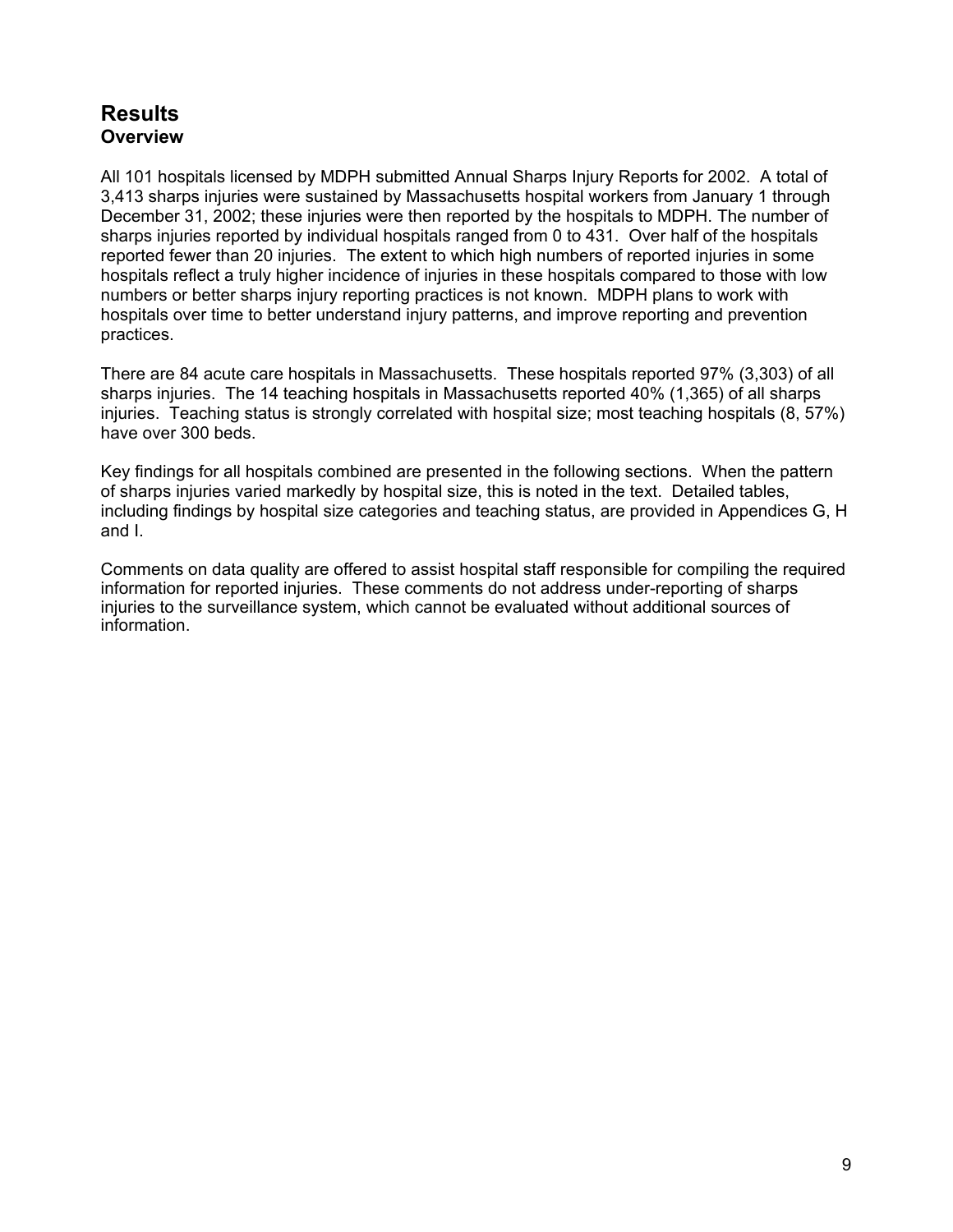### **Work Status of Injured Worker**



State reporting regulations require hospitals to report sharps injuries to all workers in the hospital and satellite sites, regardless of the source of compensation for these workers. Eighty-eight percent (2,992) of all sharps injuries reported were sustained by employees, followed by nonemployee practitioners, with 6% (192) of the injuries (Figure 1). Three percent (109) of those injured were students. Non-employee practitioners include, but are not limited to, physicians with admitting privileges at a particular hospital and nurse practitioners or physicians assistants from a private medical practice who are checking on patients from that practice.

*Data quality: Information about work status was provided for 99% of the cases.*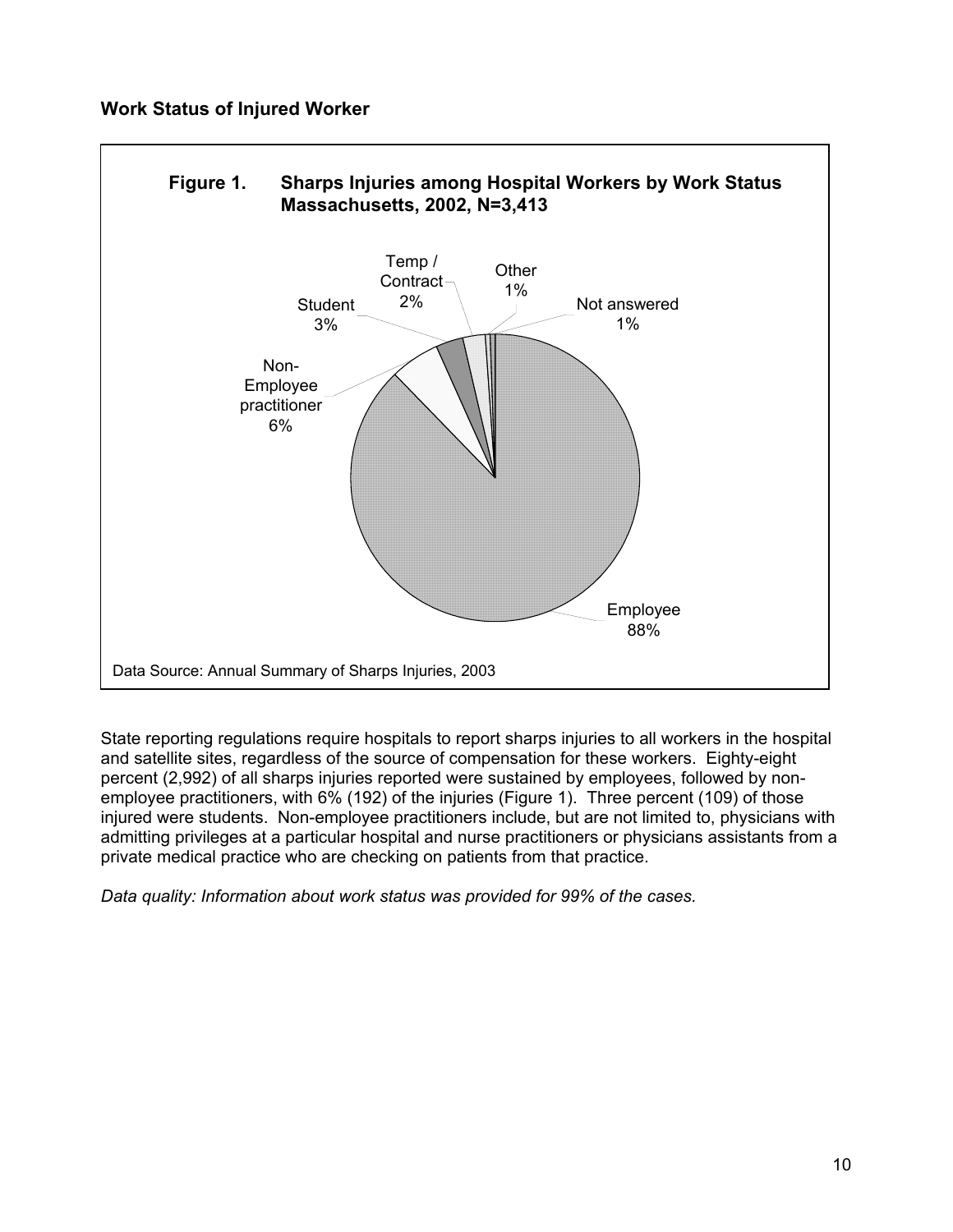### **Occupation of Injured Worker**



Nursing department staff sustained more sharps injuries than any other occupational category, accounting for 41% (1,393) of the injuries (Figure 2). Of these, five were nursing students and 123 were nursing assistants. Physicians followed nurses with 32% (1,088) of the sharps injuries. Close to half of the injuries in this category (444) were sustained by interns and residents. The physician category also included 72 injuries among medical students. Technicians comprised the third leading occupational group accounting for 18% (604) of sharps injuries. This group included individuals in a wide variety of technical occupations; the most frequently reported were operating room/surgical technicians (204) and phlebotomists (143) and clinical laboratory technicians (108). Of the 132 injuries (4%) sustained by workers in support services, 86 were housekeepers.

The occupational distribution of the cases varied by hospital size. Most notably, physicians comprised 41% of the injuries in the large hospitals whereas they comprised 23% and 24% in the small and medium sized hospitals respectively (See Appendix H).

Recent studies indicate that the likelihood of workers reporting sharps injuries to employee health departments in hospitals varies by occupation. However, findings are not consistent among studies. In one study, nurses were found to be more likely than physicians to report needle stick injuries (Tandberg, et al*.,* 1991). The CDC found, however, that while nurses were more likely to report needle stick injuries than surgeons, they were less likely to report than other physicians (CDC, 1999). This variation needs to be taken into account in interpreting the findings throughout this report.

*Data quality: Information about occupation was provided for 99% of the cases.*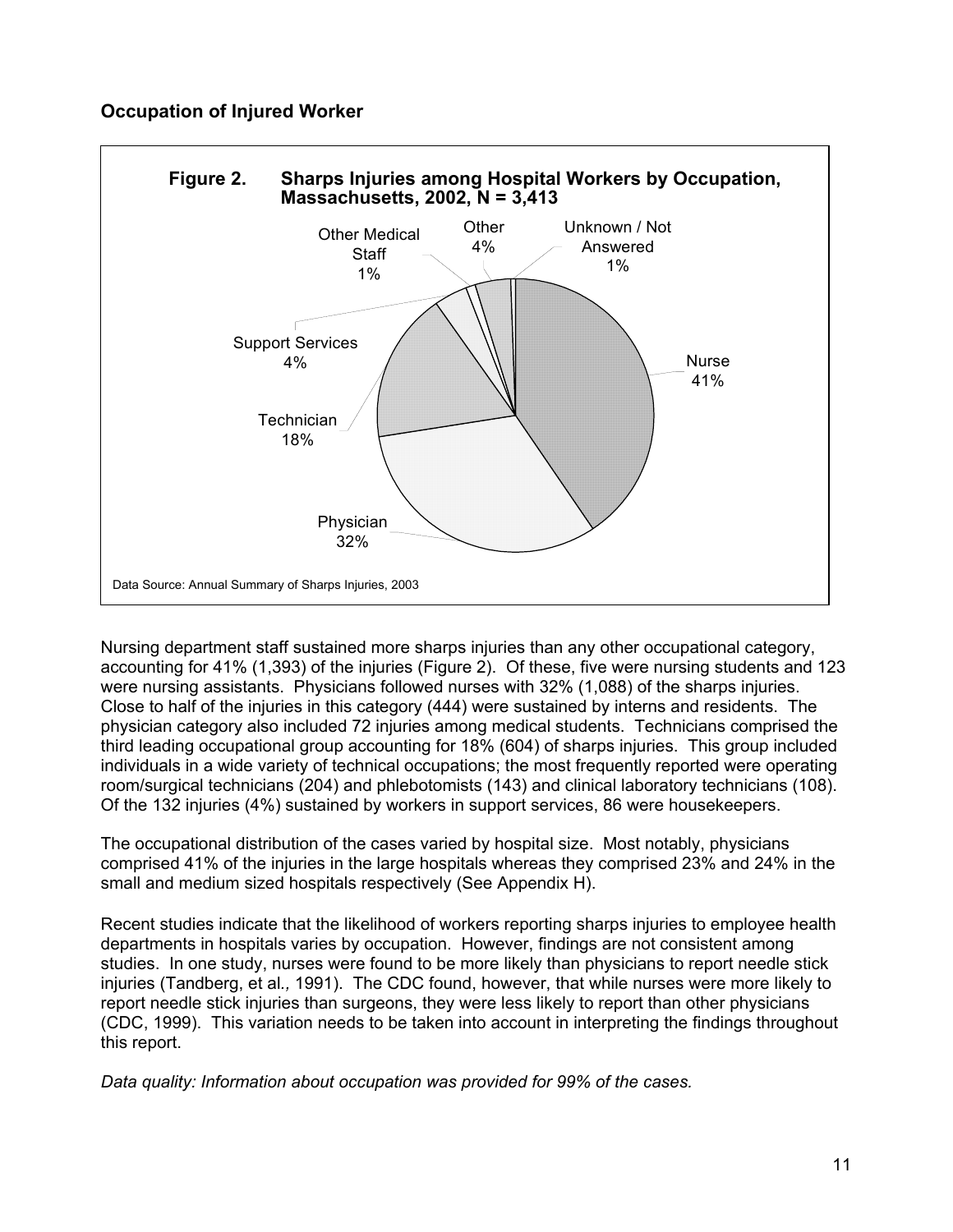

## **Department or Work Area where the Injury Occurred**

The greatest number of sharps injuries (1,286; 38%) occurred in operating or procedure rooms (Figure 3); of these, more than two-thirds (935) occurred in operating rooms.

In-patient units accounted for the second largest number of cases with 814 (24%) of the injuries. Of these, 473 occurred on medical surgical units, 46 in Ob/Gyn units and 34 in pediatrics and 22 in psychiatry. For 136 of the injuries that occurred on in-patient units, hospitals reported hospital specific unit identifiers (such as 2 East) that could not be coded to more specific standard locations (See Table 1, page 13 for findings regarding occupation by department).

*Data Quality: Some information on location where injuries occurred was provided for 99% of the cases. However, as noted above, in a number of cases, hospitals reported hospital specific unit identifiers that could not be coded to standard locations or departments. MDPH is interested in the department or clinical practice area (physical location) where the injury occurred. Hospitals are encouraged to used the standard department list provided on the Annual Summary of Sharps Injuries reporting form rather than hospital specific nomenclature.*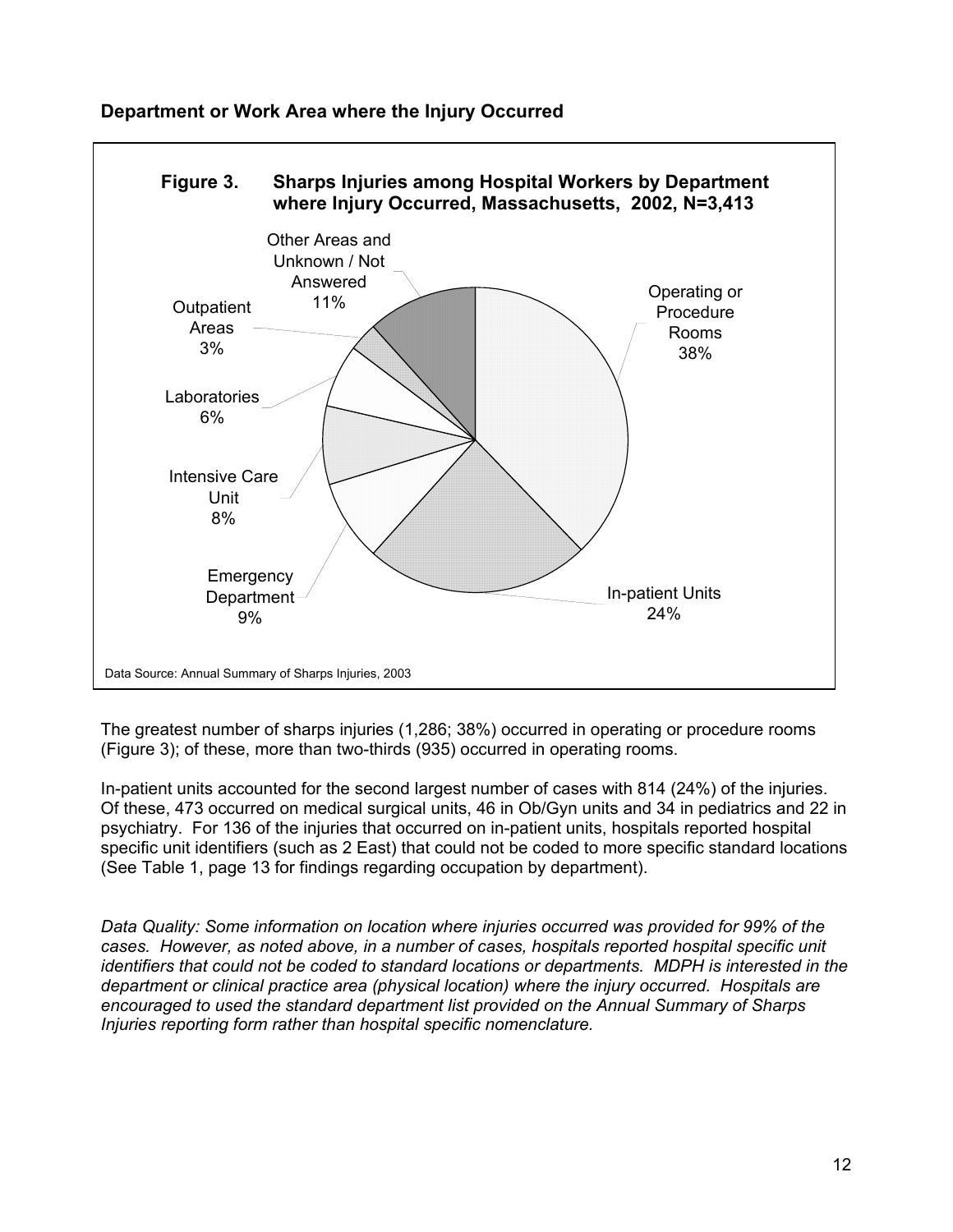#### **Occupation by Department**

| <b>Department Where Injury Occurred</b> |                                        |       |        |            |     |                                          |     |           |     |            |     |                            |       |            |
|-----------------------------------------|----------------------------------------|-------|--------|------------|-----|------------------------------------------|-----|-----------|-----|------------|-----|----------------------------|-------|------------|
|                                         | Operating/<br><b>Procedure</b><br>Room |       | Unit   | In-patient |     | Emergency<br><b>Department Care Unit</b> |     | Intensive |     | Laboratory |     | Other or<br><b>Unknown</b> | Total |            |
|                                         | N                                      | $%$ * |        | $N \%^*$   |     | $N \%^*$                                 |     | $N \%^*$  |     | $N \%^*$   |     | $N \%^*$                   | N     | $%$ *      |
| Occupation                              |                                        |       |        |            |     |                                          |     |           |     |            |     |                            |       |            |
| <b>Nurse</b>                            | 356                                    | 26    | 568 41 |            | 143 | 10                                       | 155 | 11        | 17  | 1          | 148 | $-11$                      | 1,387 | 100%       |
| Physician                               | 574                                    | 53    | 99     | 9          | 92  | 8                                        | 102 | 9         | 50  | 5          | 171 | 16                         | 1,088 | 100%       |
| Technician                              | 280                                    | 45    | 80     | 14         | 37  | 6                                        | 17  | 3         | 137 | 23         | 53  | 9                          | 604   | 100%       |
| <b>Support Svcs</b>                     | 23                                     | 25    | 30     | 21         | 10  | 7                                        | 4   | --        |     | 5          | 58  | 40                         | 132   | 100%       |
| All others                              | 46                                     | 24    | 35     | 18         | 16  | 8                                        | 5   | 3         | 10  | 5          | 72. | -37                        | 184   | 100%       |
| Not answered                            | 7                                      | 39    | 2      | $-$        | 2   | --                                       | 2   | $-$       | 0   |            | 5   | 28                         | 18    | 100%       |
| Total                                   | 1,286                                  | 36    | 814    | 29         | 300 | 8                                        | 285 | 8         | 221 | 7          | 507 | 14                         |       | 3,413 100% |

Physicians were most frequently injured in operating and procedure rooms (574, 53%) (Table 1). In contrast, nurses were most frequently injured on in-patient units (568, 41%). Of the 132 support staff who were injured, 86 were housekeepers, of whom 28 were injured on in-patient units.

Within operating and procedure rooms, physicians sustained more injuries than any other occupation group, accounting for 45% (574 of 1,286) of the injuries, followed by nurses with 28% (356 of 1,286) of the injuries. Nurses accounted for by far the greatest number of injuries - 568 of 814 or 70% - in in-patient units. In emergency departments, similar numbers of physicians and nurses were injured. Sixty-two percent (137 of 221) of the injuries in laboratories were sustained by technicians, followed by physicians who accounted for 23% (50 of 221).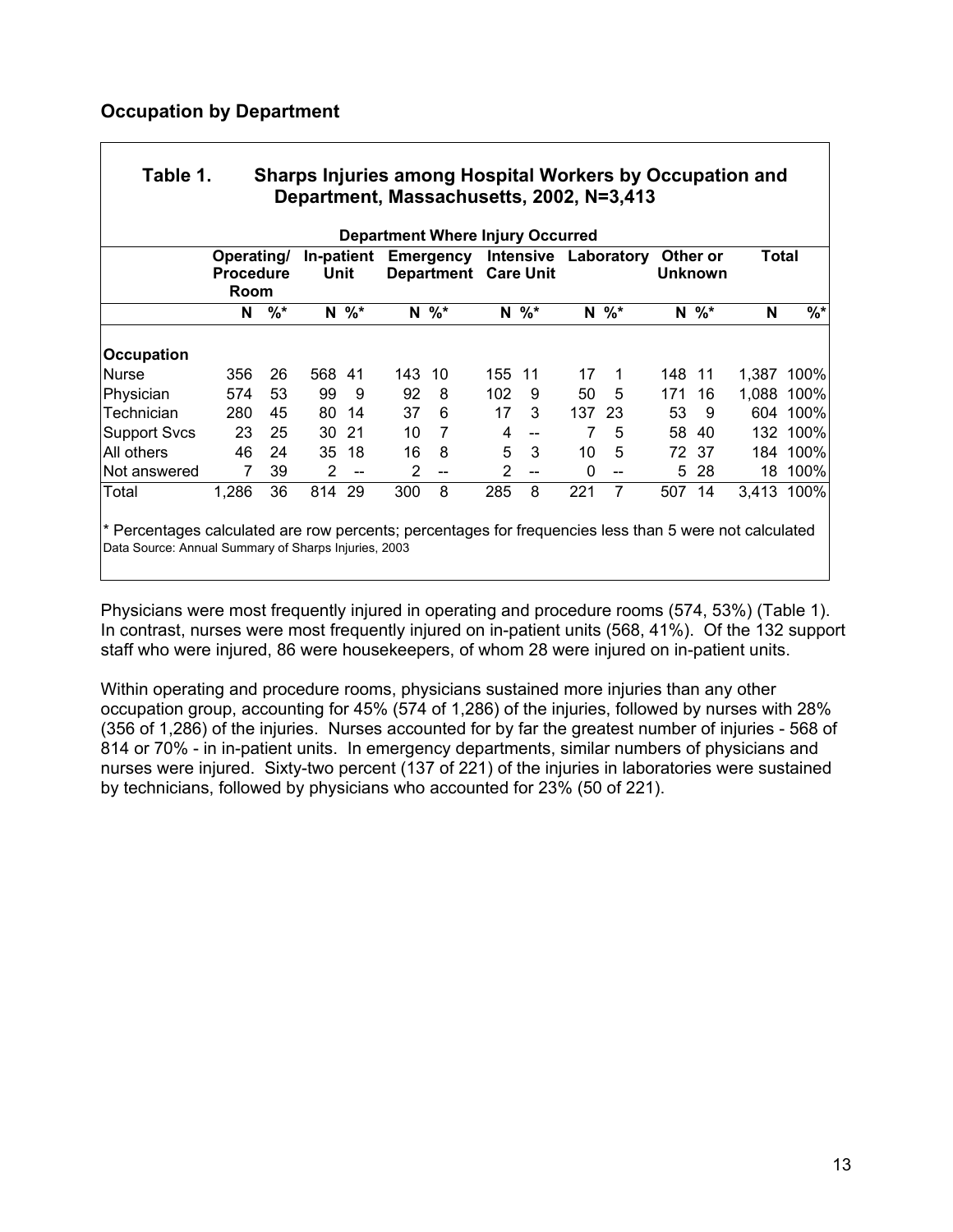

**Procedure for Which Sharp was Used or Intended** 

Twenty-one percent (713) of the injuries involved devices used for injections (Figure 4). Information about type of injection was provided for 584 of these injuries. Of these, 310 involved needles used for subcutaneous injections and 274 for intramuscular injections. In another 20% (680) of the injuries, workers were injured with devices used for suturing. Devices used for blood procedures accounted for 20% (672) of the injuries. The majority of blood procedures (501, 15% of the total) involved devices used for percutaneous venous punctures. Blood procedures are those procedures which involve drawing blood; line procedures involve the insertion or removal of intravenous lines.

The distribution of sharps injuries by procedure varied by hospital size, with 22% of the injuries in large hospitals associated with suturing compared to 18% and 19% in small and medium sized hospitals respectively. In turn, 16% of the injuries in small hospitals and 17% in medium sized hospitals were associated with devices used for percutaneous venous punctures, compared to 12% in large hospitals. (See Appendix H.)

*Data quality: For 13% (106) of the injuries, the procedure for which the device was used or intended was reported as unknown. Most of these cases with unknown procedure (73 of 106) occurred after use of the device, either before, during or after disposal.*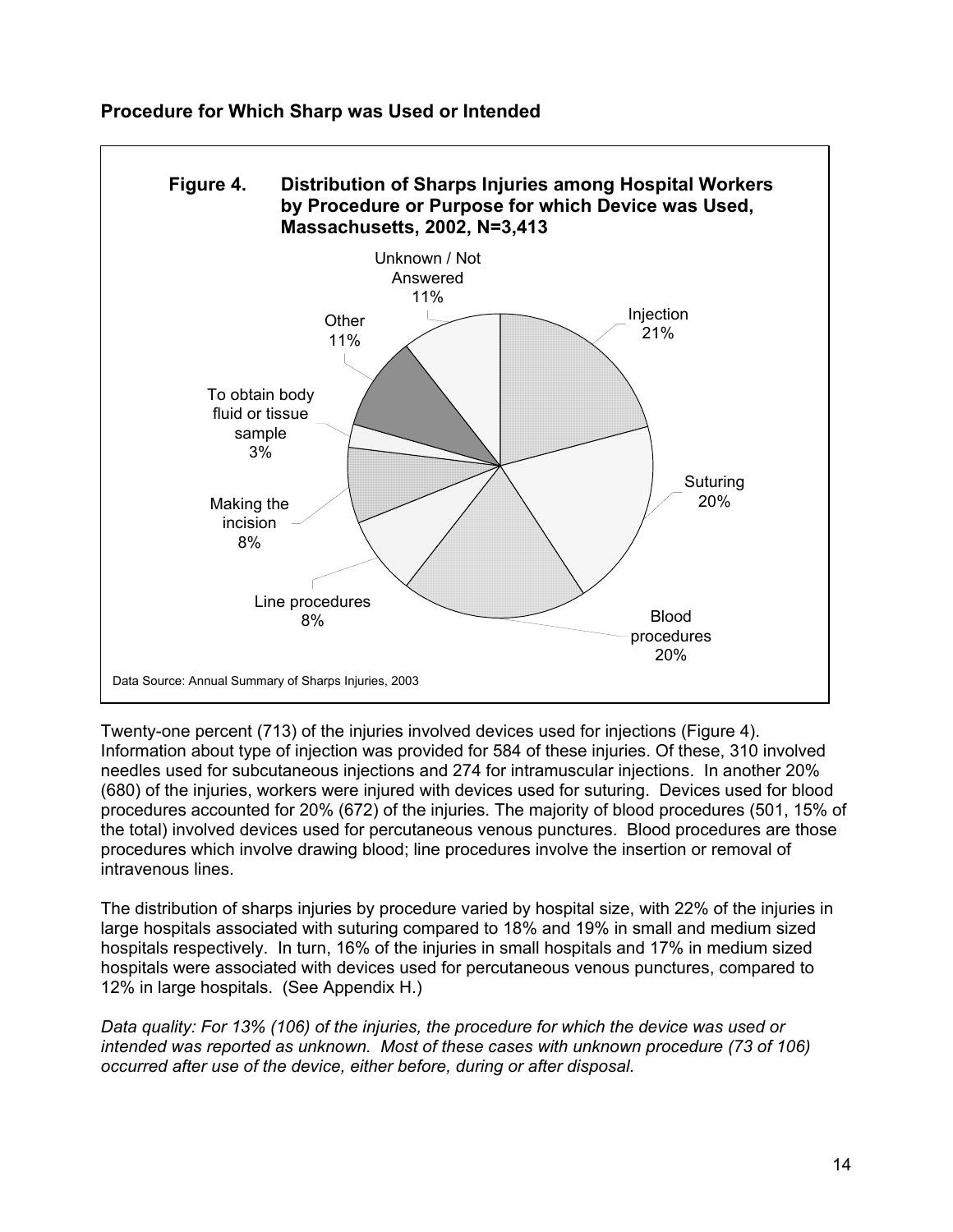#### **Device Involved in the Injury**



Injuries from hollow bore needles, particularly those used in procedures accessing a vein or artery and those where residual blood is visible, are associated with increased risk of transmission of HIV when compared to other sharps devices (Cardo, et al*.,* 1997).

As a group, hollow bore needles accounted for the majority – 58% (1,942) - of the sharps injuries (Figure 5). These included 984 (29%) injuries from hypodermic needles, 338 injuries (10%) from butterfly needles, and 156 (5%) from vacuum tube needles. An additional 464 (14%) injuries were associated with "other hollow bore needle", including IV stylets (155 injuries), epidural needles (21 injuries) and biopsy needles (19 injuries).

Suture needles accounted for 20% (696) of sharps injuries. Information as to whether these were straight or curved needles was provided for only 155 of these injuries; of these, 135 involved curved needles. Consistent with findings for procedures for which devices were used, suture needles accounted for proportionately more injuries in the larger hospitals (22%), as compared to small (18%) and medium (19%) size hospitals.

*Data Quality: Information about device type available was not provided for 81 of the injuries. In 62 cases device type was reported as unknown and in 19 cases the question was unanswered.*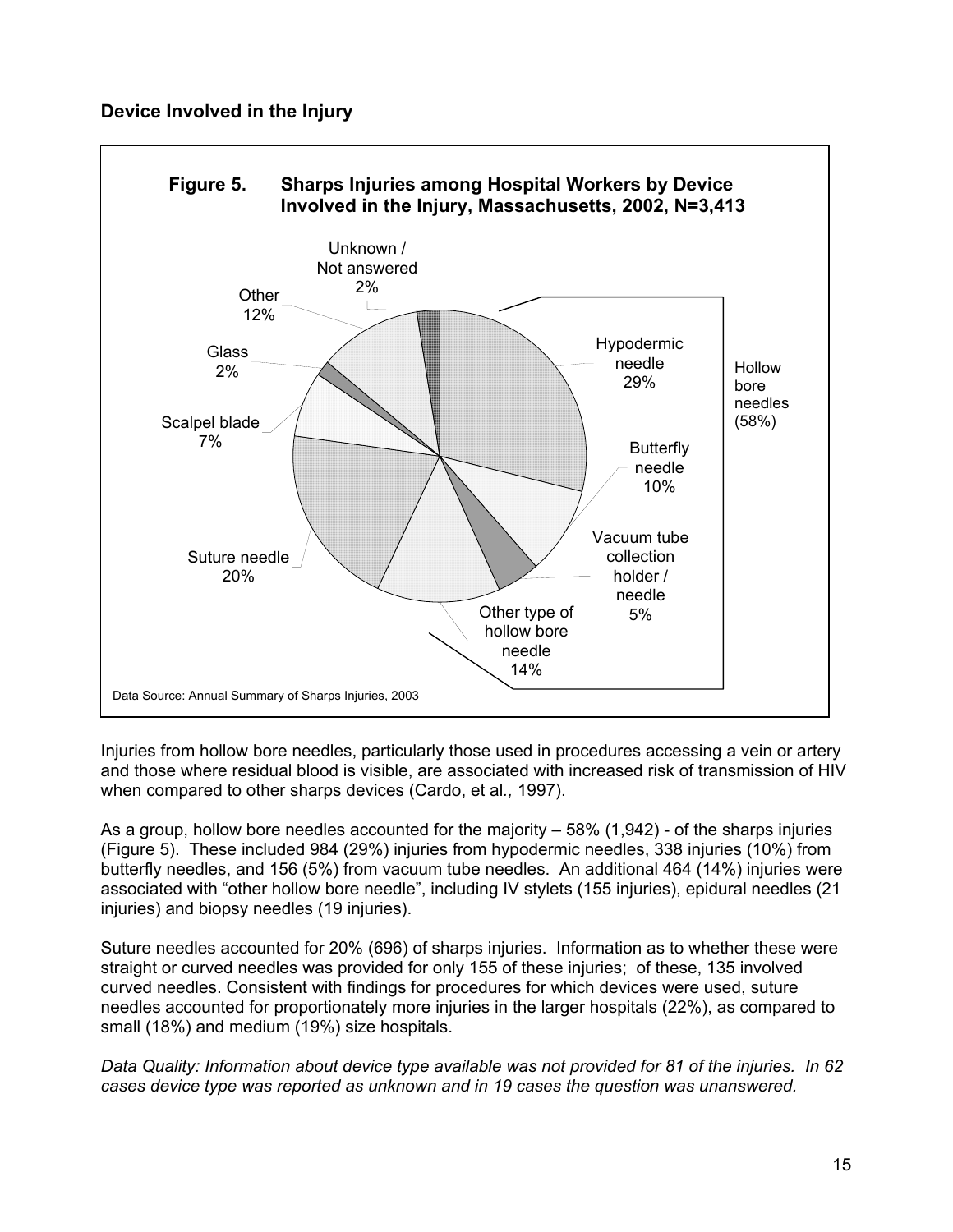| Table 2. | Sharps Injuries among Hospital Workers by Device and |
|----------|------------------------------------------------------|
|          | Occupation, Massachusetts, 2002, N=3,413             |

|                     |               |                    |     |                                                             | <b>Device Type</b> |                                              |     |                                       |                      |                |     |                              |     |              |       |          |
|---------------------|---------------|--------------------|-----|-------------------------------------------------------------|--------------------|----------------------------------------------|-----|---------------------------------------|----------------------|----------------|-----|------------------------------|-----|--------------|-------|----------|
|                     |               | <b>Hollow Bore</b> |     |                                                             |                    |                                              |     |                                       | <b>Other Devices</b> |                |     |                              |     |              |       |          |
|                     | <b>Needle</b> |                    |     | <b>Hypodermic Butterfly Vacuum</b><br><b>Needle</b><br>Tube |                    | <b>Other</b><br><b>Hollow</b><br><b>Bore</b> |     | <b>Suture</b><br><b>Needle</b>        |                      | <b>Scalpel</b> |     | All Other/<br><b>Unknown</b> |     | <b>Total</b> |       |          |
|                     | N             | $%$ *              | N   | $\%^{*}$                                                    | N                  | $\%^{*}$                                     | N   | $\%^{*}$                              | N                    | $%$ *          | N   | %                            |     | $N \%$       | N     | %*       |
| <b>Occupation</b>   |               |                    |     |                                                             |                    |                                              |     |                                       |                      |                |     |                              |     |              |       |          |
| <b>Nurse</b>        | 603           | 43                 | 159 | -11                                                         | 65                 | 5                                            | 241 | 17                                    | 118                  | 9              | 50  | 4                            | 151 | -11          | 1.387 | 100%     |
| Physician           | 230           | 21                 | 34  | 3                                                           | 5                  | $\overline{\phantom{a}}$                     | 110 | 10                                    | 438                  | 40             | 130 | 12                           | 141 | 13           | 1,088 | 100%     |
| Technician          | 89            | 15                 | 102 | 17                                                          | 76                 | 13                                           | 68  | 11                                    | 100                  | 17             | 44  |                              | 125 | -21          | 604   | 100%     |
| <b>Support Svcs</b> | 19            | 14                 |     | --                                                          |                    | $\overline{\phantom{a}}$                     | 30  | 23                                    | 13                   | 10             | 10  | 8                            |     | 58 44        |       | 132 100% |
| All others          | 41            | 22                 | 42  | 23                                                          | 8                  | 4                                            | 13  | 7                                     | 20                   | 11             | 7   | 4                            | 53  | 29           | 184   | 100%     |
| Not answered        | 2             | --                 | 0   | $- -$                                                       |                    | --                                           | 2   | $\hspace{0.05cm}$ – $\hspace{0.05cm}$ |                      | 39             | 1   | $- -$                        | 5   | -28          | 18    | 100%     |
| Total               | 984           | 29                 | 338 | 10                                                          | 156                | 5                                            | 464 | 14                                    | 696                  | 20             | 242 | 7                            | 533 | 16           | 3,413 | 100%     |

\* Percentages calculated are row percents; percentages for frequencies less than 5 were not calculated. Data Source: Annual Summary of Sharps Injuries, 2003

The type of device involved in the incident varied by occupation (Table 2). Hollow bore needles, as a group, accounted for 79% of injuries sustained by nurses compared to 34% of injuries sustained by physicians. Hypodermic needles accounted for more injuries (603; 43%) among nurses, whereas suture needles accounted for the greatest number of injuries (438; 40%) among physicians. The technicians with sharps injuries worked in a wide variety of technical occupations, such as operating room / surgical technicians, phlebotomists, and clinical laboratory technicians. No single device type stood out among the technicians who sustained sharps injuries.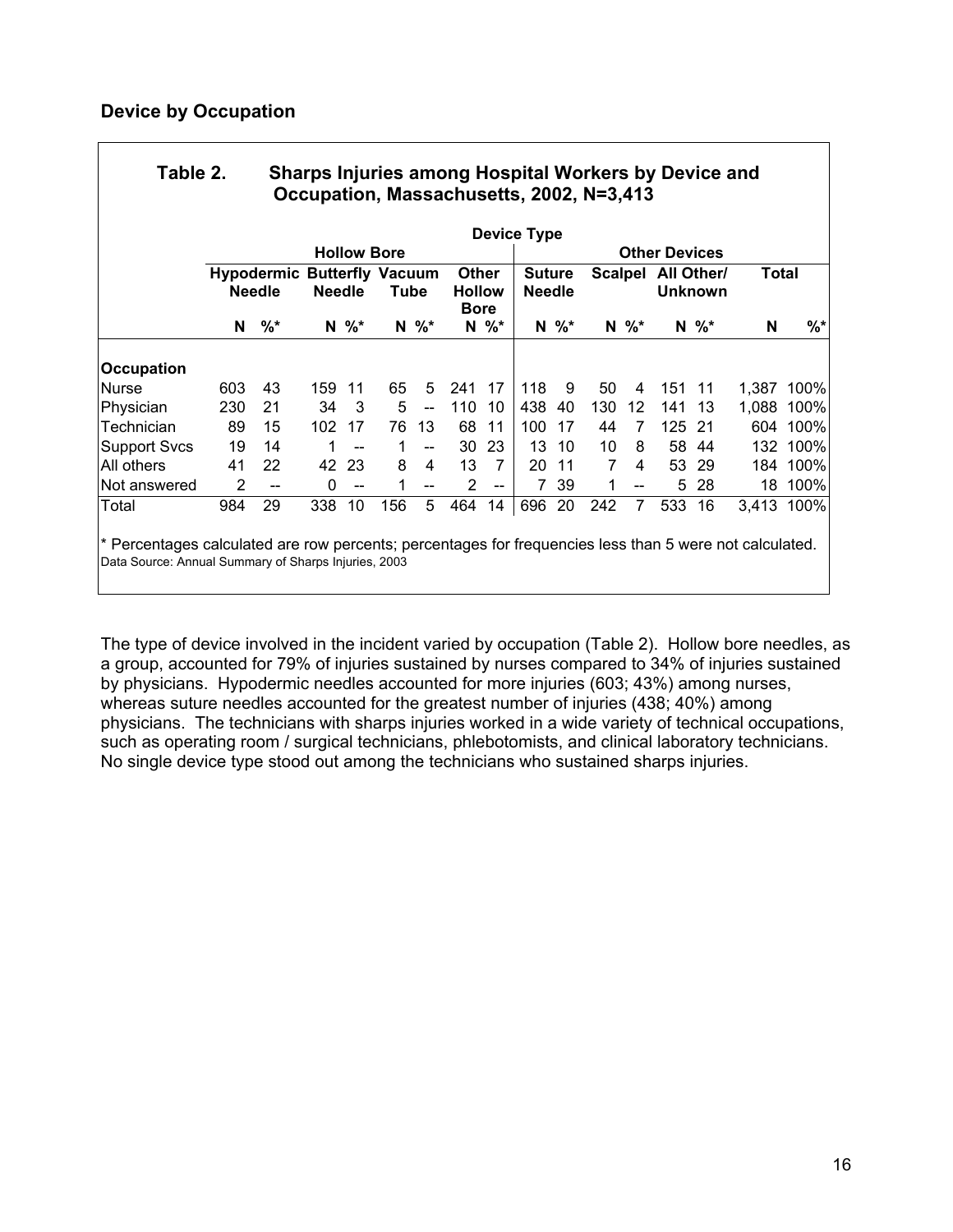|                   |                            | <b>Device Type</b>                                  |               |          |     |          |                                              |          |                                |                          |                |                          |                              |          |              |            |
|-------------------|----------------------------|-----------------------------------------------------|---------------|----------|-----|----------|----------------------------------------------|----------|--------------------------------|--------------------------|----------------|--------------------------|------------------------------|----------|--------------|------------|
|                   | <b>Hollow Bore Needles</b> |                                                     |               |          |     |          |                                              |          | <b>Other Devices</b>           |                          |                |                          |                              |          |              |            |
|                   |                            | <b>Hypodermic Butterfly Vacuum</b><br><b>Needle</b> | <b>Needle</b> |          |     | Tube     | <b>Other</b><br><b>Hollow</b><br><b>Bore</b> |          | <b>Suture</b><br><b>Needle</b> |                          | <b>Scalpel</b> |                          | All Other/<br><b>Unknown</b> |          | <b>Total</b> |            |
|                   | N                          | $%$ *                                               |               | $N \%^*$ |     | $N \%^*$ |                                              | $N \%^*$ |                                | $N \%^*$                 |                | $N \%^*$                 |                              | $N \, %$ | N            | $%$ *      |
| Department        |                            |                                                     |               |          |     |          |                                              |          |                                |                          |                |                          |                              |          |              |            |
| IOR/Procedure Rm  | 231                        | 18                                                  | 30            | 2        | 13  | 1        | 160                                          | 12       | 519                            | 40                       | 135            | 10                       | 198                          | 15       | 1,286        | 100%       |
| In-patient Units  | 372                        | 46                                                  | 137           | 17       | 53  | 7        | 109                                          | 13       | 33                             | 4                        | 12             | -1                       | 98                           | 12       | 814          | 100%       |
| Emergency Dept    | 92                         | 31                                                  | 62            | -21      | 19  | 6        | 45                                           | 15       | 44                             | 15                       | 8              | 3                        | 30                           | 10       | 300          | 100%       |
| IIntensive Care   | 106                        | 37                                                  | 33            | 12       | 16  | 6        | 47                                           | 16       | 37                             | 13                       | 10             | 4                        | 36                           | 13       | 285          | 100%       |
| lLaboratories     | 21                         | 10                                                  | 35            | 16       | 34  | 15       | 23                                           | 10       | 3                              | $\overline{a}$           | 41             | 19                       | 64                           | 29       | 221          | 100%       |
| Outpatient Areas  | 44                         | 40                                                  | 9             | 8        | 3   | $-$      | 16                                           | 14       | 3                              | $\overline{\phantom{a}}$ | 3              | $\overline{\phantom{a}}$ | 33                           | 30       | 111          | 100%       |
| All Other/Unknown | 118                        | 39                                                  | 32            | 8        | 18  | 13       | 64                                           | 34       | 57                             | 32                       | 33             | 26                       | 74                           | 45       | 396          | 100%       |
| Total             | 984                        | 29                                                  | 338           | 10       | 156 | 5        | 464                                          | 14       | 696                            | 20                       | 242            | 7                        | 533                          | 16       |              | 3,413 100% |

# **Table 3. Sharps Injuries among Hospital Workers by Device and**

Percentages calculated are row percents; percentages for frequencies less than Data Source: Annual Summary of Sharps Injuries, 2003

As expected, the type of device associated with sharps injuries varied by department. Within operating and procedure rooms, suture needles accounted for the largest number of injuries (519, 40%) followed by hypodermic needles (231, 18%). Suture needles also accounted for a substantial proportion of the injuries in emergency departments (44, 15%) and intensive care units (37, 13%). On in-patient units, hypodermic needles accounted for the greatest number of injuries (372, 46%), followed by butterfly needles (137, 17%) and "other hollow bore needles" (109, 13%). Almost half of the injuries in laboratory settings involved non-needle devices including scalpels (3, 3%) and glass (33, 30%) which is included in the "all other" category.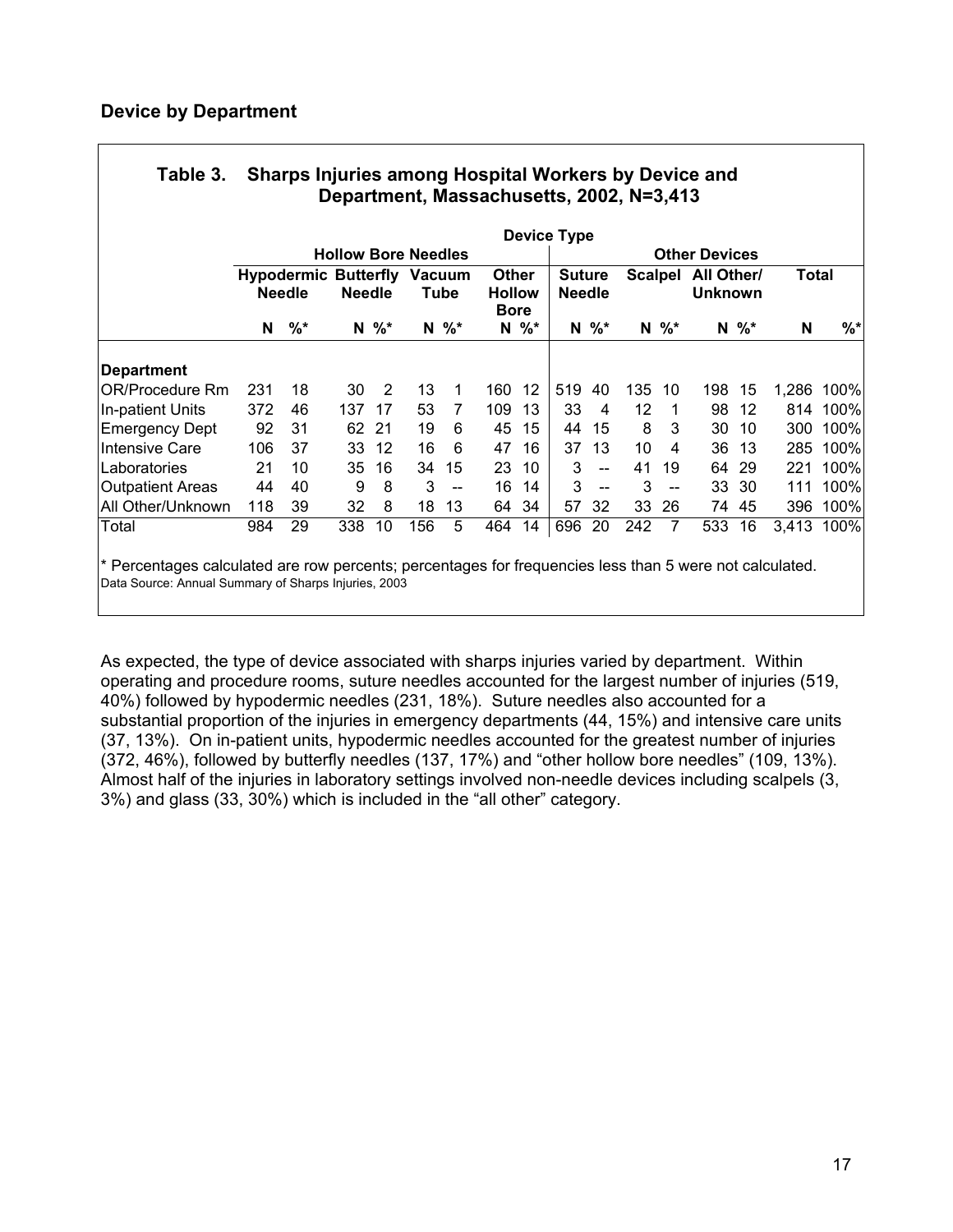

On the Annual Summary, for each injury, hospitals were encouraged to answer the question "Was it (the device) a safety device?". In almost two-thirds of the injuries (2,109, 62%), the answer to this question was "No"; the devices involved were not safety devices (Figure 6). This finding highlights the need for increased efforts to meet the federal and state requirements for use of sharps devices with sharps injury prevention features where feasible. For some sharps devices, there are a limited number of alternative devices with engineered sharps injury prevention features available on the market. Documentation of these situations, as required by OSHA, is important to promote effective work-practice controls and the development of new technologies.

Twenty-six percent (876) of injuries were reported to have involved safety devices, underscoring the need to evaluate these devices and to train health care workers in their appropriate use. Because there is no information regarding the prevalence of safety devices in hospitals, these data alone cannot be used to assess the efficacy of safety devices. Likewise, these data do not reveal the number of injuries that were prevented by using safety devices. Recent findings from EPINet demonstrate a marked decline in the rate of sharps injuries among nurses in teaching hospitals from 1993 – 2001 (Jagger & Perry, 2003). During this period there was a substantial increase in the adoption of safety devices. As the number of safety devices increased, there was a rise in the proportion of injuries associated with them, as would be expected. However, the overall injury rate declined.

The proportion of injuries associated with safety devices was highest in small hospitals (37%), followed by medium sized hospitals (27%) and large hospitals (16%). (See Appendix H) The extent to which this can be explained by the variation in the types of devices used in different sized hospitals is not known.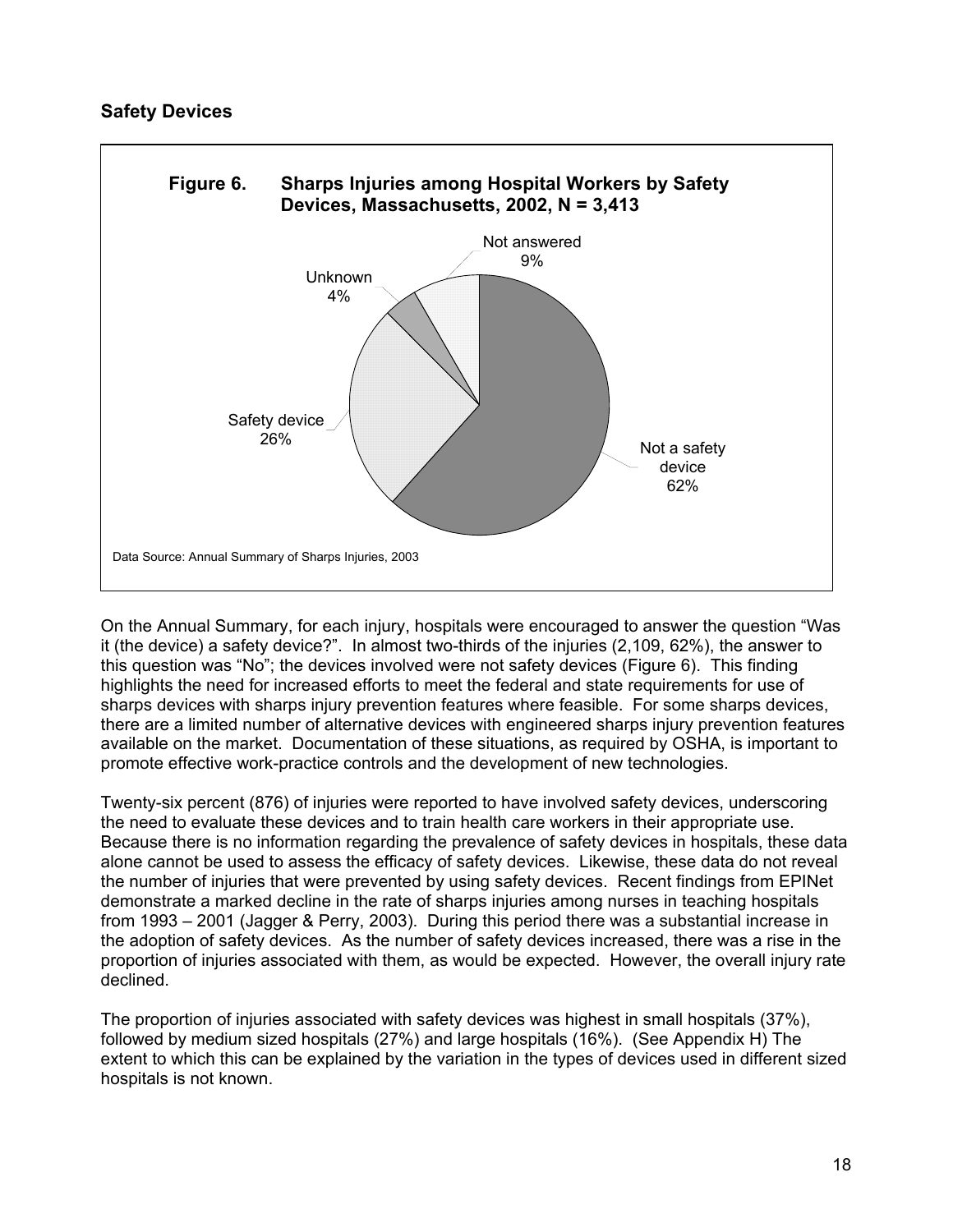#### **Standard versus Safety Devices by Type of Device**



Information as to whether or not the device involved in the injury was a safety device was provided for 2,985 of the 3,413 injuries (87%). Among injuries associated with suture needles where safety device information was provided, 628 of 634 injuries (99%) occurred with standard devices (Figure 7). Regarding injuries involving scalpel blades, 185 of 198 injuries (93%) occurred with standard devices. Among the 906 injuries from hypodermic needle for which safety device information was reported, 57% involved devices reported as standard devices (557 of 906 injuries). Among other hollow-bore needles, 63% (250 of 394 with information) of injuries involved standard devices. In contrast, 76% (241 of 319 with information) of injuries involving butterfly needles and 66% (96 of 145 with information) of injuries involving vacuum tubes occurred with devices reported as safety devices. It should be noted that safety devices are not widely available for all of the device categories shown. There are some specific devices currently on the market for which there are no alternative devices with engineered sharps injury prevention features.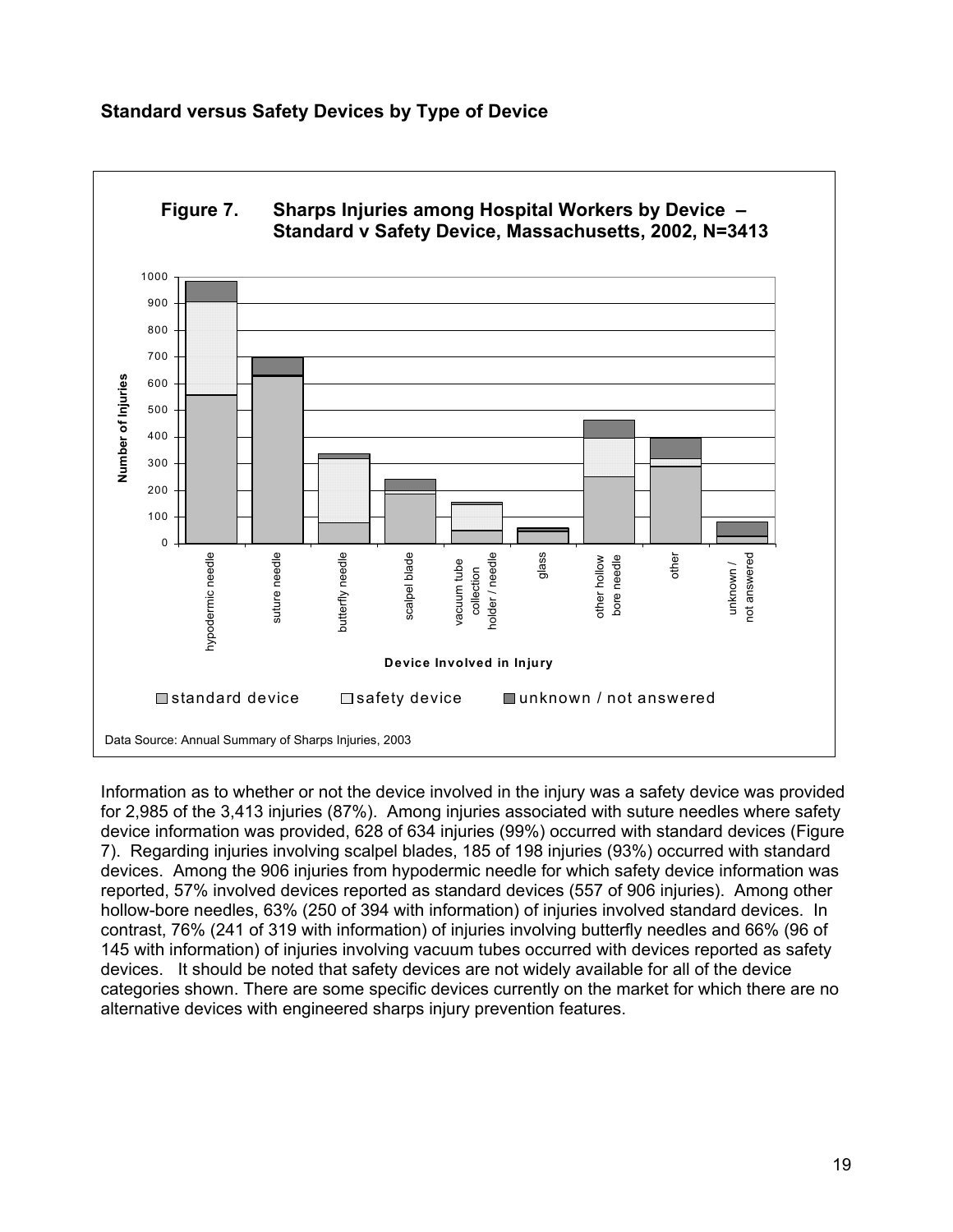#### **Brand of Device**



Information about the manufacturer of the device involved in the injury was provided or was able to be ascertained from the name of the product line in 73% (2,442) of the injuries (Figure 8). In 22% (750) of the injuries, the manufacturer of the product was not known, and in 5% there was no response.

Because information about the market share of different manufacturers and product lines was not available, it is not possible to use this data to make judgments about a particular manufacturer's products and the efficacy of the products with respect to safety.

*Data quality: Both OSHA and MDPH regulations pertaining to sharps injuries require facilities to collect and record information about the "brand" of the devices involved in the incidents. There is some legitimate confusion about whether "brand" means the name of the manufacturer or name of the product line. Technically brand means name of the product line. This distinction was not made clear in previous instructions to hospitals. MDPH is interested in the name of the product line as well as the manufacturer, and will clarify this on forms for the future.*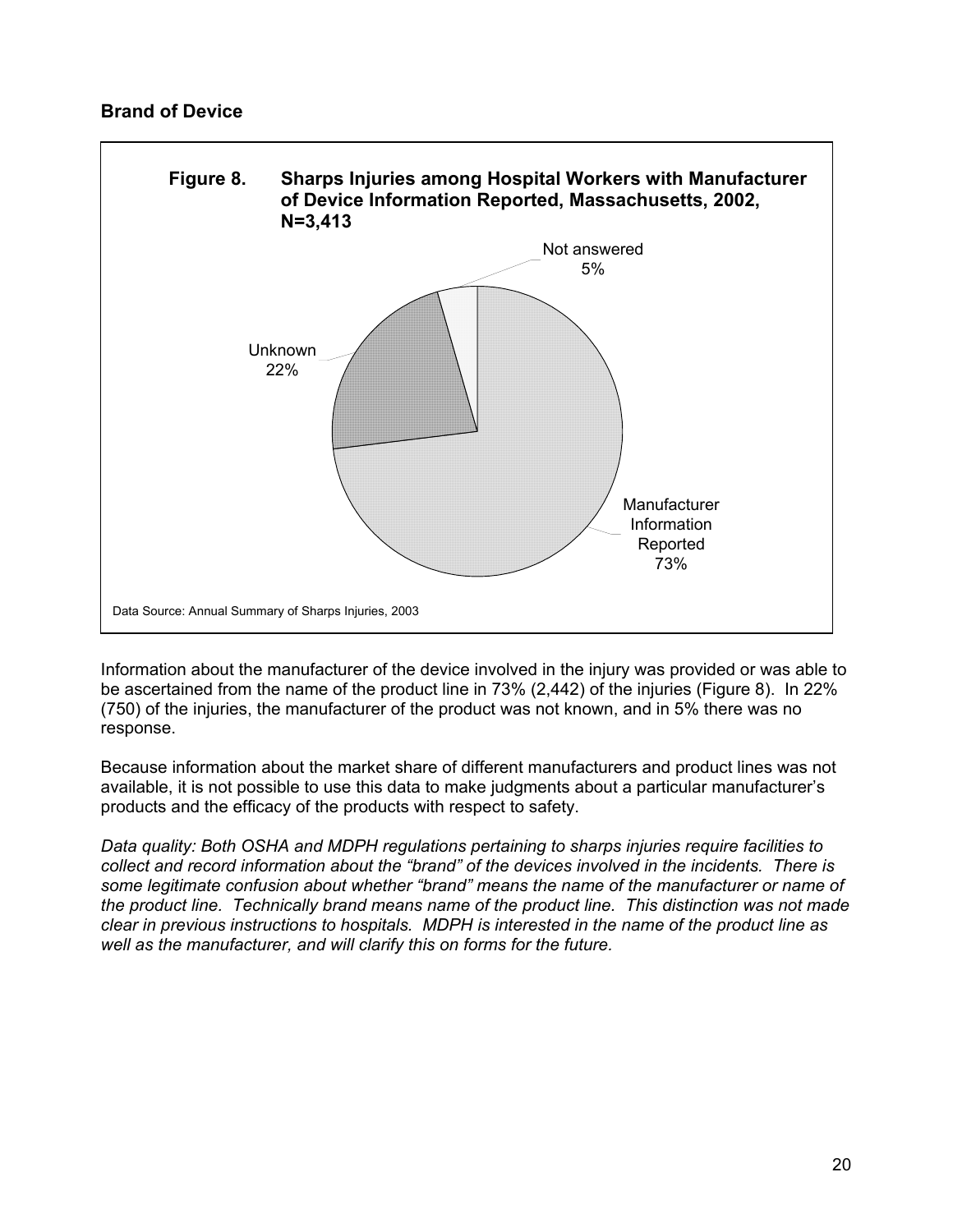

**When the Injury Occurred: Before, During, After Use of Device** 

Injuries occurred at various points in the course of handling needles or other sharp devices (Figure 9). After use was a dangerous time: about half of the injuries (1,665, 49%) occurred either after use and before disposal (1,130, 33%) or during or after disposal (535, 16%) of the device. Fortyfive percent (1,539) occurred during use of the item. The 38 injuries (1%) that happened before use of the item involved sharps devices penetrating contaminated gloves.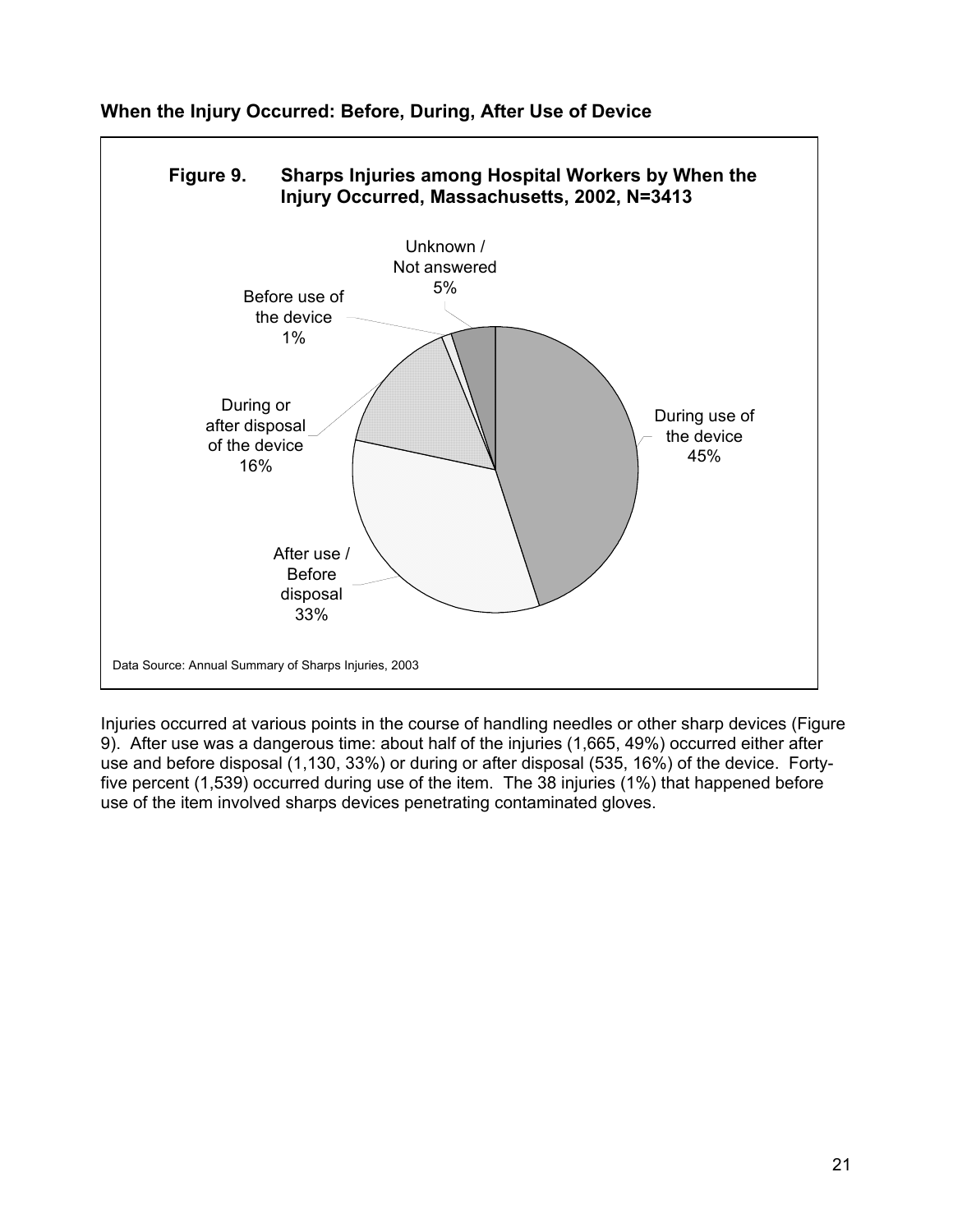

The largest number of injuries (463, 14%) occurred while suturing. Another 13% of injuries (451) fell into the broadly defined category of "collided with sharp or other person" (Figure 10).

Nine percent (306) of the injuries occurred during disposal. A majority of these (203, 6%) were reported as involving sharps containers. In 4% (144) of the injuries, the health care worker was injured by the sharp being disposed of while placing it in the sharps container. In 19 cases (<1%), the health care worker was injured by a sharp already in the container.

Improper disposal of sharps accounted for 7% (239) of the injuries. These included cases in which the contaminated sharps were left on the floor, in the trash, or in beds. Others cases involved sharps found in linens or laundry, in clothing, or on tables or trays.

Four percent of the injuries (130) occurred during activation of safety devices. No information was collected regarding the failure rate of safety features; therefore it is not possible to use this information to assess the efficacy of the safety features on those devices.

It should be noted that the OSHA Bloodborne Pathogen standard states that contaminated needles shall not be recapped. In 3% (111) of the cases, injuries occurred while recapping devices.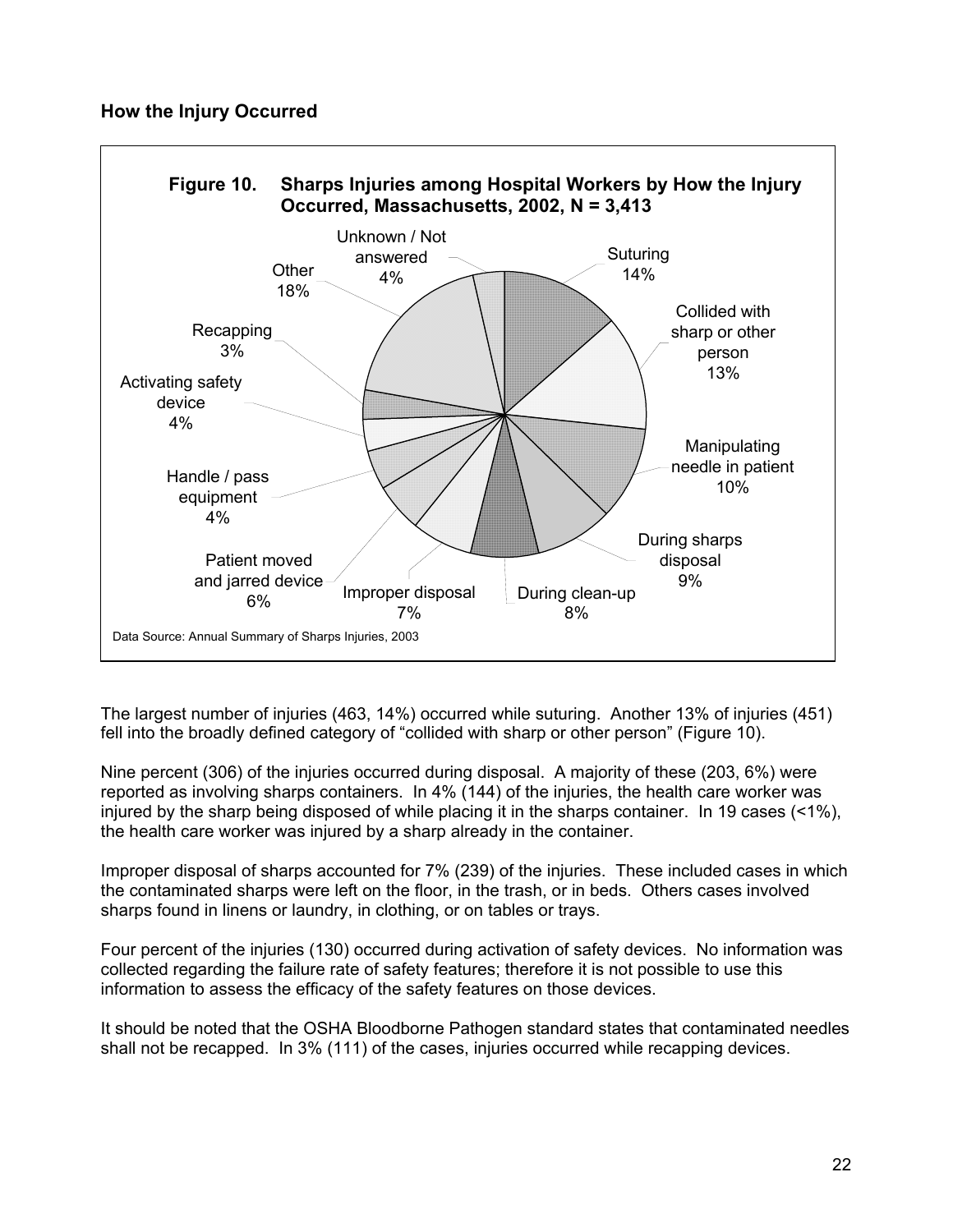#### **Experimental Sharps Injury Rates by Number of Licensed Hospital Beds**

The statewide rate of sharps injuries among hospital workers for this twelve month surveillance period was 23.3 sharps injuries per 100 licensed hospital beds. The annual rate of sharps injuries varied by hospital size (Figure 11). Large hospitals had the highest annual rate of 26.3 sharps injuries per 100 licensed hospital beds, followed by medium and small sized hospitals, which each had annual sharps injury rates of approximately 18 per 100 licensed hospital beds. As discussed on page 7, given the limitations of hospital bed size as a denominator for assessing risks, these rates should be interpreted with caution. In comparing experience among hospitals, underreporting must be taken into account. The extent to which high rates of reported injuries in some hospitals reflect a true higher incidence of injuries in these hospitals or better sharps injury reporting practices compared to those with low rates is not known. Comparison of rates among facilities is of limited usefulness (CDC, 2004; Perry, et. al., 2003). Hospitals evaluating their own rates should do so within the context of their own sharps injury surveillance and prevention programs.



#### **Figure 11. Annualized Experimental Sharps Injury Rates by Bed Size Categories, Massachusetts, 2002, All licensed hospitals**

**Bed Size Category**

Data Source: Annual Summary of Sharps Injuries, 2003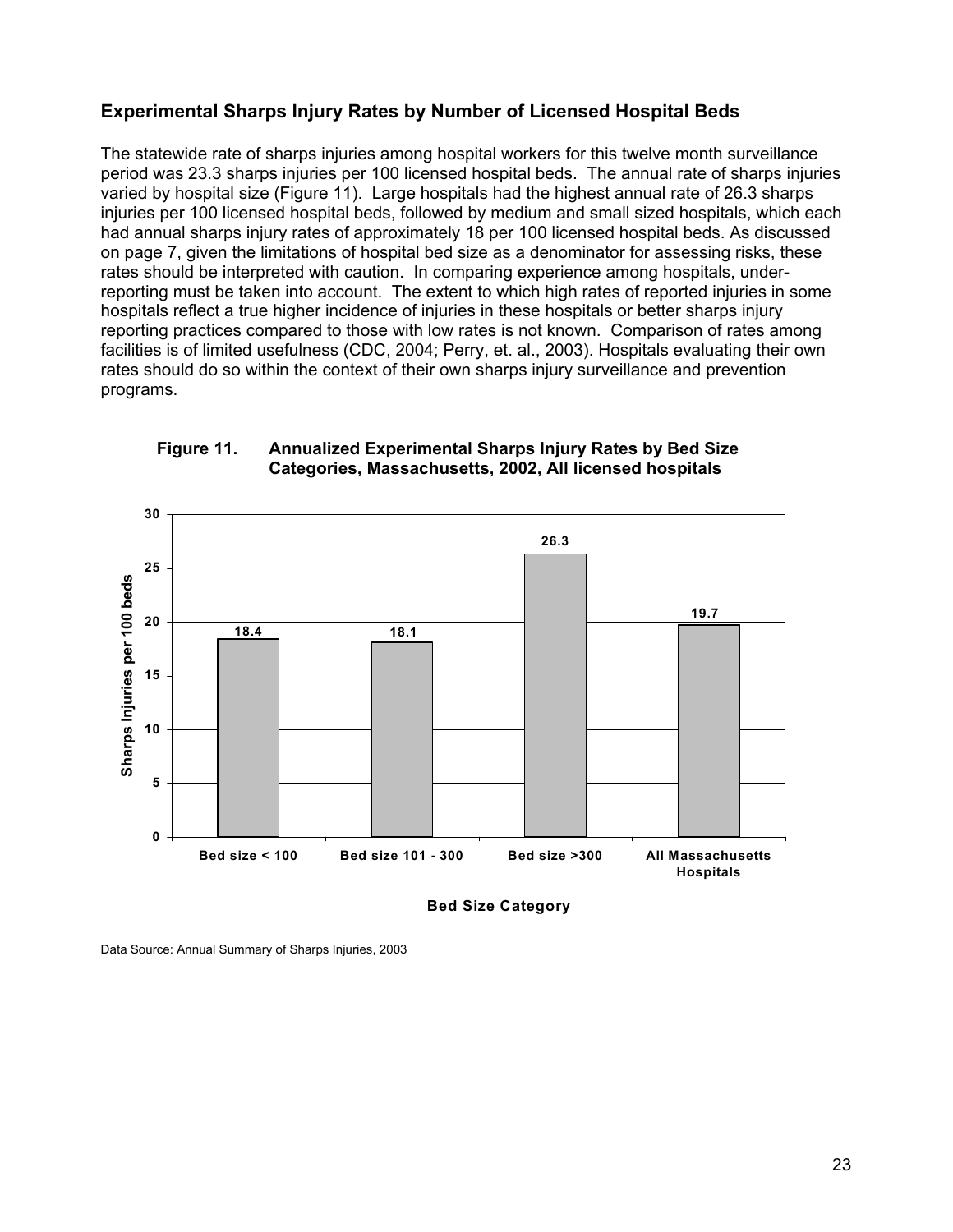Injuries reported by acute care hospitals accounted for 97% of all injuries reported. However, acute care hospitals account for only 75% of all licensed hospital beds. Therefore, sharps injury rates which include all licensed hospitals underestimate the risk for acute care hospitals. Sharps injury rates for acute care hospitals are presented below in order to more accurately reflect the injury rates in those settings.



#### **Figure 12. Annualized Experimental Sharps Injury Rates by Bed Size Categories, Massachusetts, 2002, Licensed Acute Care hospitals**

Data source: Annual Summary of Sharps Injuries, 2003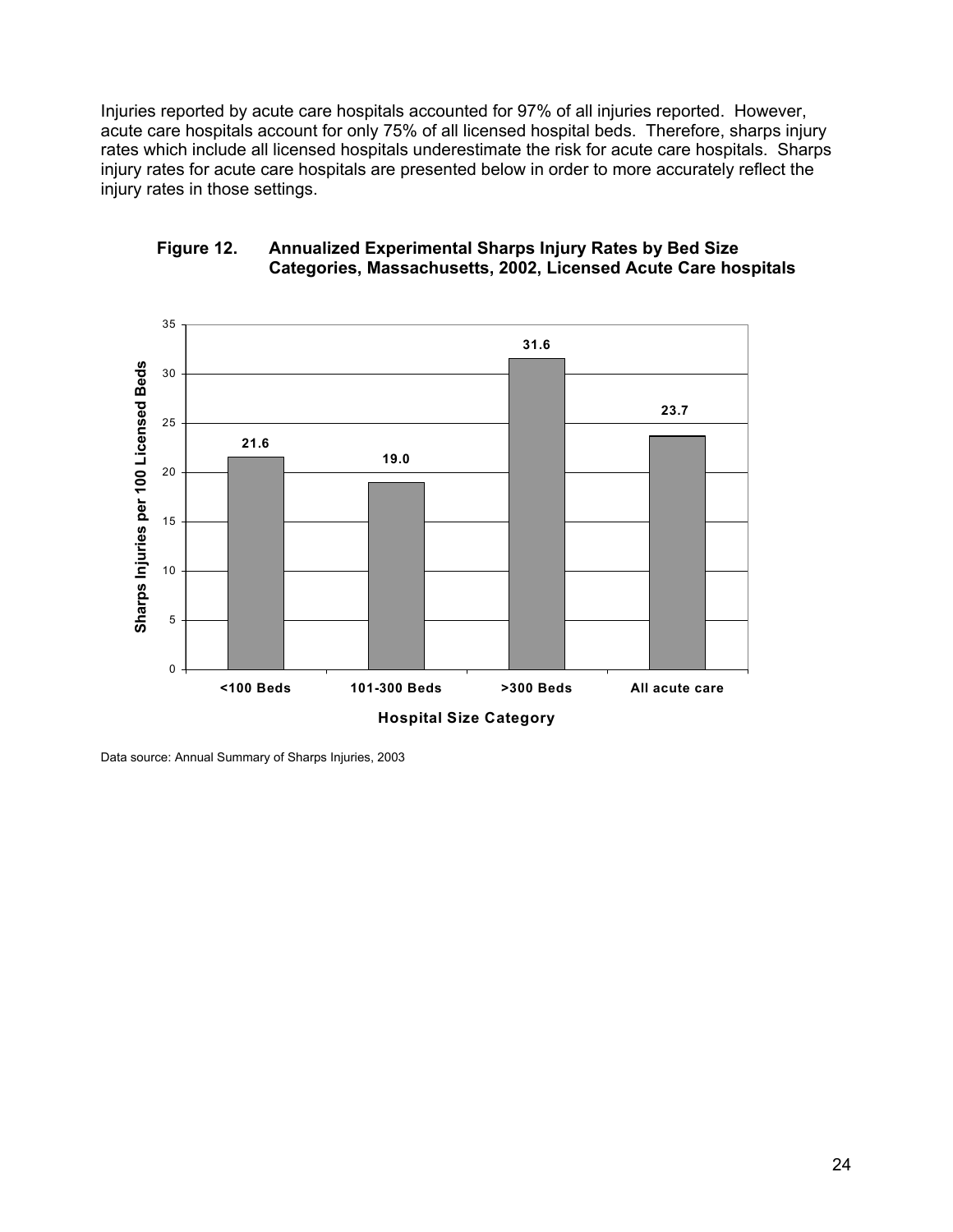## **Discussion**

Sharps injuries are preventable and the overall goal should be their elimination. As a step in that direction, the U.S. Public Health Service has called for the reduction of sharps injuries among health care workers by 30% as a national health objective for 2000-2010 (DHHS, 2000). Preventing sharps injuries requires the combined efforts of government agencies, employers, and equipment manufacturers, as well as health care workers themselves. The Massachusetts Sharps Injury Surveillance System is intended to provide information to both guide and evaluate these efforts in Massachusetts.

Over 3,400 sharps injuries were reported by Massachusetts hospitals in 2002, underscoring the need for continued efforts to reduce the incidence of these injuries. Given previously documented underreporting of sharps injuries to employee health by health care workers, this figure likely underestimates the full extent of the problem. The findings in this first annual report from the Massachusetts surveillance system set an important baseline for future time trend comparisons. While overall patterns are similar to NaSH and EpiNET, findings highlight a number of specific issues to be addressed in Massachusetts:

- More than 20% of the injuries occurred after use of devices either during clean up or disposal or as a result of improper disposal. Elimination of these preventable injuries will have a large impact on the incidence of sharps injuries in hospitals. (These injuries are entirely preventable.) Examples of prevention strategies include the purchase and appropriate placement of sharps containers that allow staff to determine when containers should be emptied before they are dangerously full. It is also crucial to implement systems to regularly check containers to identify those that need to be replaced. Increased training and supervision to avoid improper disposal is needed in addition to appropriate sharps containers, and is essential to protect not only health care providers but support service workers and patients.
- Close to a third of the injuries were associated with hypodermic needles, and of these, more than 60% involved devices without sharps injury prevention features. There are a wide variety of hypodermic needles with engineered sharps injury prevention features on the market. Other injuries occurred with devices for which safety devices are available. Hospitals should evaluate their device inventory and aggressively identify, evaluate and implement use of alternative devices with engineered sharps injury prevention features.
- It may be more difficult to institute change in some areas than others: the operating room setting, for example, poses unique challenges. Some devices, such as suture needles, have fewer options for engineering controls; to date, safer options for suture needles have been blunt needles, which are not appropriate for all situations. In this instance, exploring alterative methods of closing wounds may be more appropriate than finding alternative devices. The use of neutral zones to minimize hand-to-hand transfer of sharps is an effective work practice control to reduce sharps injuries.

The Massachusetts Sharps Injury Surveillance System has been a collaborative effort between the MDPH, hospitals, professional associations and community advocates. The success of the program in collecting data is a result of this collaboration. MDPH will continue to work with these groups to conduct surveillance, review exposure control activities in hospitals, and facilitate the exchange of information among hospitals about successful prevention strategies.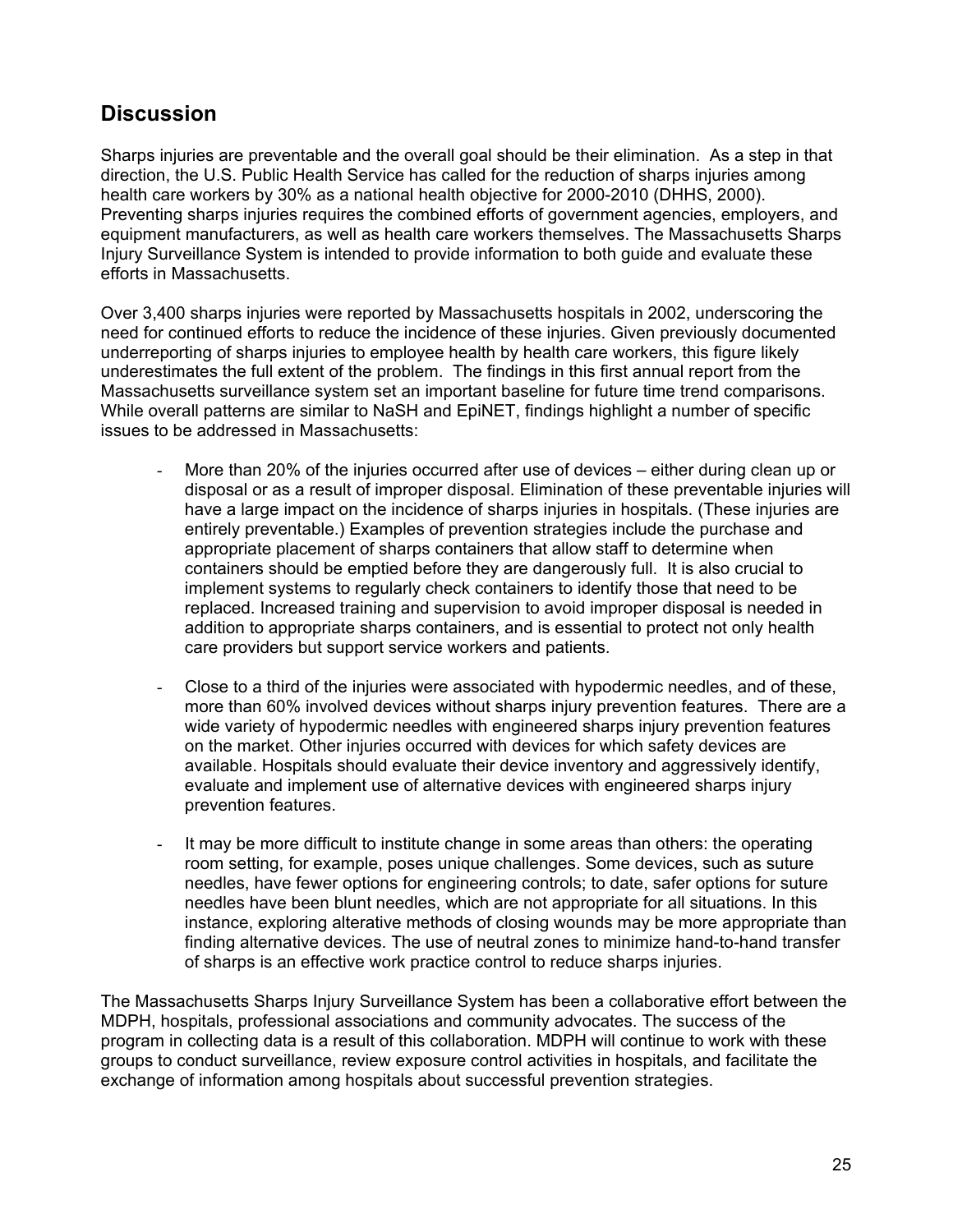## **References**

- Cardo, D.M., Culver, D.H., Ciesielski, C.A., Srivastava, P.U., Marcus, R., Abiteboul, D., et al. (1997). A case-control study of HIV seroconversion in health care workers after percutaneous exposure. Centers for Disease Control and Prevention Needlestick Surveillance Group. *New England Journal of Medicine, 337(21),* 1485-90.
- The Centers for Disease Control and Prevention National Center for Infectious Diseases Division of Health Quality Promotion. (2004) Workbook for Designing, Implementing, and Evaluating a Sharps Injury Prevention Program. Retrieved from: http://www.cdc.gov/sharpssafety.
- The Centers for Disease Control and Prevention Hospital Infections Program. (1999). The National Surveillance System for Hospital Health Care Workers Summary Report for Data Collected from June 1995 through July 1999. Retrieved from: http://www.cdc.gov/ncidod/hip/NASH/report99.PDF.
- The Centers for Disease Control and Prevention. (2001). Updated U.S. Public Health Service Guidelines for the Management of Occupational Exposures to HBV, HCV, and HIV and Recommendations for Postexposure Prophylaxis. Morbidity and Mortality Weekly Report, 50, (No. RR-11).
- The Centers for Disease Control and Prevention. (1982). Recommendation of the Immunization Practices Advisory Committee (ACIP) Inactivated Hepatitis B Virus Vaccine. Morbidity and Mortality Weekly Report, 31(24),317-22, 327-8.
- U.S. Department of Health and Human Services. (2000). *Healthy People 2010*. 2nd ed. With Understanding and Improving Health and Objectives for Improving Health. 2 vols. Washington, DC: U.S. Government Printing Office.
- Clarke, S.P., Rockett, J.L., Sloane, D.M., Aiken, L.H. (2002). Organizational climate, staffing, and safety equipment as predictors of needlestick injuries and near-misses in hospital nurses. *American Journal of Infection Control,* 30:207-16.
- Exposure Prevention Information Network (EPINet). (1998). Annual Number of Occupational Percutaneous Injuries and Mucocutaneous Exposures to Blood or Potentially Infective Biological Substances. International Health Care Worker Safety Center, University of Virginia. Retrieved April 9, 2002 from http://www.med.virginia.edu/medcntr/centers/epinet/estimates.html.
- Jagger, J., Bentley, M., Julliet, E. (1998). Direct Cost of Follow-up for Percutaneous and Mucocutaneous Exposures to At-Risk Body Fluids: Data from Two Hospitals. *Advances in Exposure Prevention, 3(3).*
- Jagger, J. and Perry, J. (2003). Marked Decline in Needlestick Injury Rates. *Advances in Exposure Prevention, 6(3).*
- Massachusetts Division of Employment and Training, (2003). Covered Employment and Wages. Retrieved January 27, 2003 from www.detma.org.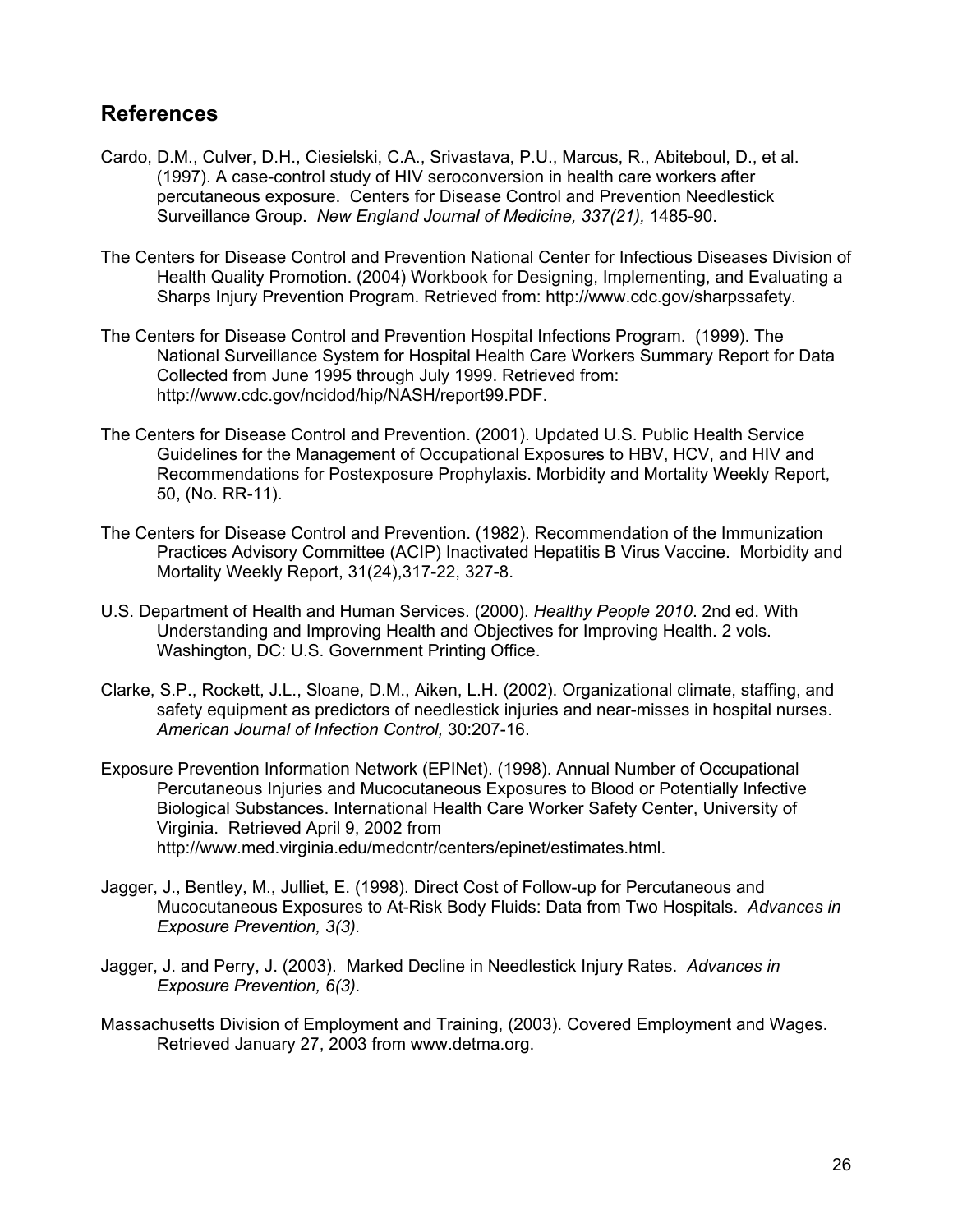- National Institute for Occupational Safety and Health (NIOSH). (1999). *NIOSH Alert: Preventing Needlestick Injuries in Health Care Settings, DHHS (NIOSH) Publication No. 2000-18*. Washington, DC: U.S. Government Printing Office.
- Occupational Safety and Health Administration. (1998). Occupational Exposure to Bloodborne Pathogens: Request for information. *Federal Register, 63,*48250-48252.
- Panlilio AL, Cardo DM, Campbell S, Srivastava PU, Jagger H, Orelien JG et al. Estimate of the annual number of percutaneous injuries in U.S. health care workers [Abstract S-T2-01]. In: Program and abstracts of the 4th International Conference on Nosocomial and Health Care-Associated Infections; Atlanta, March 5-9, 2000:61.
- Perry, J. (2000). CDC Releases National Needlestick Estimates. *Advances in Exposure Prevention, 5(2),*19.
- Perry, J., Parker, G., Jagger, J. (2003). 2001 Percutaneous Injury Rates. *Advances in Exposure Prevention, 6(3),*32-36.
- Tandberg, D., Stewart, K.K., Doezema, D. (1991). Under-reporting of contaminated needlestick injuries in emergency health care workers. *Annals of emergency Medicine, 20(1),66-70.*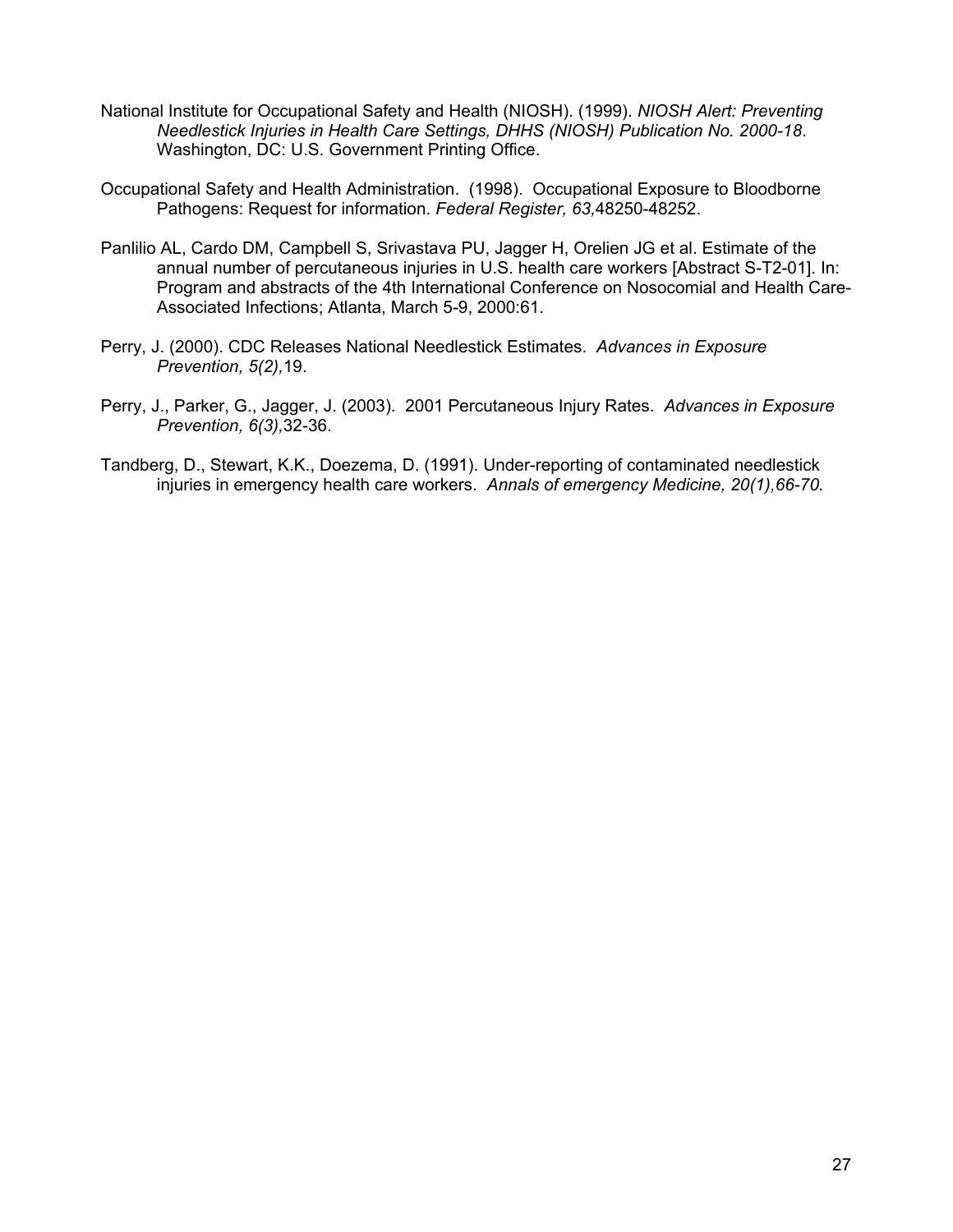#### **APPENDIX A**

#### **Massachusetts Department of Public Health Sharps Injury Prevention Advisory Committee**

| <b>Members</b>                                   |                                                                                                              |
|--------------------------------------------------|--------------------------------------------------------------------------------------------------------------|
| Philip Adamo M.D., MPH                           | Board of Directors,<br>New England College of Occupational and Environmental<br>Medicine                     |
| <b>Bob Alconada</b>                              | Manager, State Government Affairs<br>Massachusetts Dental Society                                            |
| Evelyn Bain, M Ed, RN, COHN-S                    | Associate Director/Coordinator - Health and Safety<br>Program<br><b>Massachusetts Nurses Association</b>     |
| Karen Daley, RN, MPH                             | Consumer                                                                                                     |
| Anuj Goel, JD, MPH                               | Director, Regulatory Compliance<br><b>Massachusetts Hospital Association</b>                                 |
| Margaret Quinn, Sc.D., CIH                       | Associate Professor, Department of Work Environment,<br>University of Massachusetts Lowell                   |
| James Ryan, M.D., MPH                            | Committee on, Occupational & Environmental Medicine<br><b>Massachusetts Medical Society</b>                  |
| Staff<br>Letitia Davis, Sc.D.                    | <b>Director</b><br>Occupational Health Surveillance Program, MDPH                                            |
| Alfred DeMaria, Jr., M.D.                        | Assistant Commissioner, Bureau of Communicable<br><b>Disease Control</b><br>State Laboratory Institute, MDPH |
| Angela Laramie, MPH                              | Project Coordinator, Sharps Injury Surveillance Program<br>Occupational Health Surveillance Program, MDPH    |
| Marie-Eileen Onieal, Ph.D.(c),<br>MMHS, RNC, PNP | <b>Health Policy Coordinator</b><br>Bureau of Health Quality Management, MDPH                                |
| Gail Palmeri, RN                                 | Program Manager, Hospitals<br>Division of Health Care Quality, MDPH                                          |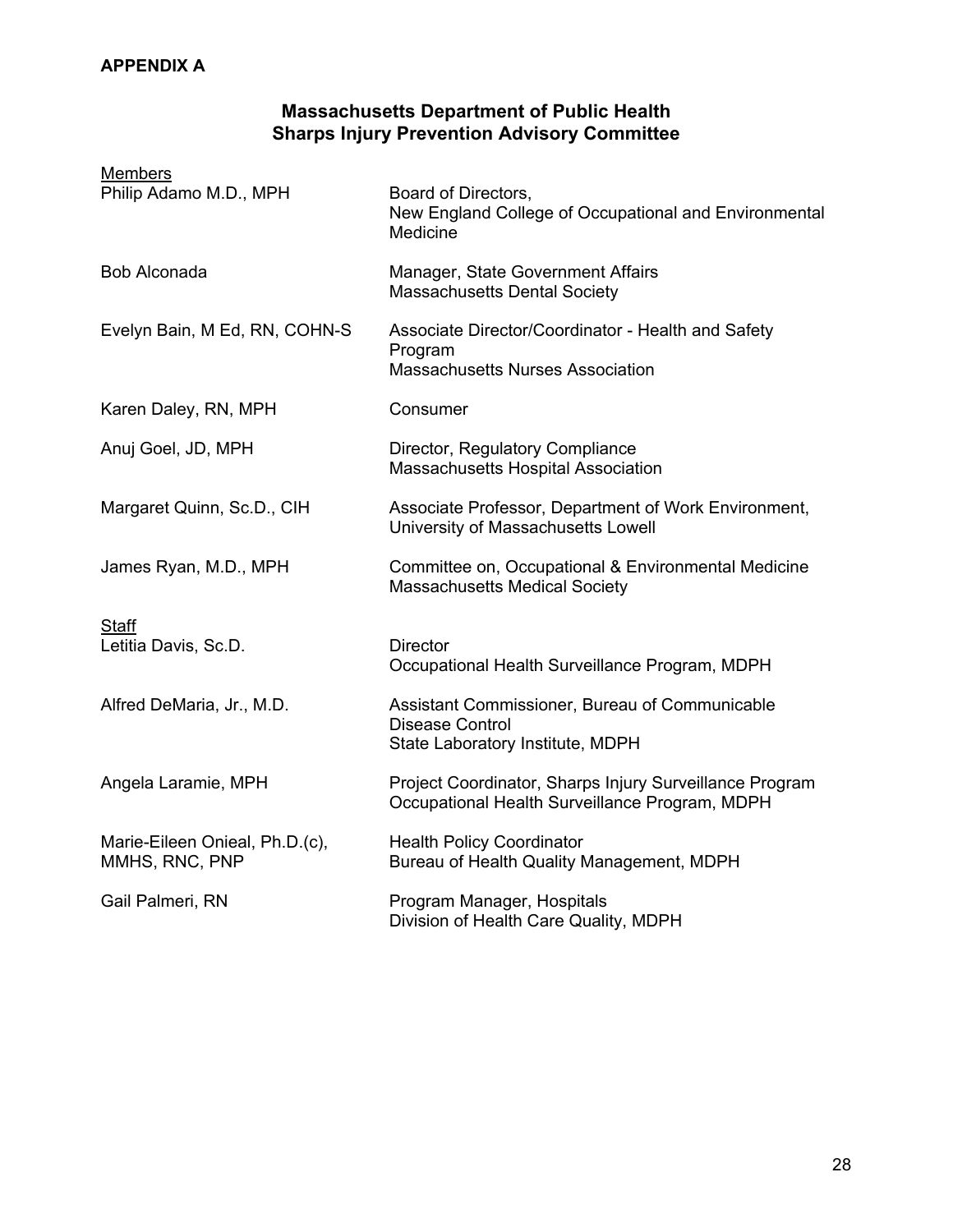#### **APPENDIX B**

NOTE: This is an unofficial copy.

Chapter 252 of the Acts of 2000

#### **AN ACT RELATIVE TO NEEDLESTICK INJURY PREVENTION.**

*Be it enacted by the Senate and House of Representatives in General Court assembled, and by the authority of the same, as follows:*

**SECTION 1.** Chapter 111 of the General Laws is hereby amended by inserting after section 53C the following section:

Section 53D. (a) Any acute or non-acute hospital licensed under this chapter shall ensure the provision of services to individuals through the use of hollow-bore needle devices or other technology that minimize the risk of injury to health care workers from hypodermic syringes or needles, in accordance with rules and regulations promulgated pursuant to subsection (b).

(b) The department shall promulgate rules and regulations requiring the use, at all acute and nonacute hospitals, of only such devices which minimize the risk of injury to health care workers from needlestick and sharps, so-called. Such rules and regulations promulgated by the department shall include the following requirements:

- (1) Written exposure control plans shall be developed by each acute and non-acute hospital that include an effective procedure for identifying and selecting existing sharps prevention technology, so-called, of the types specified by the department.
- (2) Sharps injury prevention technology shall be included as engineering or work practice controls, except in cases where the employer or other appropriate party can demonstrate circumstances in which the technology does not promote employee or patient safety or interferes with a medical procedure. Those circumstances shall be specified by the employer and shall include, but not be limited to, circumstances where the technology is medically contraindicated or not more effective than alternative measures used by the employer to prevent exposure incidents. In all cases the department shall make the final determination as to whether an employer or other appropriate party has demonstrated in a satisfactory manner circumstances which warrant an exemption from the inclusion of sharps injury prevention technology.
- (3) Information concerning exposure incidents shall be recorded in a sharps injury log to be kept within such acute and non-acute hospitals and reported annually to the department, including but not limited to, the type and brand of device involved in the incident. Such logs shall be used as the basis for continuing quality improvement in reducing sharps injuries through the provision of education and the procurement of improved products. Such logs shall be kept confidential and shall be used only for the intended purposes of this section.
- (4) Written exposure control plans shall be updated when necessary to reflect progress in sharps prevention technology as determined by the department.

(c) The department shall promulgate all rules and regulations pursuant to this section in consultation with an advisory committee composed of, but not limited to: the department's director of infectious disease, a consumer to be selected by the commissioner, a technical expert to be selected by the commissioner, and a representative from the Massachusetts Nurses Association,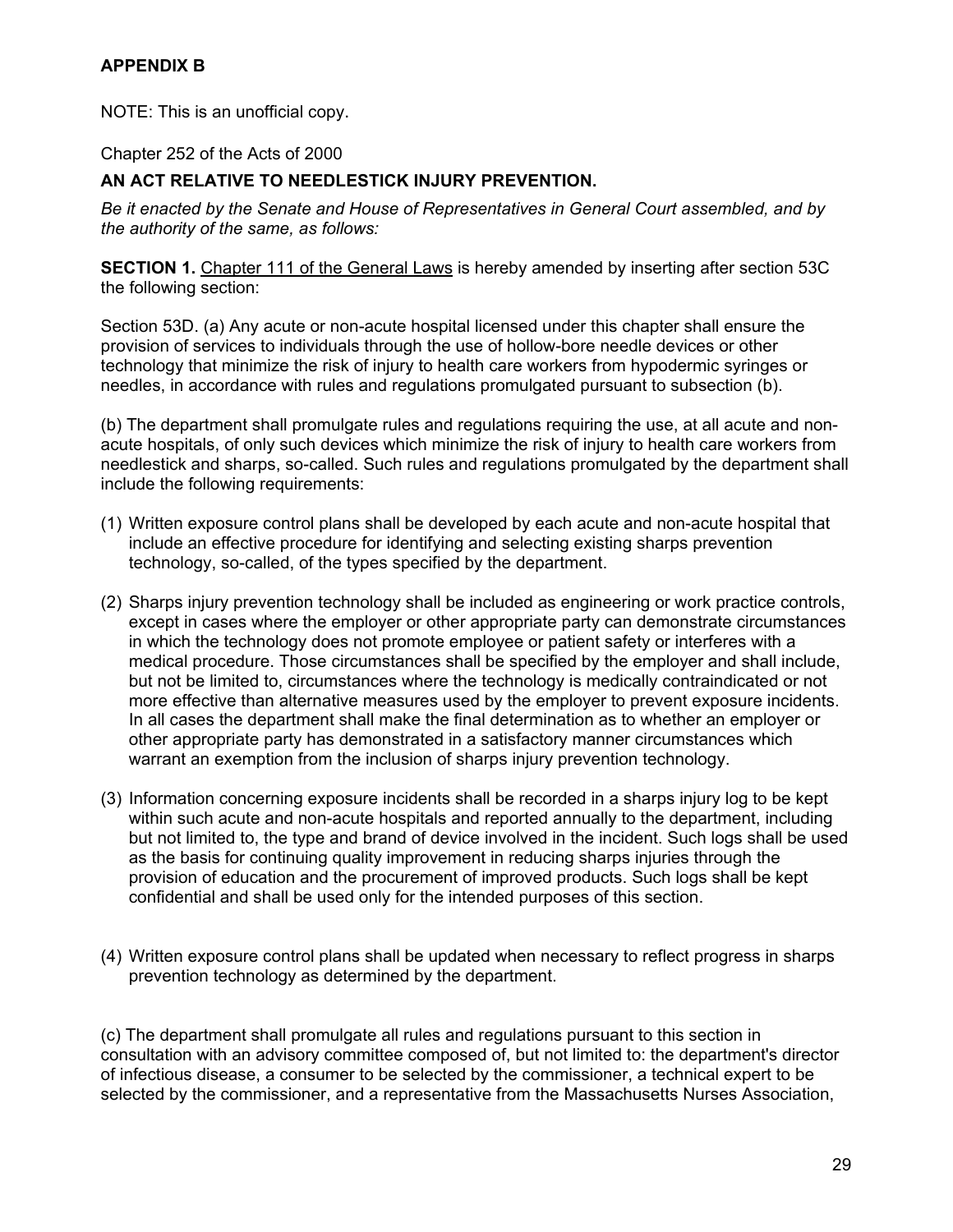#### **APPENDIX B**

the Massachusetts Association of Occupational and Environmental Medicine, the Massachusetts Medical Society and the Massachusetts Hospital Association.

The department, in consultation with the advisory committee, shall compile and maintain a list of needleless systems, needles and sharps, so-called, with engineered injury protections meeting the purposes of this section. The list shall be available to assist employers in complying with rules and regulations promulgated in accordance with this section.

**SECTION 2.** The department of public health shall promulgate the rules and regulations required by section 53D of chapter 111 of the General Laws no later than November 1, 2000.

Approved August 17, 2000.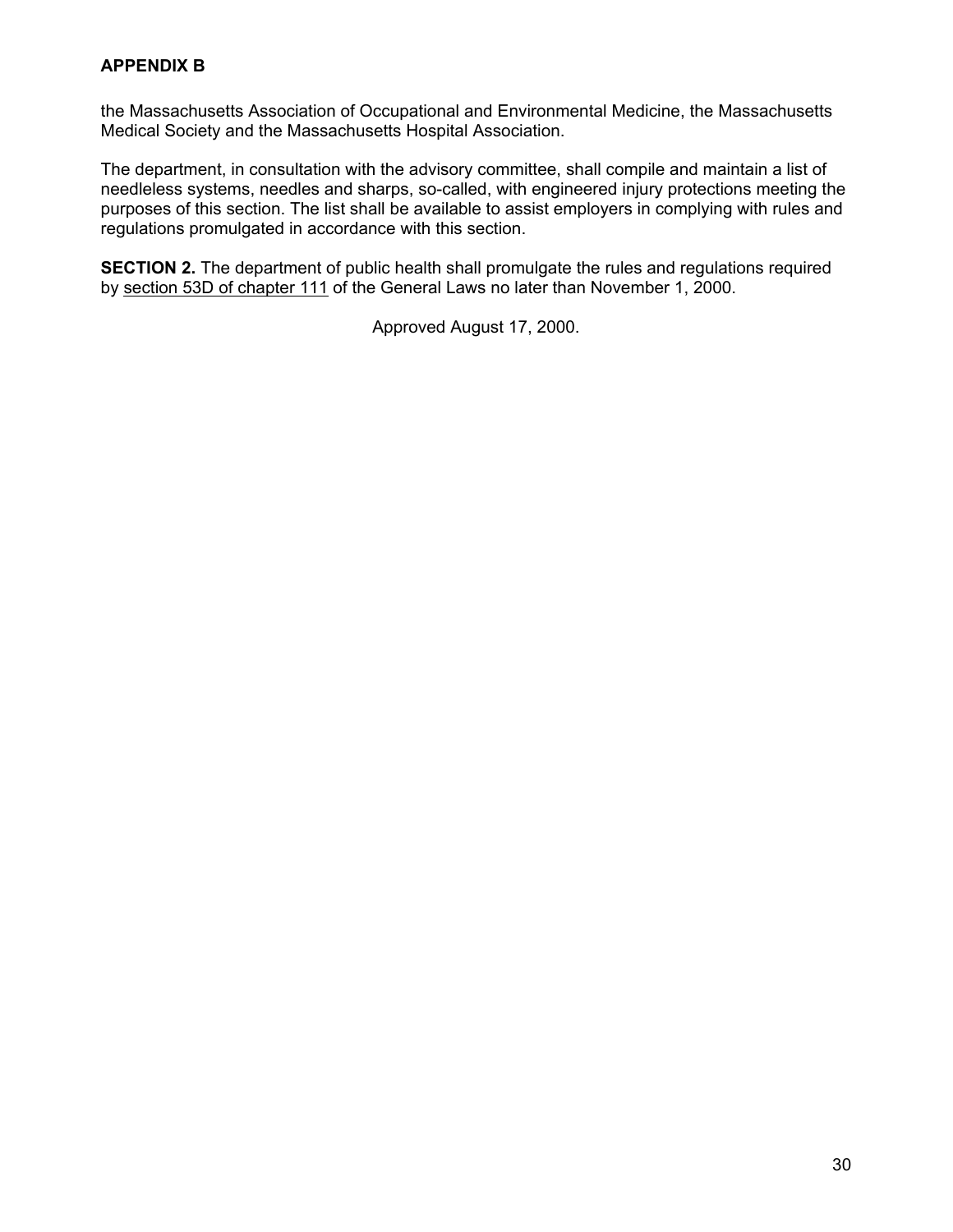NOTE: This is an unofficial copy.

#### **105 CMR 130.000 Hospital Licensure Regulations**

105 CMR 130.000 is amended by adding the following new sections:

#### 130.1001: Definitions

As used in 105 CMR 130.1001 through 130.1008 the following definitions shall apply:

"Advisory committee," means a committee composed of, but not limited to the Department's director of infectious disease; a consumer to be selected by the commissioner; a technical expert to be selected by the commissioner; and a representative from the Massachusetts Nurses Association, the New England Association of Occupational and Environmental Medicine, the Massachusetts Medical Society and the Massachusetts Hospital Association.

"Commissioner" means the Commissioner of the Massachusetts Department of Public Health.

"Department" means the Massachusetts Department of Public Health.

*"*Engineering and work practice controls" mean controls such as, but not limited to, sharps disposal containers, needleless systems, and sharps with engineered injury protections, that isolate or remove the bloodborne pathogens hazard from the workplace.

"Exposure Control Plan" means a plan that includes an effective procedure for identifying and selecting existing sharps injury prevention technology.

"Exposure Incident" means a specific eye, mouth, other mucous membrane, non-intact skin, or parenteral contact with blood or other potentially infectious materials that result from the performance of an employee's duties.

"Health care worker" means all workers employed by the hospital, working within the hospital but employed by other agencies, those providing patient care services without pay such as students, or providers who are delivering care but receiving compensation from sources other than the hospital.

"Hospital" means any hospital licensed by the Department pursuant to M.G.L. c.111,  $\S$  51.

"Reportable Exposure incident" means an exposure incident a result of events that pierce the skin or mucus membranes.

"Sharp" means any object that can penetrate the skin or any part of the body, and result in an exposure incident, including, but not limited to, needle devices, scalpels, lancets, broken glass, broken capillary tubes and exposed ends of dental wires.

"Sharps injury log" means a log to be kept within acute and non-acute hospitals that records information concerning exposure incidents, including but not limited to, the type and brand of device involved in the incident.

"Sharps injury prevention technology" means devices or other technology that minimizes the risk of injury to health care workers from hypodermic syringes, needles or other sharps. 130.1002: Minimizing Risk of Injury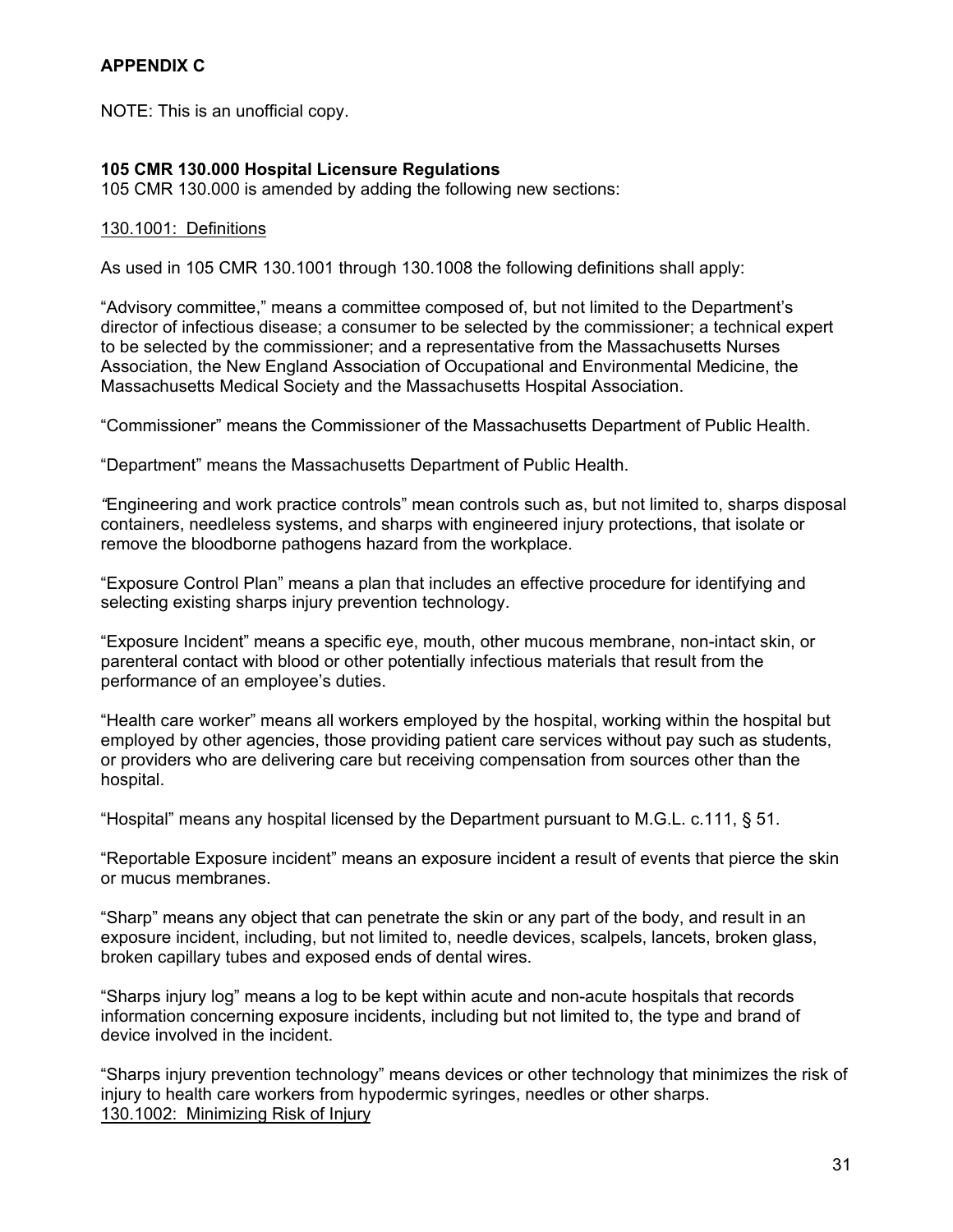#### **APPENDIX C**

Every hospital shall:

- (A) Ensure the provision of services to individuals through the use of safe needle devices or other technology that minimizes the risk of injury to health care workers from hypodermic syringes, needles, and sharps; and
- (B) Except as provided in 105 CMR 130.1005; use only such devices designed to reduce risk of percutaneous exposure to bloodborne pathogens.

#### 130.1003: Written Exposure Control Plans

Hospitals shall develop written exposure control plans that include an effective procedure for identifying and selecting existing sharps injury prevention technology consistent with the federal regulations concerning occupational exposure to bloodborne pathogens, 29 CFR 1910.1030 *et seq.* the Occupational Safety & Health Administration's (OSHA) Occupational Exposure to Bloodborne Pathogens standards. Written exposure control plans shall be updated when necessary to reflect progress in sharps injury prevention technology as determined by the Department.

#### 130.1004: Engineering and Work Practice Controls

Hospitals shall include sharps injury prevention technology as engineering and work practice controls to isolate or remove the bloodborne pathogens hazard from the workplace consistent with the federal regulations concerning occupational exposure to bloodborne pathogens, 29 CFR 1910.1030 et seq.

#### 130.1005: Exemption from the Inclusion of Sharps Injury Prevention Technology

- (A) Sharps injury prevention technology may be excluded as engineering and work practice controls in cases where the hospital or other appropriate party can demonstrate circumstances in which the technology does not promote employee or patient safety or interferes with a medical procedure.
- (B) Where sharps injury prevention technology is not utilized, the hospital shall specify those circumstances, which shall include but not be limited to, situations where the technology is medically contraindicated or not more effective than alternative measures used by the hospital to prevent exposure incidents.
- (C) In all cases the Department shall make the final determination as to whether a hospital or other appropriate party has demonstrated in a satisfactory manner those circumstances which warrant an exemption from the inclusion of sharps injury prevention technology.

#### 130.1006: Sharps Injury Log

(A) Information concerning exposure incidents shall be recorded in a sharps injury log that includes, but is not limited to, the type and brand of device involved in the incident, the department or work area where the exposure incident occurred, and an explanation of how the incident occurred.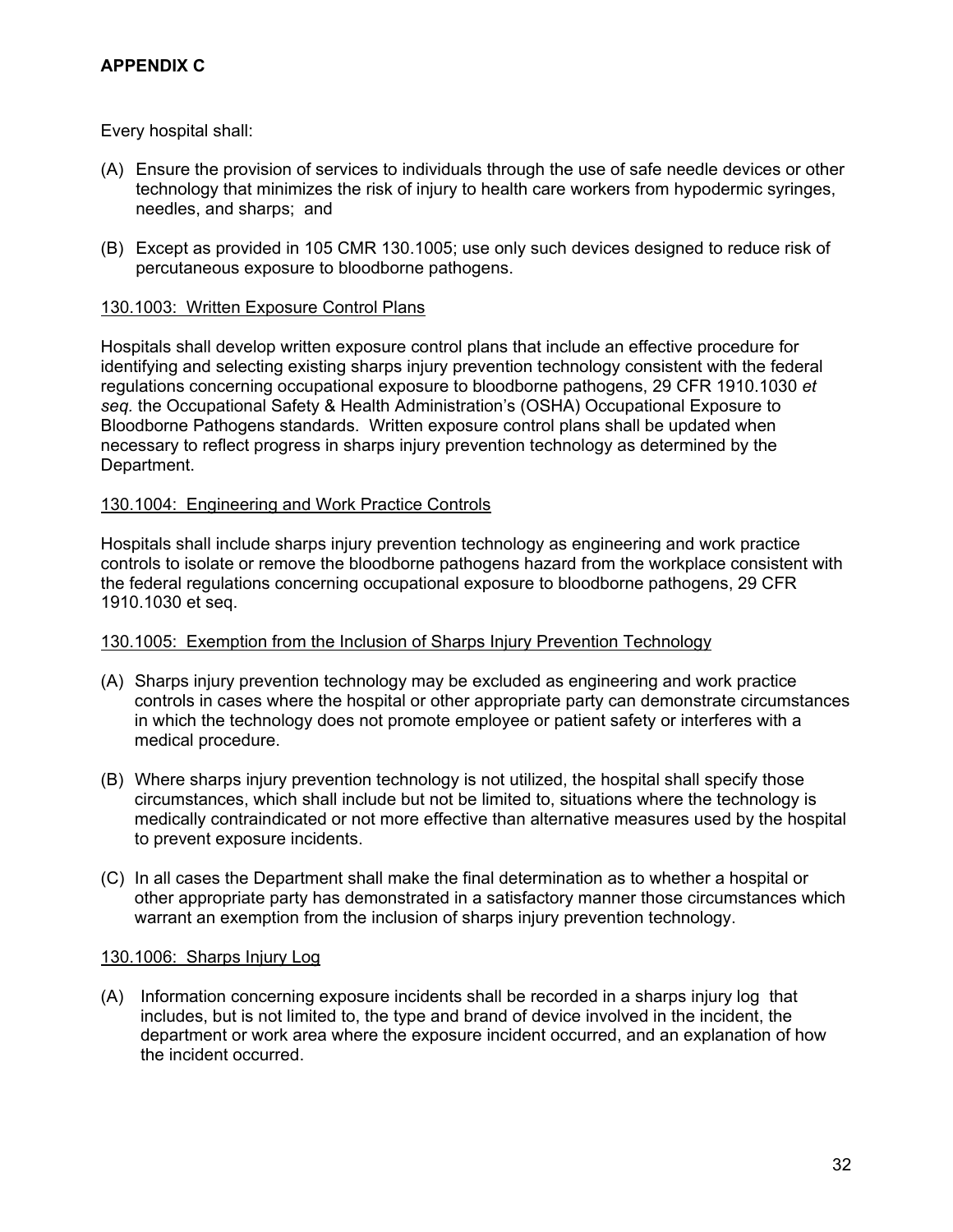#### **APPENDIX C**

- (B) Sharps injury logs shall be kept within the hospital and shall be used as the basis for continuing quality improvement in reducing sharps injuries through the provision of education and the procurement of improved products; and,
- (C) Sharps injury logs shall be kept confidential.

#### 130.1007: Reporting

Every licensed acute and non-acute care hospital shall report annually to the Department information from its sharps injury logs and such other information as the Department may require concerning exposure incidents. The Department shall supply each reporting hospital with guidelines indicating the specific data elements to be submitted.

#### 130.1008: Advisory Committee

The Department shall convene an advisory committee composed of, but not limited to the Department's director of infectious disease; a consumer to be selected by the commissioner; a technical expert to be selected by the commissioner; and a representative from the Massachusetts Nurses Association, the New England Association of Occupational and Environmental Medicine, the Massachusetts Medical Society and the Massachusetts Hospital Association.

#### 130.1009: List of Needleless Systems

The Department, in consultation with the advisory committee, shall compile, maintain and periodically update a list of needleless systems, with engineered injury protections meeting the purposes set forth in M.G.L. c. 111, § 53D. The list shall be available as a resource to assist hospitals in complying with these regulations.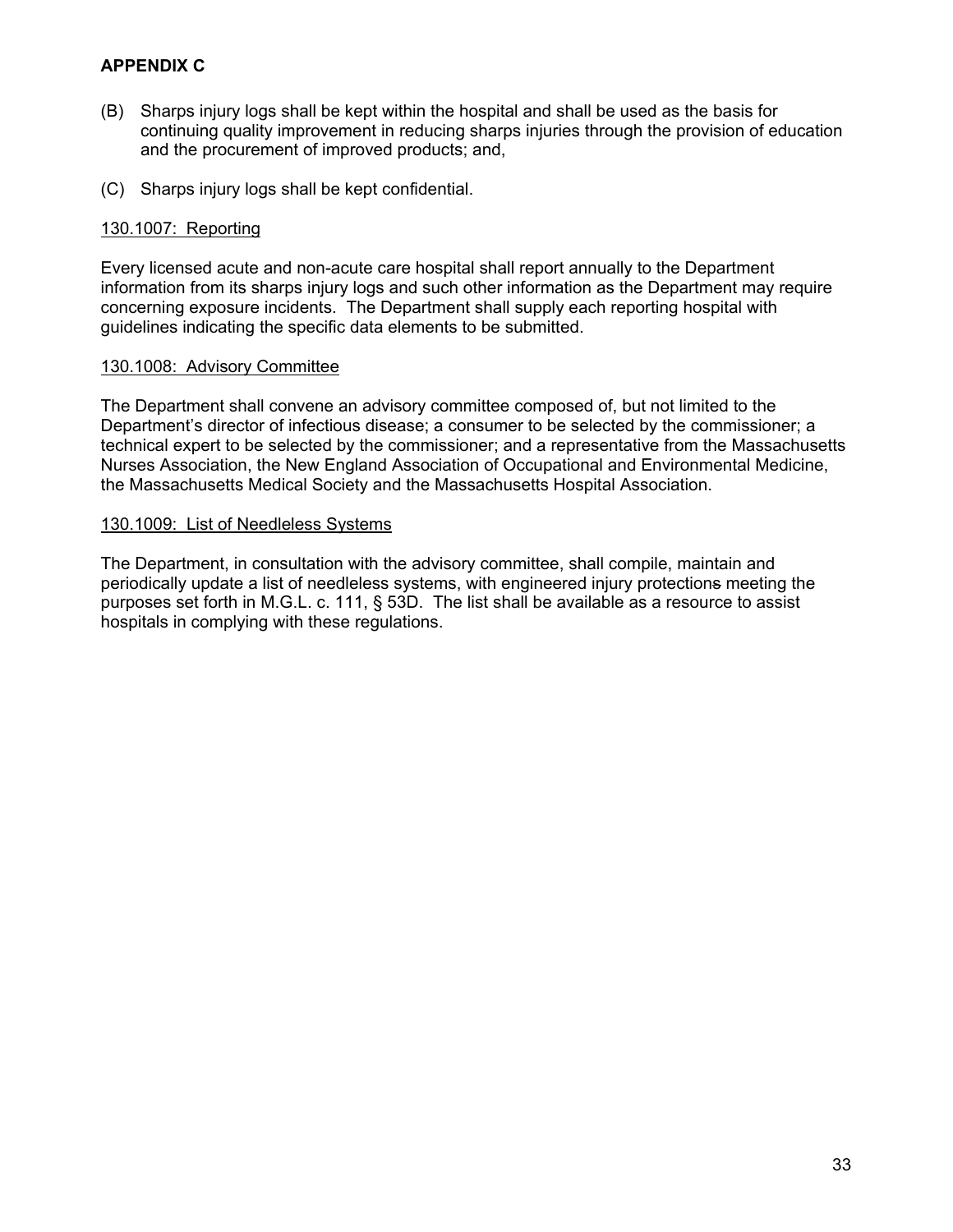#### **MDPH Data Elements to be Recorded for each Exposure Incident**

Those items in bold are required to be recorded by both OSHA and MDPH. The additional items are strongly recommended by MDPH to be recorded. The checks in the left-hand column identify the subset of data elements that should be reported annually to MDPH for each exposure incident. See also Annual Summary of Sharps Injuries.

| To be<br>reported<br>to MDPH<br>annually | Data elements                                                                                                |
|------------------------------------------|--------------------------------------------------------------------------------------------------------------|
| $\sqrt{ }$                               | Employer                                                                                                     |
| $\sqrt{ }$                               | <b>Unique Incident Number</b>                                                                                |
|                                          |                                                                                                              |
| $\sqrt{}$                                | Employment status of exposed health care worker (temp, agency employee, pool<br>nurse, contractor, employee) |
| $\sqrt{}$                                | Date of incident                                                                                             |
|                                          | <b>Time of incident</b>                                                                                      |
|                                          | Time work shift began                                                                                        |
| $\sqrt{ }$                               | <b>Occupation</b>                                                                                            |
| $\sqrt{ }$                               | Department or work area in which the exposure incident occurred                                              |
| $\sqrt{}$                                | Device or item that was involved in the injury                                                               |
| $\sqrt{ }$                               | <b>Brand and model of device</b>                                                                             |
| $\sqrt{ }$                               | Was the device a safety device?                                                                              |
| $\sqrt{ }$                               | Purpose or procedure for which the sharp was intended or used                                                |
| $\sqrt{}$                                | How the incident occurred                                                                                    |
|                                          | Health care worker's recommendations to prevent similar injuries                                             |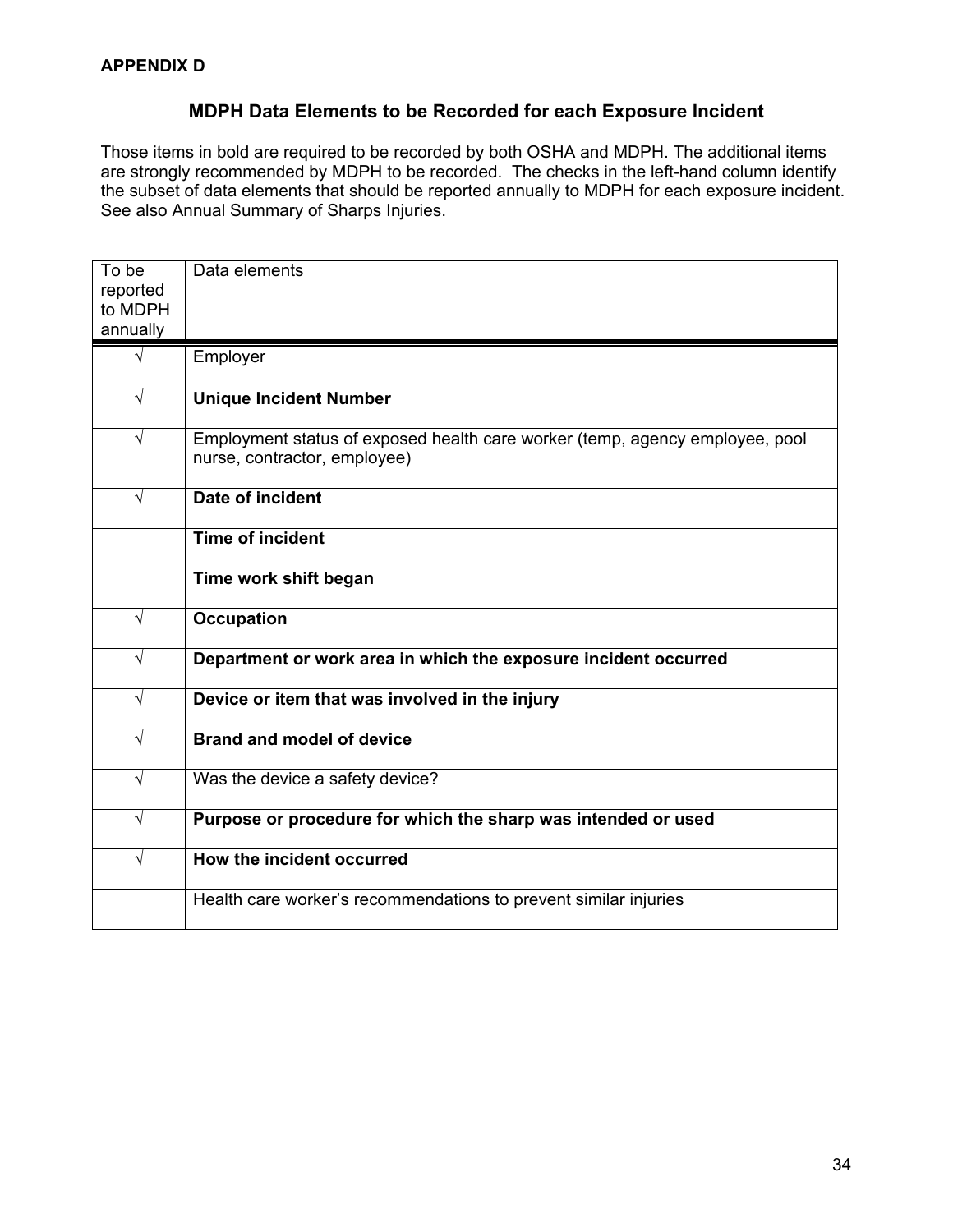This form meets the requirements of recording sharps injuries under M.G.L. 105 CMR 130.1001 *et seq.*  Please complete this form with the exposed health care worker**. \*REQUIRED DATA ELEMENTS FOR RECORDING**

| <b>Massachusetts Department of Public Health</b><br><b>Bloodborne Pathogen Exposure Incident Recording Form</b> |                                                                   |                                    |                                                      |  |  |  |  |  |
|-----------------------------------------------------------------------------------------------------------------|-------------------------------------------------------------------|------------------------------------|------------------------------------------------------|--|--|--|--|--|
| <b>EMPLOYER:*</b>                                                                                               |                                                                   |                                    | <b>UNIQUE EXPOSURE</b><br><b>INCIDENT NUMBER:*</b>   |  |  |  |  |  |
| <b>EXPOSED WORKER'S NAME:</b>                                                                                   |                                                                   |                                    | <b>OSHA RECORDABLE:</b>                              |  |  |  |  |  |
|                                                                                                                 |                                                                   |                                    |                                                      |  |  |  |  |  |
| (or unique ID number)                                                                                           | □ EMPLOYEE<br>□ VOLUNTEER                                         |                                    | □ YES □ NO □ UNKOWN                                  |  |  |  |  |  |
| <b>STATUS of EXPOSED WORKER:</b>                                                                                |                                                                   | <b>TIME WORK</b>                   | am                                                   |  |  |  |  |  |
| □ STUDENT                                                                                                       | □ NON EMPLOYEE PRACTITIONER                                       | <b>SHIFT BEGAN:*</b>               | $: \text{pm}$                                        |  |  |  |  |  |
| □ TEMP / CONTRACT                                                                                               | $\Box$ OTHER                                                      |                                    |                                                      |  |  |  |  |  |
| <b>DATE OF</b>                                                                                                  | <b>TIME of INCIDENT:*</b>                                         | <b>DATE REPORTED:</b>              | <b>TIME REPORTED:</b>                                |  |  |  |  |  |
| <b>INCIDENT:*</b><br>$\prime$                                                                                   | am<br>pm                                                          | $\prime$<br>I                      | am<br>pm                                             |  |  |  |  |  |
| <b>TYPE OF EXPOSURE:*</b>                                                                                       | <b>TYPE OF FLUID:</b>                                             | FOR PERCUTANEOUS INJURIES:         |                                                      |  |  |  |  |  |
| Percutaneous<br>□                                                                                               | Blood / blood products<br>$\Box$                                  | <b>DEPTH OF</b>                    | <b>BLOOD VISIBLE ON</b>                              |  |  |  |  |  |
| Mucous membrane<br>□                                                                                            | Visibly bloody body fluid<br>□                                    | <b>INJURY:</b>                     | <b>DEVICE BEFORE</b>                                 |  |  |  |  |  |
| Skin<br>□                                                                                                       | Non-visibly bloody body fluid<br>▫                                |                                    | <b>EXPOSURE?</b>                                     |  |  |  |  |  |
| Was skin intact?:<br>□                                                                                          | Visibly bloody solution (iv fluid, etc.)<br>□                     | Superficial<br>$\Box$              | Yes<br>$\Box$                                        |  |  |  |  |  |
| YES NO UNKNOWN                                                                                                  | Non-visibly bloody solution<br>$\Box$                             | Moderate<br>$\Box$                 | No<br>$\Box$                                         |  |  |  |  |  |
| Bite<br>□                                                                                                       | Other (specify)<br>$\Box$                                         | Deep<br>$\Box$                     | Unknown<br>$\Box$                                    |  |  |  |  |  |
|                                                                                                                 | Unknown<br>$\Box$                                                 | Unknown<br>$\Box$                  |                                                      |  |  |  |  |  |
| <b>BODY PART INJURED:</b>                                                                                       |                                                                   |                                    | PERSONAL PROTECTIVE EQUIPMENT WORN BY WORKER AT TIME |  |  |  |  |  |
|                                                                                                                 | <b>OF EXPOSURE:</b>                                               |                                    |                                                      |  |  |  |  |  |
| □ Mouth / nose<br>Arm<br>□                                                                                      | Gloves (single pair)<br>$\Box$                                    | Eye protection<br>$\Box$<br>$\Box$ | Mask                                                 |  |  |  |  |  |
| Hand<br>□ Leg<br>▫                                                                                              | Gloves (double pair)<br>$\Box$                                    | Face shield<br>$\Box$<br>$\Box$    | Other<br>(specify)                                   |  |  |  |  |  |
| □ Other<br>Finger<br>$\Box$                                                                                     | Gloves (triple pair)<br>(specify)<br>$\Box$                       | Gown/Garment<br>$\Box$<br>$\Box$   | None of the above                                    |  |  |  |  |  |
| <b>OCCUPATION:*</b>                                                                                             |                                                                   |                                    |                                                      |  |  |  |  |  |
| Attendant / orderly<br>□                                                                                        | Fellow<br>$\Box$<br>$\Box$                                        | Medical student                    | Physical therapist<br>$\Box$                         |  |  |  |  |  |
| Attending physician<br>□                                                                                        | Fireperson / First responder<br>$\Box$<br>$\Box$                  | <b>Nurse Anesthetist</b>           | Public health worker<br>$\Box$                       |  |  |  |  |  |
| Central supply<br>□                                                                                             | Food service<br>$\Box$<br>□                                       | <b>Nursing Assistant</b>           | Psychiatric technician<br>$\Box$                     |  |  |  |  |  |
| Clerical / administrative<br>о                                                                                  | Hemodialysis technician<br>$\Box$<br>$\Box$                       | Nurse Midwife                      | Radiologic technician<br>$\Box$                      |  |  |  |  |  |
| Clinical lab technician<br>□                                                                                    | Housekeeper<br>$\Box$<br>▫                                        | <b>Nurse Practitioner</b>          | <b>Registered Nurse</b><br>$\Box$                    |  |  |  |  |  |
| Counselor / social worker<br>□                                                                                  | Intern / resident<br>□<br>□                                       | Nursing student                    | Researcher<br>$\Box$                                 |  |  |  |  |  |
| Dentist<br>□                                                                                                    | Laundry staff<br>□<br>□                                           | OR / surgical technician           | Respiratory Therapist / Tech<br>$\Box$               |  |  |  |  |  |
| Dental assistant / tech<br>□                                                                                    | Law enforcement officer<br>$\Box$<br>$\Box$                       | Patient care technician            | Safety / security<br>$\Box$                          |  |  |  |  |  |
| Dental hygienist<br>□                                                                                           | <b>Licensed Practical Nurse</b><br>$\Box$<br>▫                    | Pharmacist                         | Transport / messenger<br>$\Box$                      |  |  |  |  |  |
| Dental student<br>□                                                                                             | Maintenance<br>$\Box$<br>▫                                        | Phlebotomist                       | Volunteer<br>$\Box$                                  |  |  |  |  |  |
| Dietician<br>□                                                                                                  | Morgue technician<br>$\Box$<br>$\Box$                             | Physician assistant                | Other<br>□                                           |  |  |  |  |  |
| EMT / paramedic<br>0                                                                                            |                                                                   |                                    | (specify)                                            |  |  |  |  |  |
|                                                                                                                 | DEPARTMENT OR WORK AREA WHERE EXPOSURE INCIDENT OCCURRED:*        |                                    | Select all that apply                                |  |  |  |  |  |
| Identify specific location (room number, floor etc):                                                            |                                                                   |                                    |                                                      |  |  |  |  |  |
| Ambulance<br>□                                                                                                  | Endoscopy /<br>$\Box$<br>$\Box$                                   | Intensive care unit<br>□           | Obstetrics / gynecology ward                         |  |  |  |  |  |
| <b>Blood bank</b><br>$\Box$                                                                                     | Jail unit<br>bronchoscopy /cytoscopy<br>$\Box$                    | $\Box$                             | Operating room                                       |  |  |  |  |  |
| Central sterile supply<br>$\Box$                                                                                | Exam room<br>$\Box$<br>$\Box$                                     | Labor and delivery<br>$\Box$       | Pediatrics                                           |  |  |  |  |  |
| Central trash area<br>ο                                                                                         | Hematology<br>$\Box$<br>$\Box$                                    | Laundry room<br>$\Box$             | Procedure room                                       |  |  |  |  |  |
| Clinical chemistry<br>α                                                                                         | Histology / pathology<br>$\Box$<br>$\Box$                         | Medical / surgical ward<br>$\Box$  | Psychiatry ward                                      |  |  |  |  |  |
| Dialysis<br>$\Box$                                                                                              | Home health visit (home)<br>$\Box$<br>$\Box$                      | Microbiology<br>$\Box$             | Radiology department room                            |  |  |  |  |  |
| <b>Dental Clinic</b><br>□                                                                                       | Hospital grounds<br>$\Box$<br>$\Box$                              | Morgue / autopsy room<br>$\Box$    | Other location                                       |  |  |  |  |  |
| <b>Emergency Department</b><br>□                                                                                | Nursery<br>$\Box$                                                 |                                    | (specify)                                            |  |  |  |  |  |
|                                                                                                                 | IS THIS THE DEPARTMENT TO WHICH THE WORKER IS REGULARLY ASSIGNED? |                                    | $\Box$ N/A<br>$\Box$ YES $\Box$ NO                   |  |  |  |  |  |
|                                                                                                                 | IF NO, TO WHICH DEPARTMENT IS THE WORKER REGULARLY ASSIGNED?      |                                    |                                                      |  |  |  |  |  |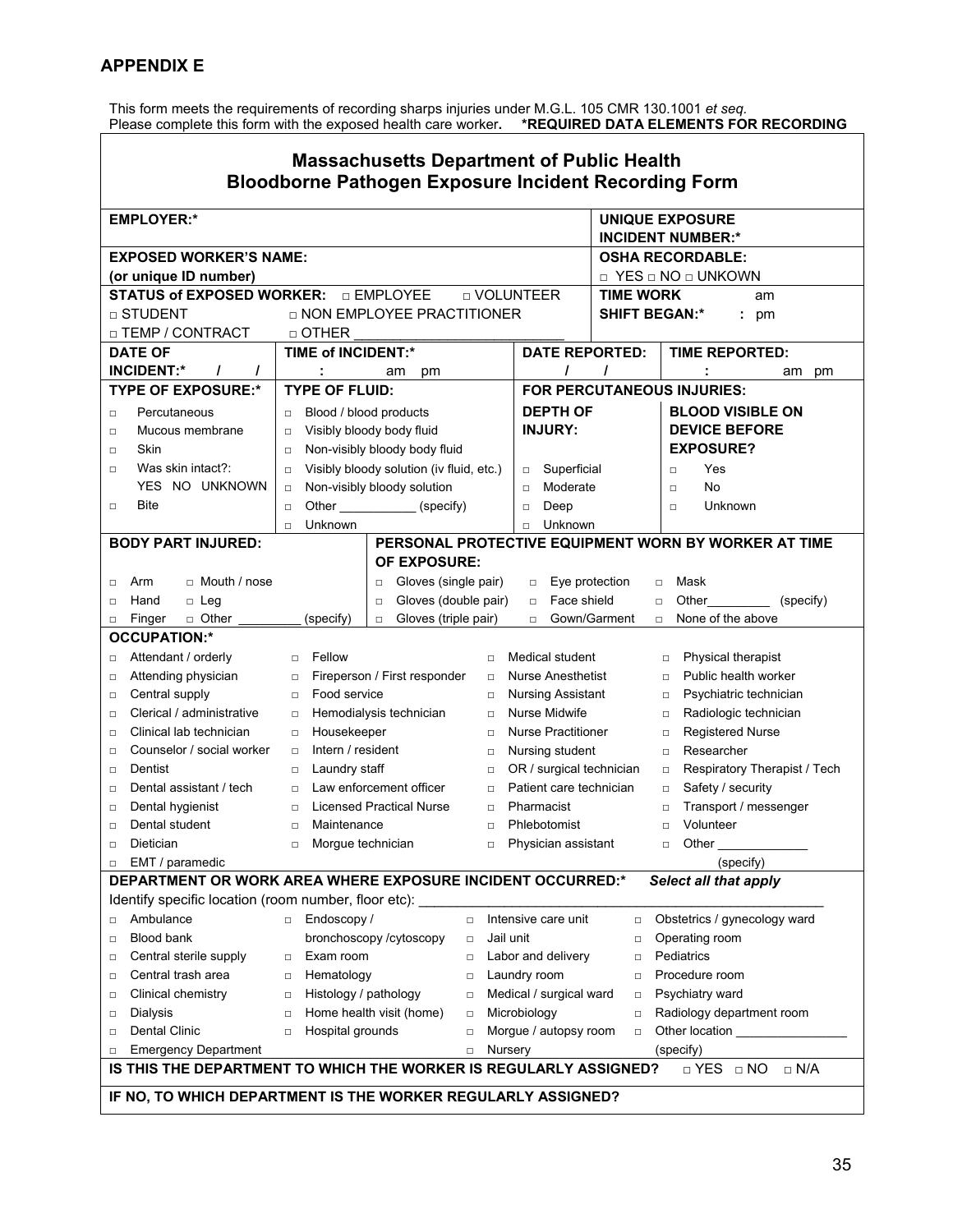|                                                                                    | WHAT DEVICE OR ITEM WAS INVOLVED IN THE INJURY?*            |           |                                                                                                                                                                                                                                |        |                                                                                                                                                                                                                                                       |  |  |  |  |
|------------------------------------------------------------------------------------|-------------------------------------------------------------|-----------|--------------------------------------------------------------------------------------------------------------------------------------------------------------------------------------------------------------------------------|--------|-------------------------------------------------------------------------------------------------------------------------------------------------------------------------------------------------------------------------------------------------------|--|--|--|--|
|                                                                                    | <b>Hollow bore needle</b>                                   |           | Other sharp object                                                                                                                                                                                                             |        | <b>Suture needle</b>                                                                                                                                                                                                                                  |  |  |  |  |
| Biopsy needle<br>$\Box$                                                            |                                                             | $\Box$    | Bone chip / chipped tooth                                                                                                                                                                                                      | $\Box$ | Curved suture needle                                                                                                                                                                                                                                  |  |  |  |  |
| IV stylet<br>$\Box$                                                                |                                                             | $\Box$    | Bone cutter                                                                                                                                                                                                                    | $\Box$ | Straight suture needle                                                                                                                                                                                                                                |  |  |  |  |
| $\Box$                                                                             | Hollow-bore needle, type unknown                            | □         | Bovie electrocuatery device                                                                                                                                                                                                    |        |                                                                                                                                                                                                                                                       |  |  |  |  |
| Huber needle<br>$\Box$                                                             |                                                             | $\Box$    | Bur                                                                                                                                                                                                                            |        | Glass                                                                                                                                                                                                                                                 |  |  |  |  |
| □                                                                                  | Hypodermic needle attached to a disposable                  | $\Box$    | Explorer                                                                                                                                                                                                                       | $\Box$ | Capillary tube                                                                                                                                                                                                                                        |  |  |  |  |
| syringe                                                                            |                                                             | $\Box$    | Histology cutting blade                                                                                                                                                                                                        | $\Box$ | Medication ampule / vial / IV bottle                                                                                                                                                                                                                  |  |  |  |  |
| о                                                                                  | Hypodermic needle attached to IV tubing                     | $\Box$    | Lancet                                                                                                                                                                                                                         | $\Box$ | Pipette                                                                                                                                                                                                                                               |  |  |  |  |
| $\Box$                                                                             | Prefilled cartridge syringe                                 | $\Box$    | Laser                                                                                                                                                                                                                          | $\Box$ | Slide                                                                                                                                                                                                                                                 |  |  |  |  |
| $\Box$                                                                             | Spinal or epidural needle                                   | $\Box$    | Pin                                                                                                                                                                                                                            | $\Box$ | Specimen / test / vacuum tube                                                                                                                                                                                                                         |  |  |  |  |
| $\Box$                                                                             | Unattached hypodermic needle                                | □         | Razor                                                                                                                                                                                                                          | $\Box$ | Other glass item                                                                                                                                                                                                                                      |  |  |  |  |
|                                                                                    | Winged steel needle                                         | $\Box$    | Retractor                                                                                                                                                                                                                      |        | (specify)                                                                                                                                                                                                                                             |  |  |  |  |
| $\Box$                                                                             | Winged steel needle attached to a vacuum                    |           | Scaler / curette                                                                                                                                                                                                               |        | Additional dental / surgical devices                                                                                                                                                                                                                  |  |  |  |  |
| □                                                                                  |                                                             | $\Box$    |                                                                                                                                                                                                                                |        |                                                                                                                                                                                                                                                       |  |  |  |  |
|                                                                                    | tube collection holder                                      | $\Box$    | Scalpel blade                                                                                                                                                                                                                  | $\Box$ | Hypodermic needle attached to non-                                                                                                                                                                                                                    |  |  |  |  |
| $\Box$                                                                             | Winged steel needle attached to IV tubing                   | $\Box$    | Scissors                                                                                                                                                                                                                       |        | disposable syringe                                                                                                                                                                                                                                    |  |  |  |  |
| $\Box$                                                                             | Vacuum tube collection holder / needle                      | $\Box$    | Sharp object, type unknown                                                                                                                                                                                                     | $\Box$ | Elevator                                                                                                                                                                                                                                              |  |  |  |  |
| □                                                                                  | Other type of hollow bore needle                            | $\Box$    | Tenaculum                                                                                                                                                                                                                      | $\Box$ | <b>Extraction forceps</b>                                                                                                                                                                                                                             |  |  |  |  |
|                                                                                    | (Specify)                                                   | $\Box$    | Trocar                                                                                                                                                                                                                         | $\Box$ | Root canal file                                                                                                                                                                                                                                       |  |  |  |  |
|                                                                                    |                                                             | $\Box$    | Wire                                                                                                                                                                                                                           | $\Box$ | Rod (orthopaedic)                                                                                                                                                                                                                                     |  |  |  |  |
|                                                                                    |                                                             | $\Box$    | Other type of sharp object                                                                                                                                                                                                     | $\Box$ | Other device or item<br>(specify)                                                                                                                                                                                                                     |  |  |  |  |
|                                                                                    |                                                             |           | (specify)                                                                                                                                                                                                                      |        |                                                                                                                                                                                                                                                       |  |  |  |  |
|                                                                                    | <b>BRAND / MODEL OF DEVICE:*</b>                            |           |                                                                                                                                                                                                                                |        |                                                                                                                                                                                                                                                       |  |  |  |  |
|                                                                                    | WAS IT A SAFETY DEVICE? $\Box$ Yes                          | $\Box$ No | □ Unknown                                                                                                                                                                                                                      |        |                                                                                                                                                                                                                                                       |  |  |  |  |
|                                                                                    | IF YES, WHEN DID THE INJURY OCCUR?                          |           |                                                                                                                                                                                                                                |        |                                                                                                                                                                                                                                                       |  |  |  |  |
| □                                                                                  | Before activation of safety feature<br>$\Box$               |           | Safety feature failed; after activation                                                                                                                                                                                        |        | Other<br>$\Box$                                                                                                                                                                                                                                       |  |  |  |  |
|                                                                                    |                                                             |           |                                                                                                                                                                                                                                |        |                                                                                                                                                                                                                                                       |  |  |  |  |
| During activation of safety feature<br>Safety feature not activated<br>$\Box$<br>□ |                                                             |           |                                                                                                                                                                                                                                |        |                                                                                                                                                                                                                                                       |  |  |  |  |
|                                                                                    |                                                             |           |                                                                                                                                                                                                                                |        | (specify)                                                                                                                                                                                                                                             |  |  |  |  |
| $\Box$                                                                             | Safety feature improperly activated<br>$\Box$               |           | Passive safety feature, activation not required                                                                                                                                                                                |        | Unknown<br>$\Box$                                                                                                                                                                                                                                     |  |  |  |  |
|                                                                                    | IF YES, WAS THE WORKER TRAINED IN THE                       |           | □ Yes                                                                                                                                                                                                                          |        | Describe training:                                                                                                                                                                                                                                    |  |  |  |  |
|                                                                                    | PROPER USE OF THIS SAFETY DEVICE?                           |           | □ No                                                                                                                                                                                                                           |        |                                                                                                                                                                                                                                                       |  |  |  |  |
|                                                                                    | PURPOSE OR PROCEDURE FOR WHICH SHARP WAS USED OR INTENDED:* |           |                                                                                                                                                                                                                                |        |                                                                                                                                                                                                                                                       |  |  |  |  |
| Line procedures:                                                                   |                                                             |           | Other procedures:                                                                                                                                                                                                              |        | <b>Dental procedure:</b>                                                                                                                                                                                                                              |  |  |  |  |
| $\Box$                                                                             | To insert a peripheral IV line or set up a                  | $\Box$    | Cutting (e.g. surgery / autopsy)                                                                                                                                                                                               |        | During disposal<br>$\Box$                                                                                                                                                                                                                             |  |  |  |  |
| heparin lock                                                                       |                                                             | $\Box$    | During disposal                                                                                                                                                                                                                |        | Hygiene (prophy, root plane,<br>$\Box$                                                                                                                                                                                                                |  |  |  |  |
| $\Box$                                                                             | To insert a central IV line                                 | $\Box$    | Epidural / spinal anesthesia                                                                                                                                                                                                   |        | curettage)                                                                                                                                                                                                                                            |  |  |  |  |
| $\Box$                                                                             | To insert and arterial line                                 | $\Box$    | Intramuscular (IM) injection                                                                                                                                                                                                   |        |                                                                                                                                                                                                                                                       |  |  |  |  |
| ο                                                                                  | To connect IV line (intermittent IV / piggy                 | □         | Subcutaneous / intradermal                                                                                                                                                                                                     |        | <b>Oral surgery</b>                                                                                                                                                                                                                                   |  |  |  |  |
|                                                                                    | back / IV infusion / other IV line connection)              |           | injection / skin test placement                                                                                                                                                                                                |        | Simple Extraction<br>$\Box$                                                                                                                                                                                                                           |  |  |  |  |
| $\Box$                                                                             | To flush heparin / saline                                   | $\Box$    | Suturing                                                                                                                                                                                                                       |        | <b>Surgical Extraction</b><br>$\Box$                                                                                                                                                                                                                  |  |  |  |  |
| $\Box$                                                                             | Other injection into IV injection site or IV port           | $\Box$    | Transferring blood / body fluid to                                                                                                                                                                                             |        | <b>Fracture Reduction</b><br>$\Box$                                                                                                                                                                                                                   |  |  |  |  |
|                                                                                    | (specify)                                                   |           | another container                                                                                                                                                                                                              |        | (specify)<br>Other the control of the control of the control of the control of the control of the control of the control of the control of the control of the control of the control of the control of the control of the control of the co<br>$\Box$ |  |  |  |  |
| $\Box$                                                                             | Other line procedure                                        | $\Box$    | To obtain a body fluid or tissue                                                                                                                                                                                               |        | Unknown<br>$\Box$                                                                                                                                                                                                                                     |  |  |  |  |
|                                                                                    | (specify)                                                   |           | sample (CFS / amniotic / biopsy)                                                                                                                                                                                               |        |                                                                                                                                                                                                                                                       |  |  |  |  |
| <b>Blood procedures:</b>                                                           |                                                             | $\Box$    | To obtain laboratory specimens                                                                                                                                                                                                 |        | Orthodontic procedure                                                                                                                                                                                                                                 |  |  |  |  |
| $\Box$                                                                             | Percutaneous venous puncture (e.g.                          | $\Box$    | Other procedure (not a line                                                                                                                                                                                                    |        | Periodontal surgery<br>$\Box$                                                                                                                                                                                                                         |  |  |  |  |
| phlebotomy)<br>$\Box$                                                              |                                                             |           | procedure or blood sampling                                                                                                                                                                                                    |        | Restorative(amalgam, composite,<br>$\Box$                                                                                                                                                                                                             |  |  |  |  |
|                                                                                    | Percutaneous arterial puncture                              |           | procedure) and the procedure of the state of the state of the state of the state of the state of the state of the state of the state of the state of the state of the state of the state of the state of the state of the stat |        | crown)                                                                                                                                                                                                                                                |  |  |  |  |
| $\Box$                                                                             | Central of peripheral IV line or port                       |           | (specify)                                                                                                                                                                                                                      |        | Root canal<br>$\Box$                                                                                                                                                                                                                                  |  |  |  |  |
| Arterial line<br>$\Box$                                                            |                                                             | $\Box$    | Unknown                                                                                                                                                                                                                        |        | Other ___________(specify)<br>$\Box$                                                                                                                                                                                                                  |  |  |  |  |
| $\Box$                                                                             | Dialysis / AV fistula site                                  |           |                                                                                                                                                                                                                                |        | Unknown<br>$\Box$                                                                                                                                                                                                                                     |  |  |  |  |
| Umbilical vessel<br>$\Box$                                                         |                                                             |           |                                                                                                                                                                                                                                |        |                                                                                                                                                                                                                                                       |  |  |  |  |
| $\Box$                                                                             | Fingerstick / heel stick                                    |           |                                                                                                                                                                                                                                |        | Where did the injury occur?<br>$\Box$                                                                                                                                                                                                                 |  |  |  |  |
| $\Box$                                                                             | Other blood sampling                                        |           |                                                                                                                                                                                                                                |        | Inside the patient's mouth<br>$\Box$<br>Outside the patient's mouth                                                                                                                                                                                   |  |  |  |  |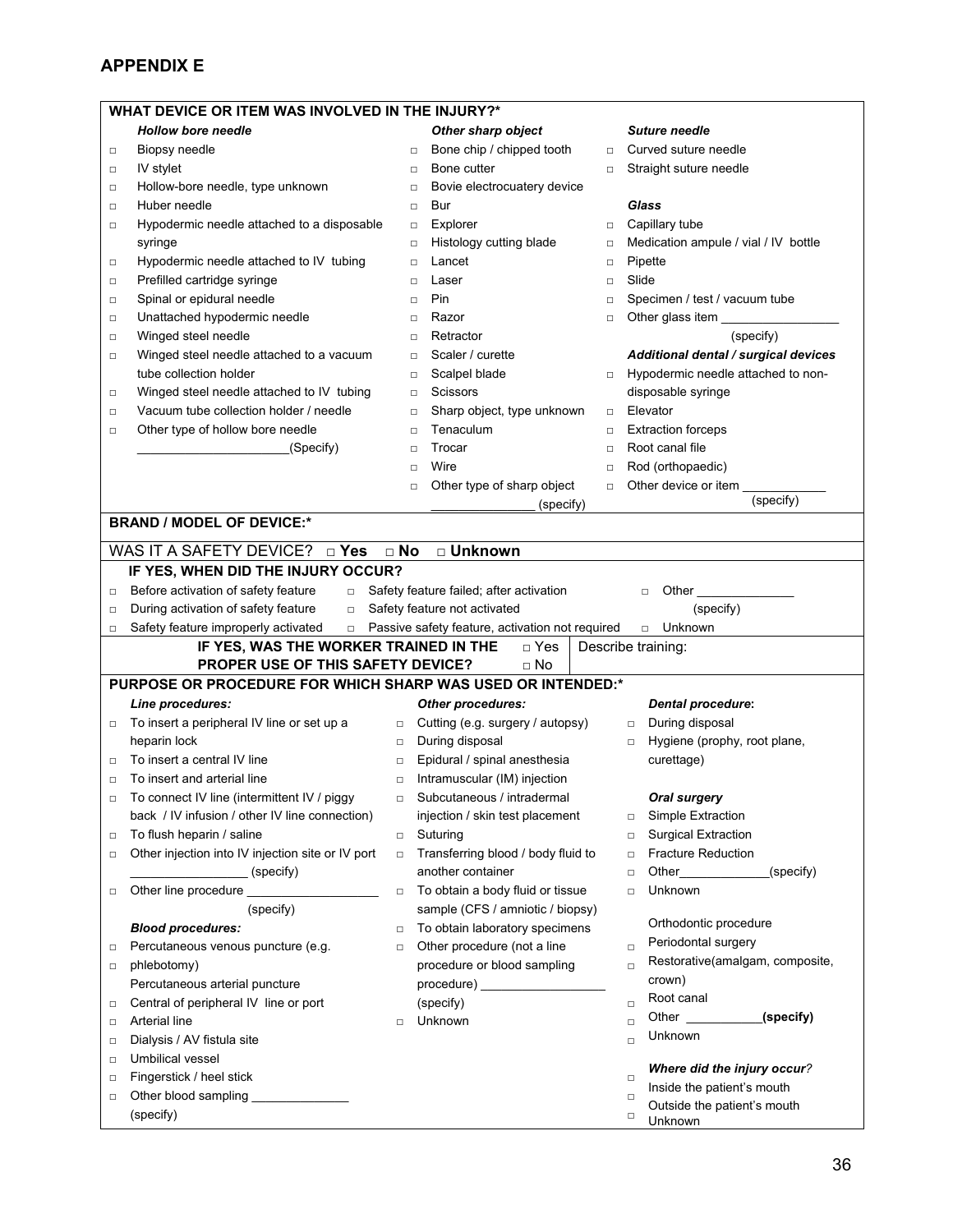#### **HOW DID THE INJURY OCCUR?\*** *Choose up to two* □ Before use of the item □ Collided with co-worker or other □ Collided with sharp □ Incising □  $\Box$ □ □ □ □  $\Box$ □ □ □ □ □  $\Box$  $\Box$ □  $\Box$ *During use of the item*  person Manipulating suture needle in holder Palpating / Exploring Passing or receiving equipment Passing or transferring equipment Patient moved and jarred device Sharp object dropped Suturing Tying sutures While inserting needle in line While inserting needle in patient While manipulating needle in line While manipulating needle in patient While withdrawing needle from line While withdrawing needle from patient Other (specify) Unknown  $\Box$  $\Box$  $\Box$ □ □  $\Box$  $\Box$  $\Box$  $\Box$  $\Box$  $\Box$  $\Box$  $\Box$ □  $\Box$ □  $\Box$  $\Box$ *After use, before disposal*  Activating safety device Cap fell off after recapping Collided with co-worker or other person Collided with sharp after procedure Disassembling device or equipment Decontamination / processing of used equipment During clean-up Handling equipment on a tray or stand In transit to disposal Opening / breaking glass containers Processing specimens Passing or transferring equipment Recapping (missed or pierced cap) Sharp object dropped after procedure Struck by detached I.V. line needle Transferring blood / bodily fluids into specimen container Other (specify) Unknown □  $\Box$ □ □ □ □ □ □ □ □ □  $\Box$ □ □ □ □ □ □ *During or after disposal of item*  Collided with co-worker or other person Collided with sharp during / after disposal In trash In linen / laundry In pocket / clothing Left on table / tray Left in bed / mattress On floor Over-filled sharps container Punctured sharps container Protruding from opened container Sharp object dropped during / after disposal Struck by detached I.V. line needle during / after disposal While manipulating container While placing sharp in container, injured by sharp being disposed While placing sharp in container, injured by sharp already in container Other (specify) Unknown **NARRATIVE DESCRIPTION OF THE INCIDENT:**

**WHAT SUGGESTIONS DOES THE WORKER HAVE FOR PREVENTING SIMILAR INJURIES IN THE FUTURE?** 

Prepared by: Date: Date: Date: Date: Date: Date: Date: Date: Date: Date: Date: Date: Date: Date: Date: Date: Date: Date: Date: Date: Date: Date: Date: Date: Date: Date: Date: Date: Date: Date: Date: Date: Date: Date: Date: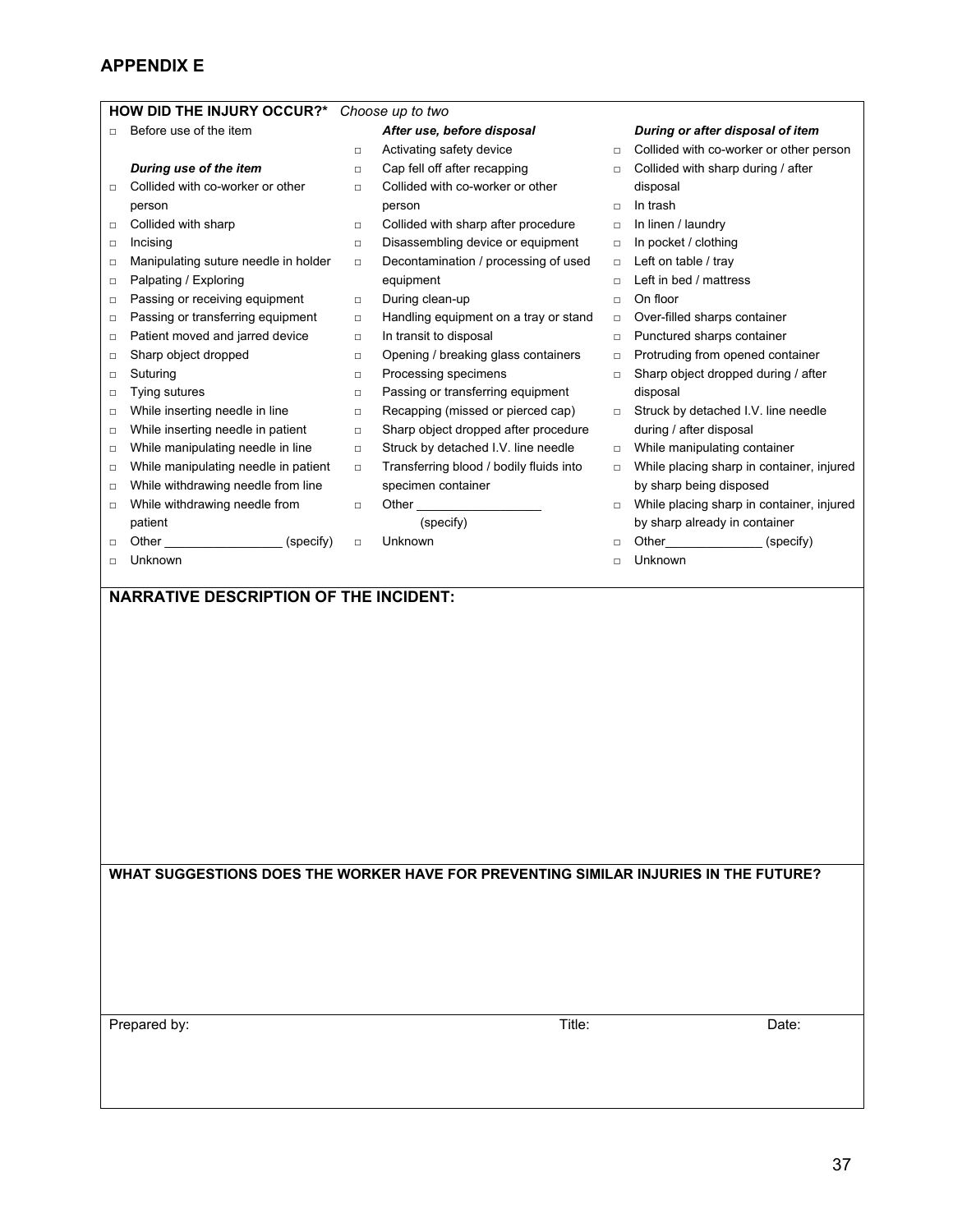#### **INSTRUCTIONS FOR MDPH BLOODBORNE PATHOGEN EXPOSURE INCIDENT RECORDING FORM**

*The Bloodborne Pathogen Exposure Incident Recording Form shall be completed with the exposed health care worker at the time that post-exposure care is given following a percutaneous injury resulting in an exposure to blood and potentially infectious bodily fluids.* 

*Health care workers are defined as: all workers employed in the hospital, working within the hospital but employed by other agencies, those providing patient care services without pay such as students, or providers who are delivering care but receiving compensation from sources other than the hospital.* 

*This form shall be kept in a place that protects the confidentiality of the exposed health care worker. If this information is to be shared with committees within the hospital, all measures that protect the privacy of the exposed health care worker shall be taken.*

The **name of the employer** shall be recorded. If incident occurred in a satellite site, note site here.

A **unique exposure incident number** shall be assigned to each incident. This number along with the ID number should be used when referring to this incident on subsequent reports. There should be only one location where the connection is made between the ID number, incident number and the health care worker's name. This information shall be kept confidential.

The **exposed health care worker's name** or **unique ID number** shall be recorded. An **ID number**, unique to the exposed health care worker should be assigned. A social security number or employee ID number should not be used. If this form is shared with other departments, then the health care worker's name should not be used, in order to maintain confidentiality.

Indicate if this is an **OSHA recordable** incident.

The **employment status** shall be given. If the health care worker is a paid employee of the organization, then indicate that the health care worker is an employee. If the health care worker is from an outside agency, (e.g., staffing agency) then indicate that the health care worker is a temp or a contract employee. An attending physician employed by a group practice would be classified as a non-employee practitioner.

Indicate the time that the health care worker began the **work shift** in which the incident occurred.

Indicate the **date and time of the incident**, and the **date and time that the incident was reported**.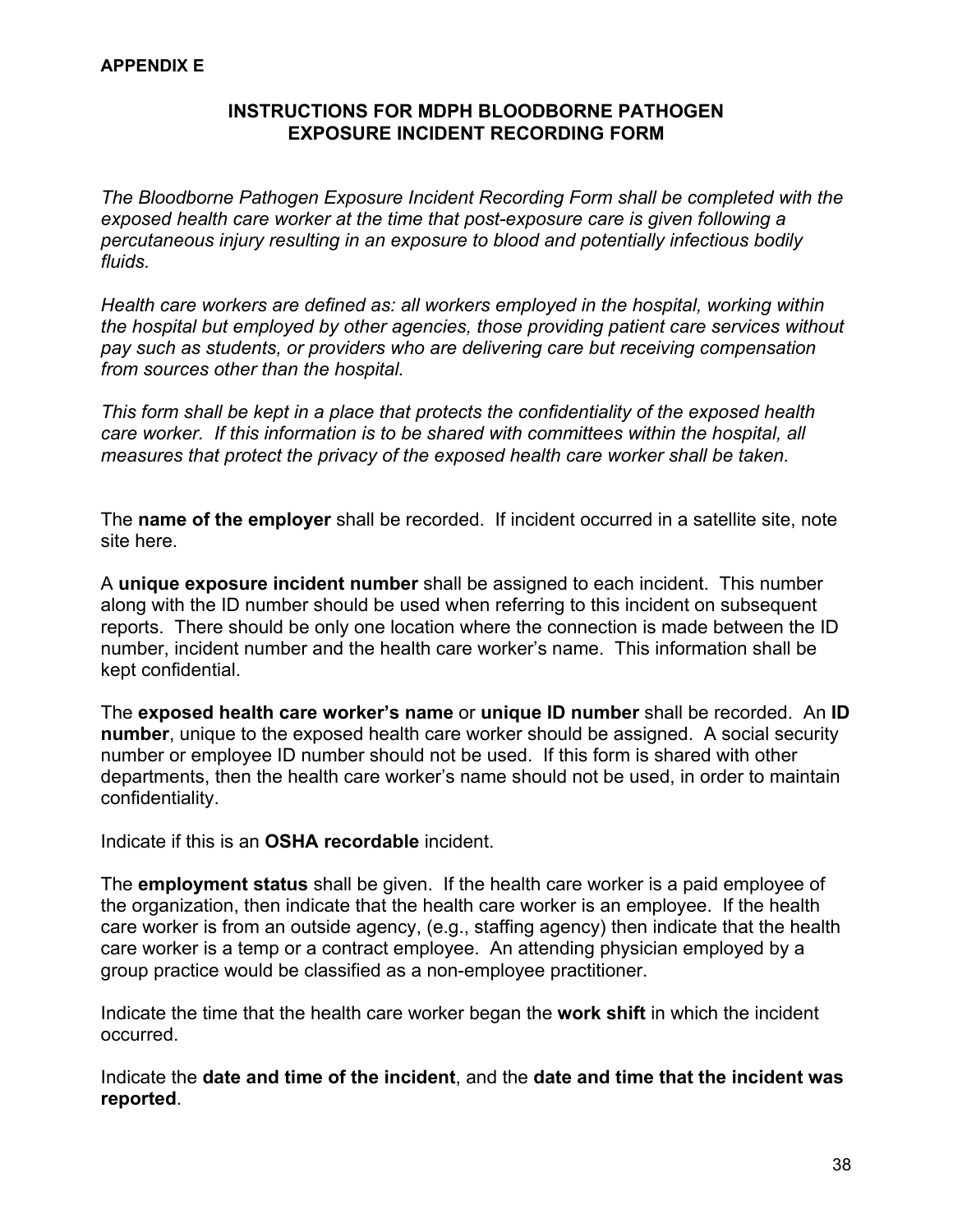#### Indicate the **type of exposure**.

 Percutaneous – punctured or broke the skin Mucous membrane – contact with mouth, eyes or other mucous membranes Skin – contact with unprotected skin Bite – bite where the skin was broken

Identify the **type of fluid** involved in the exposure. If the fluid type is not listed, describe in OTHER.

#### Describe the **depth of the injury**.

 Superficial – injuries such as a scratch Moderate – those injuries that are more serious than scratches, but not so serious that they would be considered to be deep (e.g., superficial laceration or tissue avulsion) Deep – injuries that touched bone or muscle contracted

Indicate whether there was **blood visible on the device** before the incident occurred.

Indicate the **body part injured**. If it is not listed, describe in OTHER.

Indicate the type of **personal protective equipment** worn by the exposed health care worker at the time of exposure. If the type of protection is not listed, describe in OTHER.

Indicate the usual **occupation** of the exposed health care worker. If the occupation is not listed, provide the occupation in OTHER.

Indicate the **department or work area where the incident occurred**. This may be different from the department in which the health care worker is regularly assigned. If the department is not listed, indicate the department in OTHER. In the space provided, indicate the specific location of the incident, such as the room number, or the floor in which the incident occurred.

Indicate whether the department in which the exposure occurred is the department to which the health care worker is regularly assigned. If the answer is no, please indicate the department to which the employee is regularly assigned.

Indicate which **device or item was involved in the injury**. If the device is not listed, indicate the type of device in the space for OTHER in the category of devices provided.

Identify the **brand and or model of the device**. It may be helpful to have the samples or pictures of the types of devices available, with the sharp covered, so that the injured employee can identify the device.

Indicate whether the **device was a safety device**. If yes, indicate **when the injury occurred**, relative to the activation of the safety feature.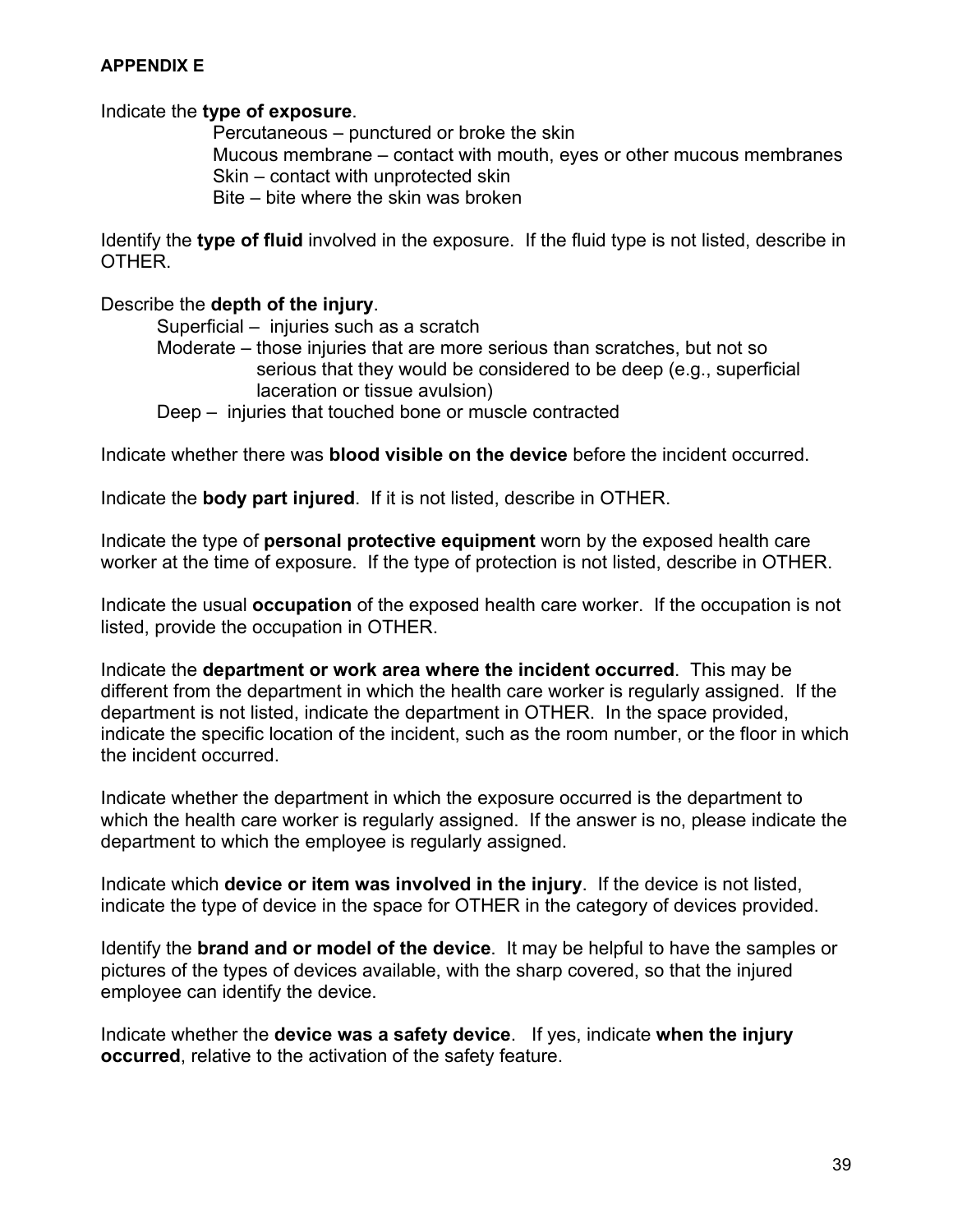If the device was a safety device, indicate whether the health care worker was **trained in the use of the device**. Describe the training provided (e.g., printed instructions, on the job, in-service demonstration, hands on in-service).

Identify the **purpose or procedure for which the sharp was used or intended**. If the purpose is not listed, indicate the purpose in OTHER within the category of uses provided.

Choose up to two items describing **how the injury occurred**.

Provide a narrative description of the incident, identifying the events that led up to the incident, as well as if anyone else was involved. Describe the nature of the injury and the body part injured, along with any other information about the incident.

Ask the injured health care worker to suggest ways to prevent this type of injury from occurring in the future. Suggestions may range from increased training, to changing the devices that are utilized within the facility.

The name and title of the individual filling out the recording form as well as the date it is completed shall be recorded.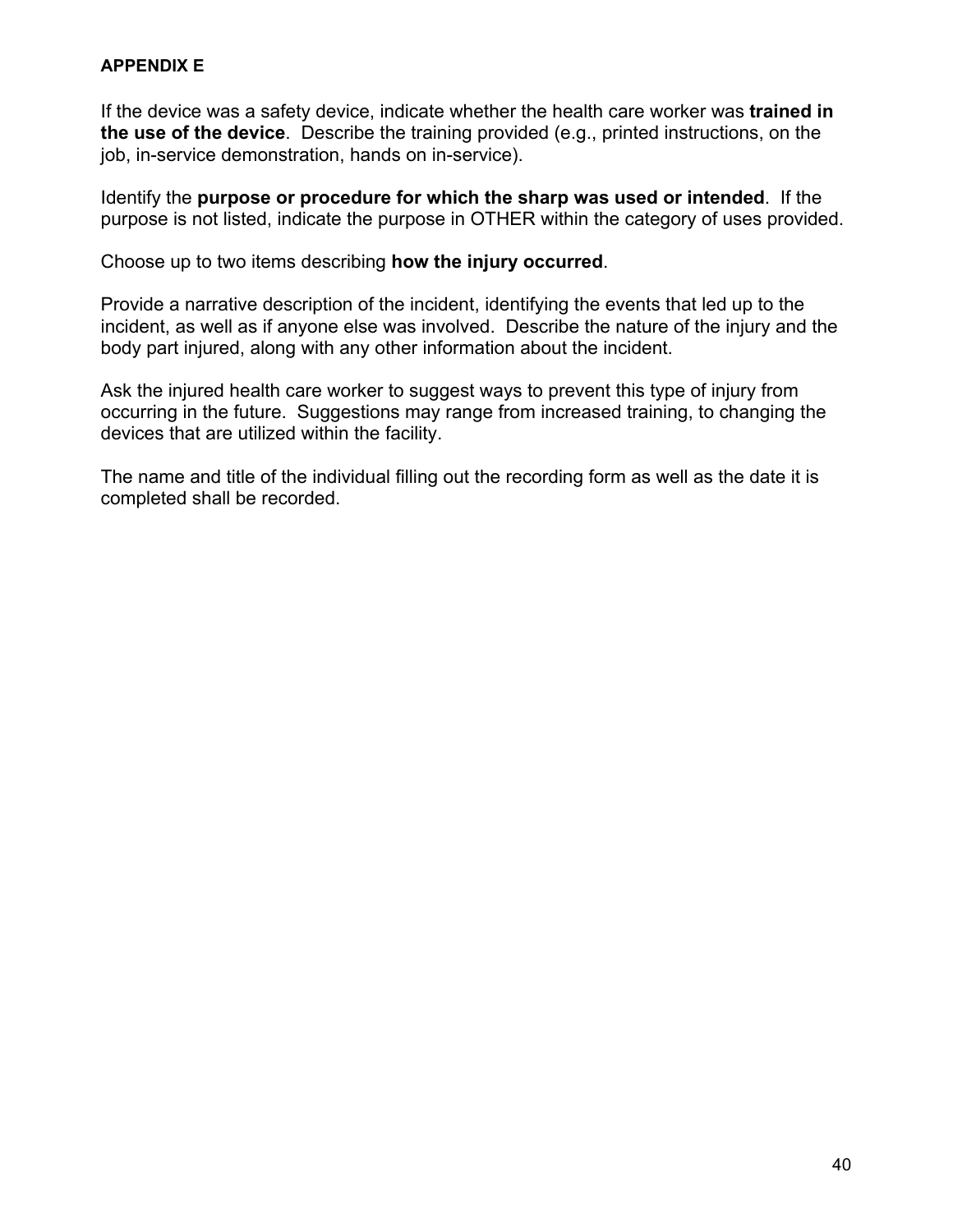|                                      |                                                                    |                                                                                                       | <b>Annual Summary of Sharps Injuries</b>  |                                                                         |                                                        |                                                | Hospital:                 |                                                                         |                             |  |  |
|--------------------------------------|--------------------------------------------------------------------|-------------------------------------------------------------------------------------------------------|-------------------------------------------|-------------------------------------------------------------------------|--------------------------------------------------------|------------------------------------------------|---------------------------|-------------------------------------------------------------------------|-----------------------------|--|--|
|                                      |                                                                    |                                                                                                       | Massachusetts Department of Public Health |                                                                         |                                                        |                                                | License Number:           |                                                                         |                             |  |  |
|                                      |                                                                    |                                                                                                       | Occupational Health Surveillance Program  |                                                                         |                                                        |                                                | <b>Hospital Contact:</b>  |                                                                         |                             |  |  |
|                                      |                                                                    |                                                                                                       |                                           |                                                                         |                                                        |                                                | Phone number:             |                                                                         |                             |  |  |
|                                      |                                                                    |                                                                                                       |                                           |                                                                         |                                                        |                                                | Year:                     |                                                                         |                             |  |  |
|                                      | Use of the attached lists is encouraged when completing this form. |                                                                                                       |                                           |                                                                         |                                                        |                                                |                           |                                                                         |                             |  |  |
|                                      | *Required data elements for reporting to MDPH.                     |                                                                                                       |                                           |                                                                         |                                                        |                                                |                           |                                                                         |                             |  |  |
| Date of Exposure Incident<br>$\star$ | Exposure Incident<br>* Unique<br>Number                            | exposed health care worker.<br>student,<br>Employment status of<br>(e.g., Employee,<br>temp/contract, | Occupation<br>$\star$                     | exposure incident<br>* Department or work area<br>where the<br>peannooo | or item that was<br>involved in the injury<br>* Device | N/X<br>device?<br>Was it a safety<br>/ Unknown | * Brand / model of device | sharp was used or<br>* Purpose or procedure for<br>which the<br>ntended | * How did the injury occur? |  |  |
|                                      |                                                                    |                                                                                                       |                                           |                                                                         |                                                        |                                                |                           |                                                                         |                             |  |  |
|                                      |                                                                    |                                                                                                       |                                           |                                                                         |                                                        |                                                |                           |                                                                         |                             |  |  |
|                                      |                                                                    |                                                                                                       |                                           |                                                                         |                                                        |                                                |                           |                                                                         |                             |  |  |
|                                      |                                                                    |                                                                                                       |                                           |                                                                         |                                                        |                                                |                           |                                                                         |                             |  |  |

**INSTRUCTIONS for**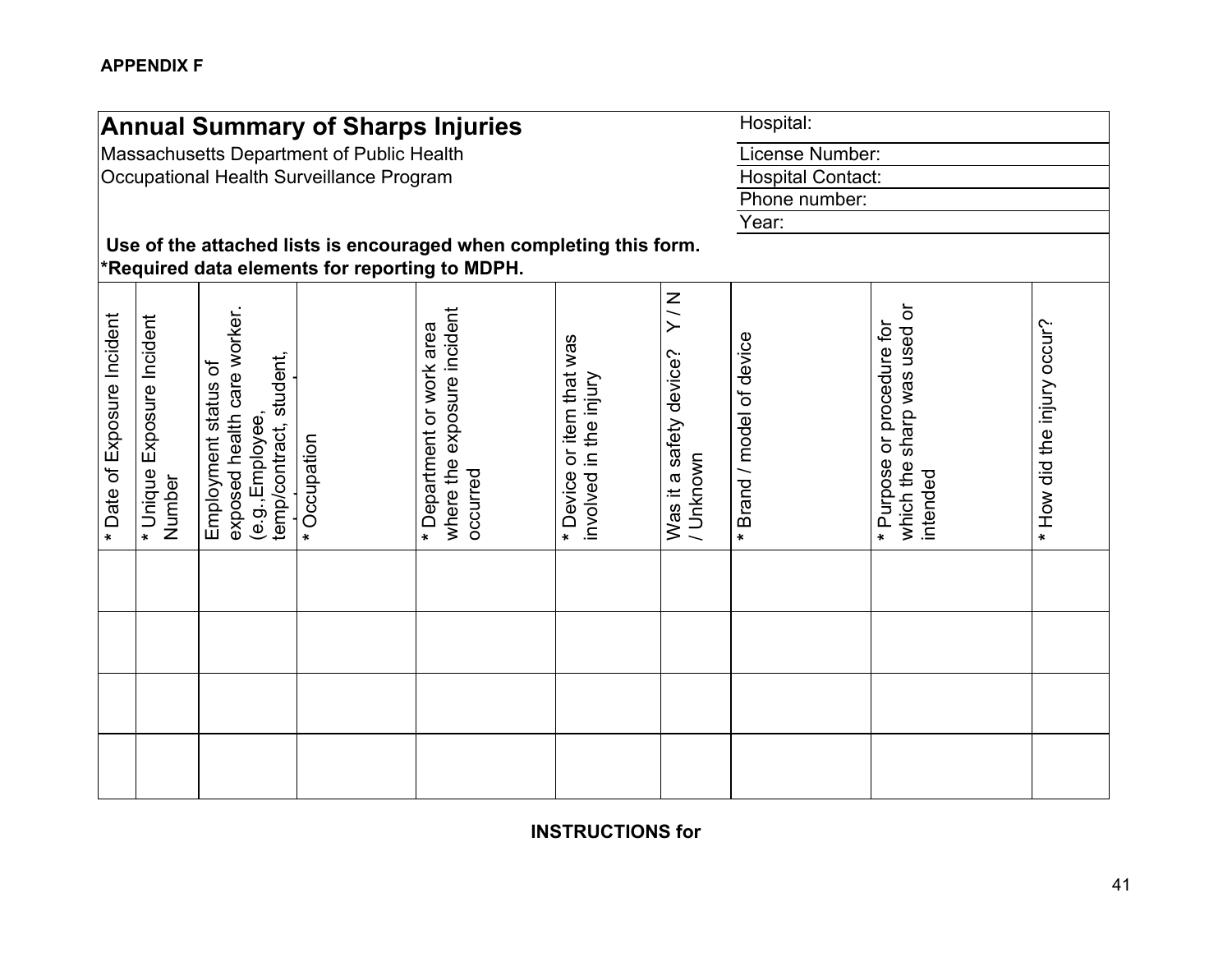#### **APPENDIX F**

#### **MDPH ANNUAL SUMMARY OF SHARPS INJURIES**

*This form shall be either typed or computer generated. This form shall cover sharps injuries occurring in the previous calendar year and shall be sent to MDPH-OHSP by February 1.*

Provide the **name and license number** of the **hospital** facility.

Provide the **calendar year** of the data.

Provide a **contact name** and **phone number** for the person who is responsible for the data at the hospital.

A **unique exposure incident number** shall be assigned to each exposure event.

Indicate the usual **occupation** of the exposed health care worker. Use of the list of occupations provided on the attached list is encouraged.

Identify the **department or work area** where the incident occurred. Use of the list of departments provided on the attached list is encouraged.

Identify the **device or item** involved in the exposure incident. Use of the list of devices provided on the attached list is encouraged.

Indicate whether the device involved was a **safety device**.

Identify the **brand and model** of the device involved in the exposure incident.

Identify the **purpose or procedure for which the sharp was used or intended**, that is what the device was being utilized for at the time of the exposure incident. Use of the list of procedures provided on the attached list is encouraged.

Indicate **how** the exposure incident occurred. Use of the list of possible causes provided on the attached list is encouraged.

Insert **page numbers** and total number of pages.

Sharps Injury Suveillance Project Formation on reporting, contact: Occupational Health Surveillance Program Occupational Health Surveillance Program 250 Washington Street,  $6<sup>th</sup>$  floor Boston, MA 02108

Massachusetts Department of Public Health at Sharps.Injury@state.ma.us or 617-624-5625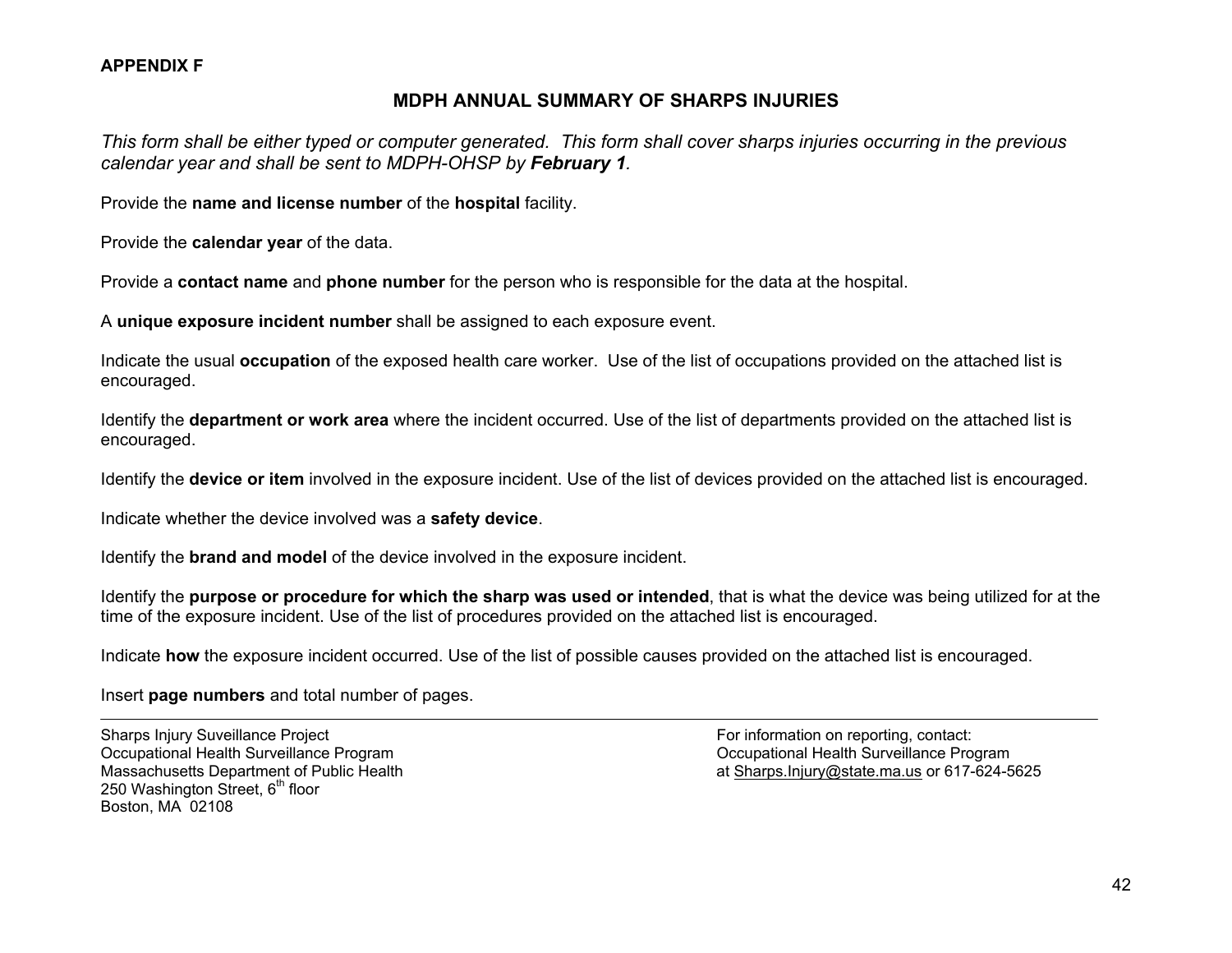#### **APPENDIX F**

| <b>OCCUPATION</b>                               |                                                          |                                 |                               |                                 |
|-------------------------------------------------|----------------------------------------------------------|---------------------------------|-------------------------------|---------------------------------|
| Attendant / orderly                             | Dietician                                                | <b>Licensed Practical Nurse</b> | Patient care technician       | Respiratory Therapist / tech    |
| Attending physician                             | EMT / paramedic                                          | Maintenance                     | Pharmacist                    | Safety / security               |
| Central supply                                  | Fellow                                                   | Morgue technician               | Phlebotomist                  | Transport / messenger           |
| Clerical / administrative                       | Fireperson / First responder                             | Medical student                 | Physician assistant           | Volunteer                       |
| Clinical lab technician                         | Food service                                             | <b>Nurse Anesthetist</b>        | Physical therapist            | Other ancillary staff (specify) |
| Counselor / social worker                       | Hemodialysis technician                                  | Nursing Assistant               | Public health worker          | Other dental worker (specify)   |
| Dentist                                         | Housekeeper                                              | Nurse Midwife                   | Psychiatric technician        | Other medical staff (specify)   |
| Dental assistant / tech                         | Intern / resident                                        | <b>Nurse Practitioner</b>       | Radiologic technician         | Other student (specify)         |
| Dental hygienist                                | Laundry staff                                            | Nursing student                 | <b>Registered Nurse</b>       | Other (specify)                 |
| Dental student                                  | Law enforcement officer                                  | OR / surgical technician        | Researcher                    | Other technician (specify)      |
|                                                 |                                                          |                                 |                               |                                 |
|                                                 | DEPARTMENT OR WORK AREA WHERE EXPOSURE INCIDENT OCCURRED |                                 |                               |                                 |
| Ambulance                                       | <b>Emergency Department</b>                              | Home health visit (home)        | Medical / surgical ward       | Pediatrics                      |
| Blood bank                                      | Endoscopy / bronchoscopy                                 | Hospital grounds                | Microbiology                  | Procedure room                  |
| Central sterile supply                          | /cytoscopy                                               | Intensive care unit             | Morgue / autopsy room         | Psychiatry ward                 |
| Central trash area                              | Exam room                                                | Jail unit                       | Nursery                       | Radiology department room       |
| Clinical chemistry                              | Hematology                                               | Labor and delivery              | Obstetrics / gynecology ward  | Other laboratory (specify)      |
| Dialysis                                        | Histology / pathology                                    | Laundry room                    | Operating room                | Other outpatient area (specify) |
| <b>Dental Clinic</b>                            |                                                          |                                 |                               | Other location (specify)        |
|                                                 |                                                          |                                 |                               |                                 |
|                                                 |                                                          |                                 |                               |                                 |
| WHAT DEVICE OR ITEM WAS INVOLVED IN THE INJURY? |                                                          |                                 |                               |                                 |
| <b>Hollow bore needle</b>                       | Winged steel needle attached to                          | Bur                             | Tenaculum                     | <b>Suture Needle</b>            |
| Biopsy needle                                   | a vacuum tube collection                                 | Explorer                        | Trocar                        | Curved suture needle            |
| IV stylet                                       | holder                                                   | Histology cutting blade         | Wire                          | Straight suture needle          |
| Hollow-bore needle, type unknown                | Winged steel needle attached to                          | Lancet                          | Other type of sharp object    |                                 |
| Huber needle                                    | IV tubing                                                | Laser                           | (specify)                     | Additional dental / surgical    |
| Hypodermic needle attached to a                 | Vacuum tube collection holder /                          | Pin                             |                               | devices                         |
| disposable syringe                              | needle                                                   | Razor                           | <b>Glass</b>                  | Hypodermic needle attached to   |
| Hypodermic needle attached to                   |                                                          | Retractor                       | Capillary tube                | non-disposable syringe          |
| IV tubing                                       | Bone chip / chipped tooth                                | Scaler / curette                | Medication ampule / vial / IV | Elevator                        |
| Prefilled cartridge syringe                     | Bone cutter                                              | Scalpel blade                   | bottle                        | <b>Extraction forceps</b>       |
| Spinal or epidural needle                       | Bovie electrocuatery device                              | Scissors                        | Pipette                       | Root canal file                 |
|                                                 |                                                          |                                 |                               |                                 |
| Unattached Hypodermic needle                    |                                                          | Sharp object, type unknown      | Slide                         | Rod (orthopaedic)               |
| Winged steel needle                             |                                                          |                                 | Specimen / test / vacuum tube | Other device or item (specify)  |
|                                                 |                                                          |                                 | Other glass item (specify)    |                                 |
|                                                 |                                                          |                                 |                               |                                 |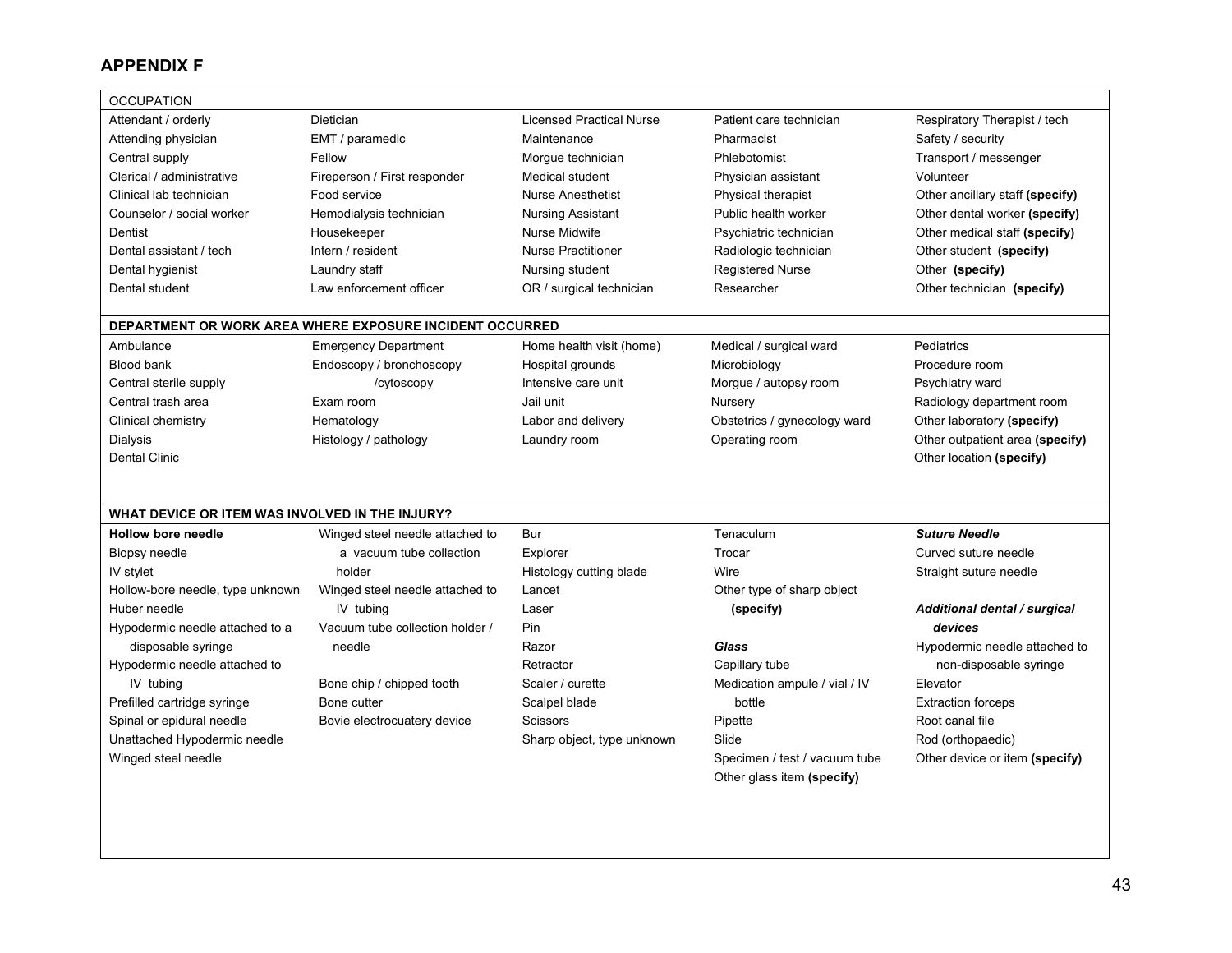#### **APPENDIX F**

Unknown

| PURPOSE OR PROCEDURE FOR WHICH SHARP WAS USED OR INTENDED:                                 |                                                                               |                                            |                                                                             |                                                                         |  |  |  |  |
|--------------------------------------------------------------------------------------------|-------------------------------------------------------------------------------|--------------------------------------------|-----------------------------------------------------------------------------|-------------------------------------------------------------------------|--|--|--|--|
| Line procedures:                                                                           |                                                                               | <b>Other procedures:</b>                   |                                                                             | <b>Dental procedure:</b>                                                |  |  |  |  |
| To insert a peripheral IV line or set up a heparin lock                                    |                                                                               | Cutting (e.g. surgery / autopsy)           |                                                                             | During disposal                                                         |  |  |  |  |
| To insert a central IV line                                                                |                                                                               | During deposal                             |                                                                             | Hygiene (prophy, root plane, curettage)                                 |  |  |  |  |
| To insert and arterial line                                                                |                                                                               | Epidural / spinal anesthesia               |                                                                             | Oral surgery                                                            |  |  |  |  |
| To connect IV line (intermittent IV / piggy back / IV infusion / other IV line connection) |                                                                               | Intramuscular (IM) injection               |                                                                             | Simple Extraction                                                       |  |  |  |  |
| To flush heparin / saline                                                                  |                                                                               |                                            | Subcutaneous / intradermal injection / skin                                 | <b>Surgical Extraction</b>                                              |  |  |  |  |
| Other injection into IV injection site or IV port (specify)                                |                                                                               | test placement                             |                                                                             | <b>Fracture Reduction</b>                                               |  |  |  |  |
| Other line procedure (specify)                                                             | Suturing                                                                      |                                            | Other (specify)                                                             |                                                                         |  |  |  |  |
|                                                                                            |                                                                               | Transferring blood / body fluid to another | Unknown                                                                     |                                                                         |  |  |  |  |
| <b>Blood procedures:</b>                                                                   | container                                                                     |                                            | Periodontal surgery                                                         |                                                                         |  |  |  |  |
| Percutaneous venous puncture (e.g. phlebotomy)                                             |                                                                               | To obtain a body fluid or tissue sample    | Restorative (amalgam, composite, crown)                                     |                                                                         |  |  |  |  |
| Percutaneous arterial puncture                                                             |                                                                               | (CFS / amniotic / biopsy)                  | Root canal                                                                  |                                                                         |  |  |  |  |
| Central of peripheral IV line or port                                                      |                                                                               | To obtain laboratory specimens             | Other (specify)                                                             |                                                                         |  |  |  |  |
| Arterial line                                                                              |                                                                               |                                            | Other procedure (not a line or blood                                        | Unknown                                                                 |  |  |  |  |
| Dialysis / AV fistula site                                                                 |                                                                               |                                            | sampling procedure) (specify)                                               | Where did the injury occur??                                            |  |  |  |  |
| <b>Umbilical vessel</b>                                                                    |                                                                               | Unknown                                    |                                                                             | Inside the patient's mouth                                              |  |  |  |  |
| Finger stick / heel stick                                                                  |                                                                               |                                            |                                                                             | Outside the patient's mouth                                             |  |  |  |  |
| Other blood sampling (specify)                                                             |                                                                               |                                            |                                                                             | Unknown                                                                 |  |  |  |  |
| HOW DID THE INJURY OCCUR? Choose up to two.                                                |                                                                               |                                            |                                                                             |                                                                         |  |  |  |  |
| Before use of the item                                                                     |                                                                               |                                            |                                                                             |                                                                         |  |  |  |  |
|                                                                                            | After use, before disposal<br>Activating safety device                        |                                            | During or after disposal of item<br>Collided with co-worker or other person |                                                                         |  |  |  |  |
| During use of the item                                                                     | Cap fell off after recapping                                                  |                                            | Collided with sharp during / after disposal                                 |                                                                         |  |  |  |  |
| Collided with co-worker or other person                                                    | Collided with co-worker or other person                                       |                                            | In trash                                                                    |                                                                         |  |  |  |  |
| Collided with sharp<br>Incising                                                            | Collided with sharp after procedure                                           |                                            | In linen / laundry                                                          |                                                                         |  |  |  |  |
| Manipulating suture needle in holder                                                       | Disassembling device or equipment                                             |                                            | In pocket / clothing                                                        |                                                                         |  |  |  |  |
| Palpating / Exploring                                                                      | Decontamination / processing of used equipment                                |                                            | Left on table / tray                                                        |                                                                         |  |  |  |  |
| Passing or receiving equipment                                                             | During clean-up                                                               |                                            | Left in bed / mattress                                                      |                                                                         |  |  |  |  |
| Transferring equipment                                                                     | Handling equipment on a tray or stand                                         |                                            | On floor                                                                    |                                                                         |  |  |  |  |
| Patient moved and jarred device                                                            | In transit to disposal                                                        |                                            | Over-filled sharps container                                                |                                                                         |  |  |  |  |
| Sharp object dropped                                                                       | Opening / breaking glass containers                                           |                                            | Punctured sharps container                                                  |                                                                         |  |  |  |  |
| Suturing                                                                                   | Processing specimens                                                          |                                            | Protruding from opened container                                            |                                                                         |  |  |  |  |
| Tying sutures                                                                              | Passing or transferring equipment                                             |                                            | Sharp object dropped during / after disposal                                |                                                                         |  |  |  |  |
| While inserting needle in line                                                             | Recapping (missed or pierced cap)                                             |                                            |                                                                             | Struck by detached I.V. line needle during / after disposal             |  |  |  |  |
| While inserting needle in patient                                                          | Sharp object dropped after procedure                                          |                                            | While manipulating container                                                |                                                                         |  |  |  |  |
| While manipulating needle in line                                                          | Struck by detached I.V. line needle                                           |                                            |                                                                             | While placing sharp in container, injured by sharp being disposed       |  |  |  |  |
| While manipulating needle in patient                                                       | Transferring blood / bodily fluids into specimen container<br>Other (specify) |                                            | Other (specify)                                                             | While placing sharp in container, injured by sharp already in container |  |  |  |  |
| While withdrawing needle from line                                                         | Unknown                                                                       |                                            | Unknown                                                                     |                                                                         |  |  |  |  |
| While withdrawing needle from patient                                                      |                                                                               |                                            |                                                                             |                                                                         |  |  |  |  |
| Other (specify)                                                                            |                                                                               |                                            |                                                                             |                                                                         |  |  |  |  |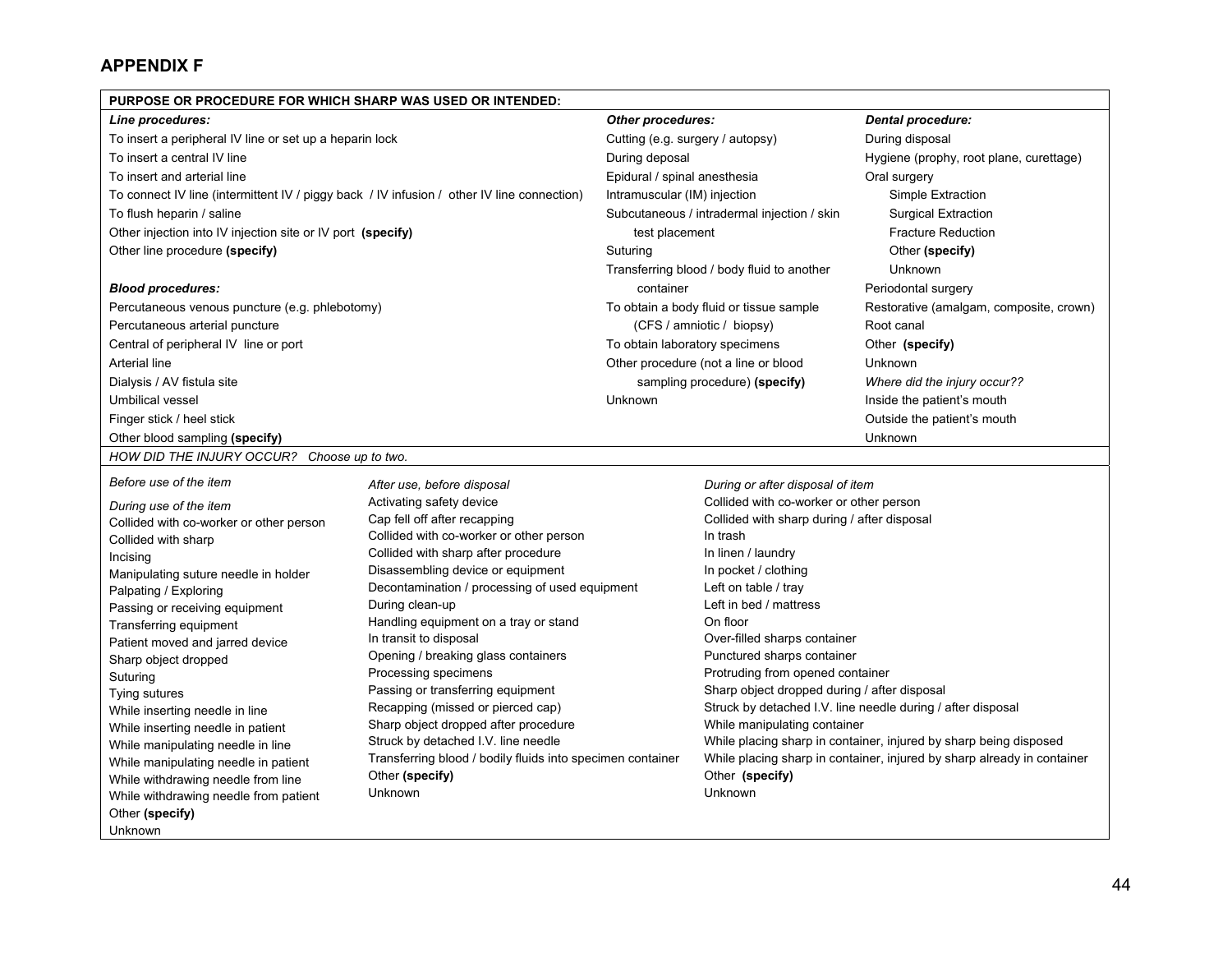## **APPENDIX G**

| <b>TABLE G-1</b>                     |       |      |
|--------------------------------------|-------|------|
| <b>WORK STATUS OF INJURED WORKER</b> | N     | %    |
| Employee                             | 2,992 | 88%  |
| Non-Employee Practitioner            | 192   | 6    |
| Student                              | 109   | 3    |
| Temp/Contract                        | 78    |      |
| Volunteer                            |       | <1   |
| Other                                | 14    | <1   |
| Unknown/Not answered                 | 21    | <1   |
| <b>STATE TOTAL</b>                   | 3.413 | 100% |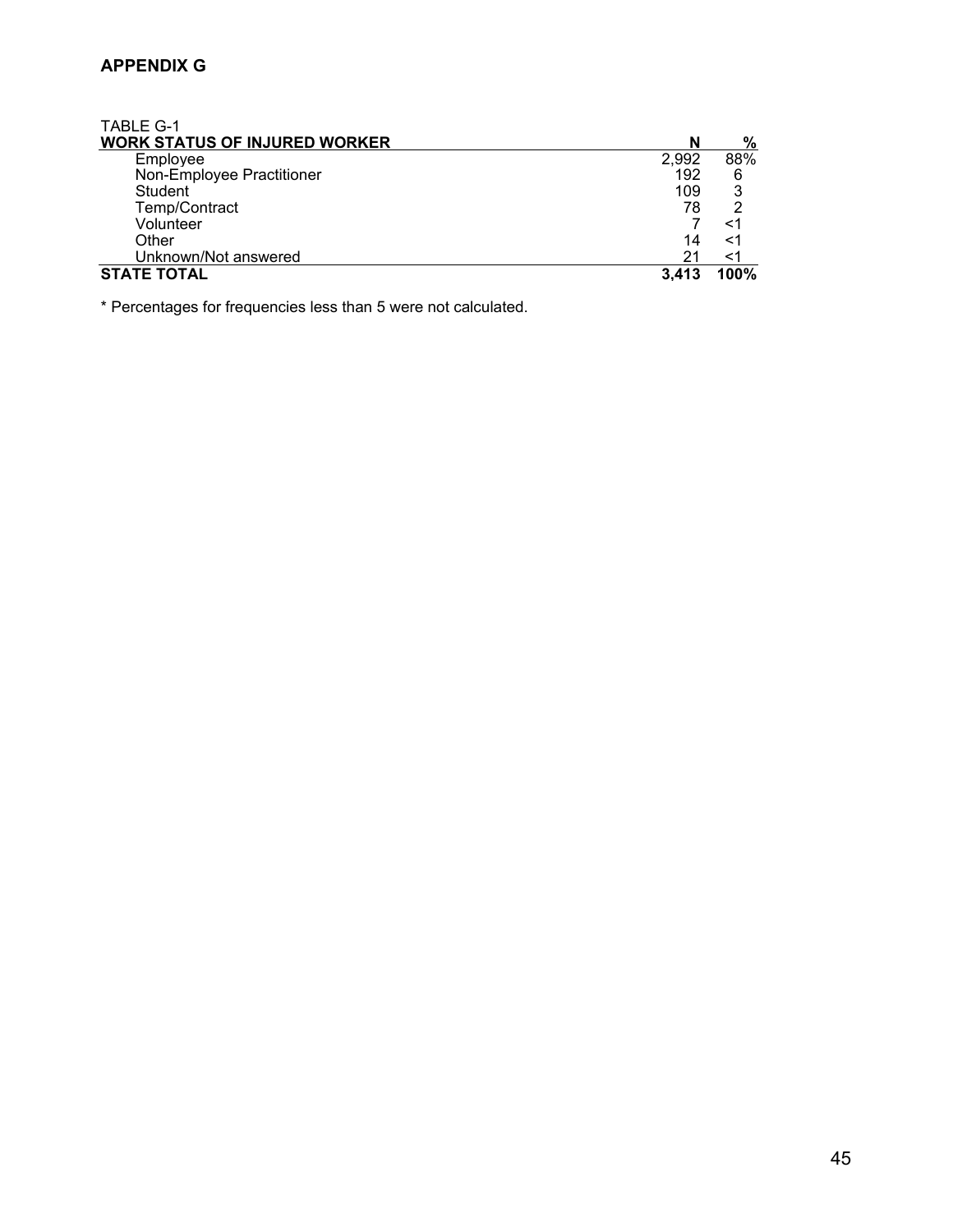## **APPENDIX G**

| TABLE G-2                                      |                |                |
|------------------------------------------------|----------------|----------------|
| <b>OCCUPATION</b>                              | N              | $\frac{9}{6}$  |
| <b>Nurse</b>                                   | 1,393          | 41%            |
| RN or LPN                                      | 1,230          | 36             |
| <b>Nursing Assistant</b>                       | 123            | 4              |
| <b>Nurse Practitioner</b>                      | 12             | $<$ 1          |
| <b>Nurse Anesthetist</b>                       | 13             | $<$ 1          |
| <b>Nursing Student</b><br><b>Nurse Midwife</b> | 5<br>4         | $<$ 1          |
|                                                |                |                |
| Physician                                      | 1,088          | 32%            |
| Intern/Resident                                | 444            | 13             |
| <b>MD</b>                                      | 406            | 12             |
| <b>Medical Student</b>                         | 72             | 2              |
| Fellow                                         | 69             | $\overline{2}$ |
| Surgeon                                        | 40             | 1              |
| Anesthesiologist                               | 27             | $<$ 1          |
| <b>Physician Assistant</b>                     | 30             | $<$ 1          |
|                                                |                |                |
| <b>Technician</b>                              | 604            | 18%            |
| <b>OR/Surgical Technician</b>                  | 204            | 6              |
| Phlebotomist                                   | 143            | 4              |
| <b>Clinical Lab Technician</b>                 | 108            | 3              |
| Other Technician                               | 79             | $\overline{2}$ |
| Radiologic Technician                          | 36             | 1              |
| Respiratory Therapist/Tec                      | 32             | $<$ 1          |
| Hemodialysis Technician                        | $\overline{2}$ | $-$            |
| <b>Support Services</b>                        | 132            | 4%             |
| Housekeeper                                    | 86             | 3              |
| <b>Central Supply</b>                          | 29             | <1             |
| Attendant/Orderly                              | 12             | $<$ 1          |
| Maintenance                                    | $\overline{2}$ | --             |
| Safety/Security                                | $\overline{2}$ | --             |
| <b>Laundry Staff</b>                           | 1              |                |
| <b>Other Medical Staff</b>                     | 41             | $1\%$          |
| <b>Medical Assistant</b>                       | 34             | $<$ 1          |
| <b>Physical Therapist</b>                      | 2              |                |
| Other Medical Staff, unspecified               | 5              | $<$ 1          |
|                                                |                |                |
| <b>Other</b>                                   | 143            | 4%             |
| Clerical/Administrative                        | 7              | <1             |
| Researcher                                     | 6              | $<$ 1          |
| Dentist                                        | 6              | $<$ 1          |
| <b>Dental Assistant</b>                        | 5              | $<$ 1          |
| <b>EMT</b>                                     | 5              | <1             |
| <b>Counselor/Social Worker</b>                 | $\overline{2}$ |                |
| Pharmacist                                     | $\overline{2}$ |                |
| Dental Hygienist                               | 1              |                |
| Dietician                                      | $\mathbf 1$    |                |
| Other                                          | 86             | 3              |
| <b>Other Student</b>                           | 19             | $<$ 1          |
| <b>Unknown/Not answered</b>                    | 18             | <1             |
| <b>STATE TOTAL</b>                             | 3,413          | 100%           |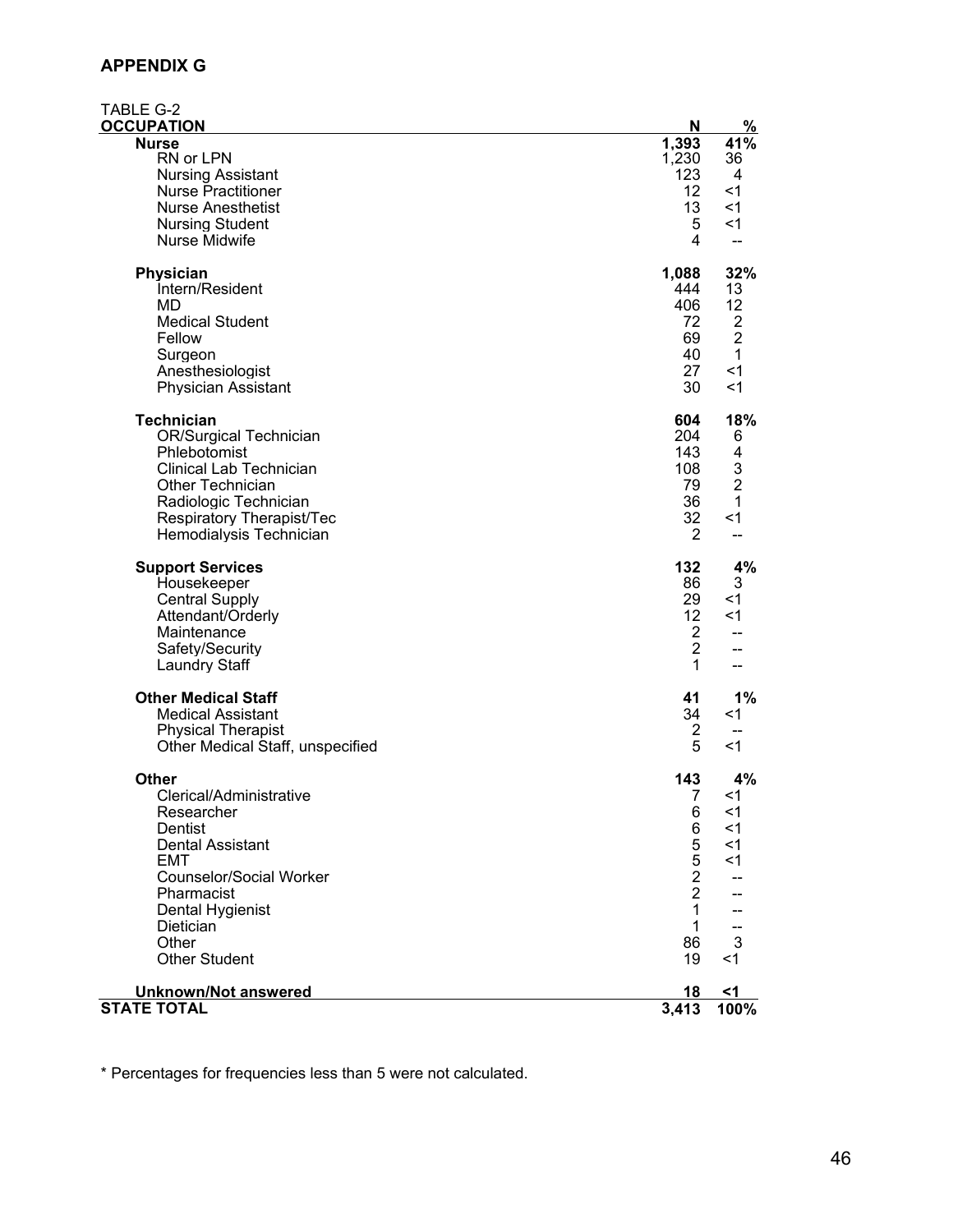| <b>TABLE G-3</b><br>DEPARTMENT WHERE INCIDENT OCCURRED                                                                                                                                                                       | N                                                        | %                                                           |
|------------------------------------------------------------------------------------------------------------------------------------------------------------------------------------------------------------------------------|----------------------------------------------------------|-------------------------------------------------------------|
| Operating and procedure rooms<br>Operating room<br>Labor and delivery<br>Radiology<br>Cardiac cathetorization laboratory<br>Dialysis<br>Endoscopy/Bronchoscopy/Cytoscopy<br>Phlebotomy room<br>Procedure room, not specified | 1,286<br>935<br>141<br>102<br>36<br>15<br>15<br>9<br>33  | 38%<br>27<br>4<br>3<br>1<br>$<$ 1<br>$<$ 1<br>$<$ 1<br><1   |
| <b>Inpatient units</b><br>Medical/Surgical ward<br>OB/GYN ward<br>Pediatrics<br>Psychiatry ward<br>Nursery<br>Specific ward, type unknown**<br>Patient room, ward unspecified                                                | 814<br>473<br>46<br>34<br>22<br>18<br>136<br>85          | 24%<br>14<br>-1<br><1<br><1<br>$<$ 1<br>4<br>$\overline{2}$ |
| <b>Emergency Department</b>                                                                                                                                                                                                  | 300                                                      | 9%                                                          |
| <b>Intensive Care Units</b><br>Intensive care unit<br>Post anesthesia care unit                                                                                                                                              | 285<br>266<br>19                                         | 8%<br>8<br>$<$ 1                                            |
| <b>Laboratories</b><br>Histology/Surgical pathology<br>Clinical chemistry<br>Hematology<br>Morgue/Autopsy room<br><b>Blood bank</b><br>Microbiology<br>Other laboratory                                                      | 221<br>51<br>21<br>21<br>8<br>$\overline{7}$<br>4<br>109 | 6%<br>1<br><1<br><1<br>$<$ 1<br>$<$ 1<br>3                  |
| <b>Outpatient areas</b><br><b>Dental Clinic</b><br>Home health visit<br>Ambulatory care clinic<br>Other outpatient areas                                                                                                     | 111<br>25<br>16<br>3<br>67                               | 3%<br><1<br>$<$ 1<br>$\overline{2}$                         |
| <b>Other areas</b><br>Anesthesia<br><b>Central Sterile Supply</b><br>Dermatology<br>Hospital grounds<br>Pharmacy<br>Central trash area<br>Laundry room<br>Other location                                                     | 382<br>38<br>28<br>19<br>7<br>3<br>1<br>1<br>285         | 11%<br>1<br>$<$ 1<br><1<br>$<$ 1<br>8                       |
| <b>Unknown/Not answered</b><br><b>STATE TOTAL</b>                                                                                                                                                                            | 14<br>3,413                                              | <1<br>$100\%$                                               |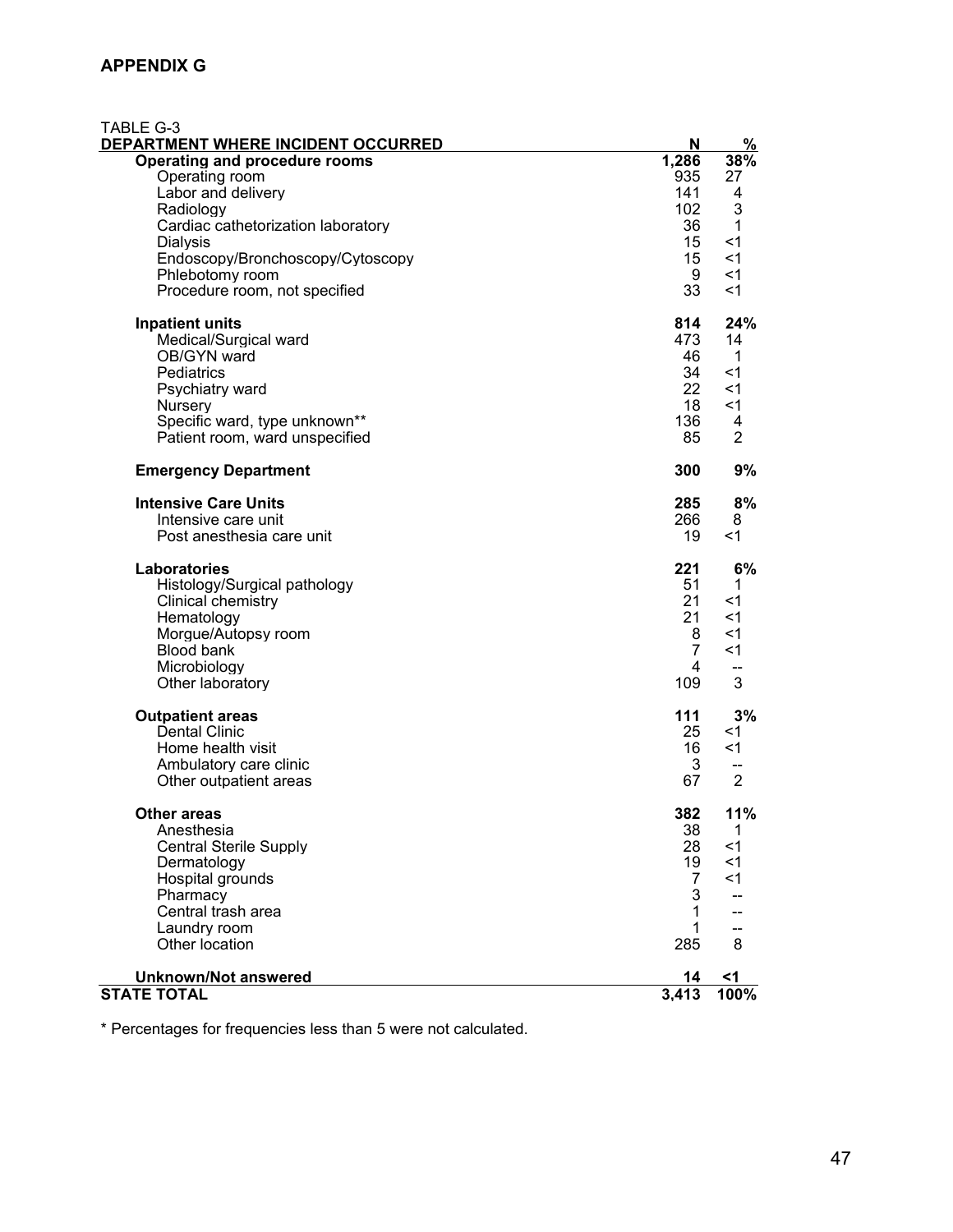| TABLE G-4<br><b>PROCEDURE FOR WHICH DEVICE WAS USED</b> | N               | %           |
|---------------------------------------------------------|-----------------|-------------|
| Injection                                               | 713             | 21%         |
| Subcutaneous injection                                  | 310             | 9           |
| IM Injection                                            | 274             | 8           |
| Injection, unspecified                                  | 129             | 4           |
| <b>Suturing</b>                                         | 680             | 20%         |
| Suturing                                                | 668             | 20          |
| Suture removal                                          | 12 <sup>°</sup> | $<$ 1       |
| <b>Blood procedures</b>                                 | 672             | 20%         |
| Percutaneous venous puncture                            | 501             | 15          |
| Percutaneous arterial puncture                          | 71              | 2           |
| Finger stick / heel stick                               | 49              | 1           |
| Central or peripheral IV line or port                   | 23              | $<$ 1       |
| To draw blood from umbilical vessel                     | 12 <sup>°</sup> | $<$ 1       |
| Dialysis/AV fistula site                                | 8               | $<$ 1       |
| <b>Arterial line</b>                                    | 4               | $-$         |
| Other blood sampling                                    | $\overline{4}$  | --          |
| Line procedure                                          | 285             | 8%          |
| To insert a peripheral IV line or set up a heparin lock | 130             | 4           |
| To insert a central IV line                             | 47              | 1           |
| To flush heparin/saline                                 | 31              | $<$ 1       |
| To insert an arterial line                              | 15              | $<$ 1       |
| To connect IV line                                      | $\overline{7}$  | $<$ 1       |
| Other injection into IV injection site                  | 42              | $\mathbf 1$ |
| Other line procedure                                    | 13              | $<$ 1       |
| <b>Making the incision</b>                              | 274             | 8%          |
| To obtain body fluid or tissue sample                   | 88              | 3%          |
| <b>Dental procedure</b>                                 | 11              | <1          |
| Hygiene                                                 | 4               | --          |
| Oral surgery                                            | $\mathbf 1$     |             |
| Other dental                                            | 6               | <1          |
| <b>Other</b>                                            | 388             | 11%         |
| Finger stick/heel stick                                 | 49              | 1           |
| To obtain lab specimens                                 | 46              | 1           |
| Epidural/spinal anesthesia                              | 20              | $<$ 1       |
| Transferring blood/body fluid to another container      | 13              | $<$ 1       |
| Umbilical vessel                                        | 12 <sub>2</sub> | $<$ 1       |
| During disposal                                         | $\overline{7}$  | < 1         |
| Other procedure                                         | 154             | 5           |
| Other                                                   | 87              | 3           |
| <b>Unknown/Not answered</b>                             | 363             | 11%         |
| <b>STATE TOTAL</b>                                      | 3,413           | 100%        |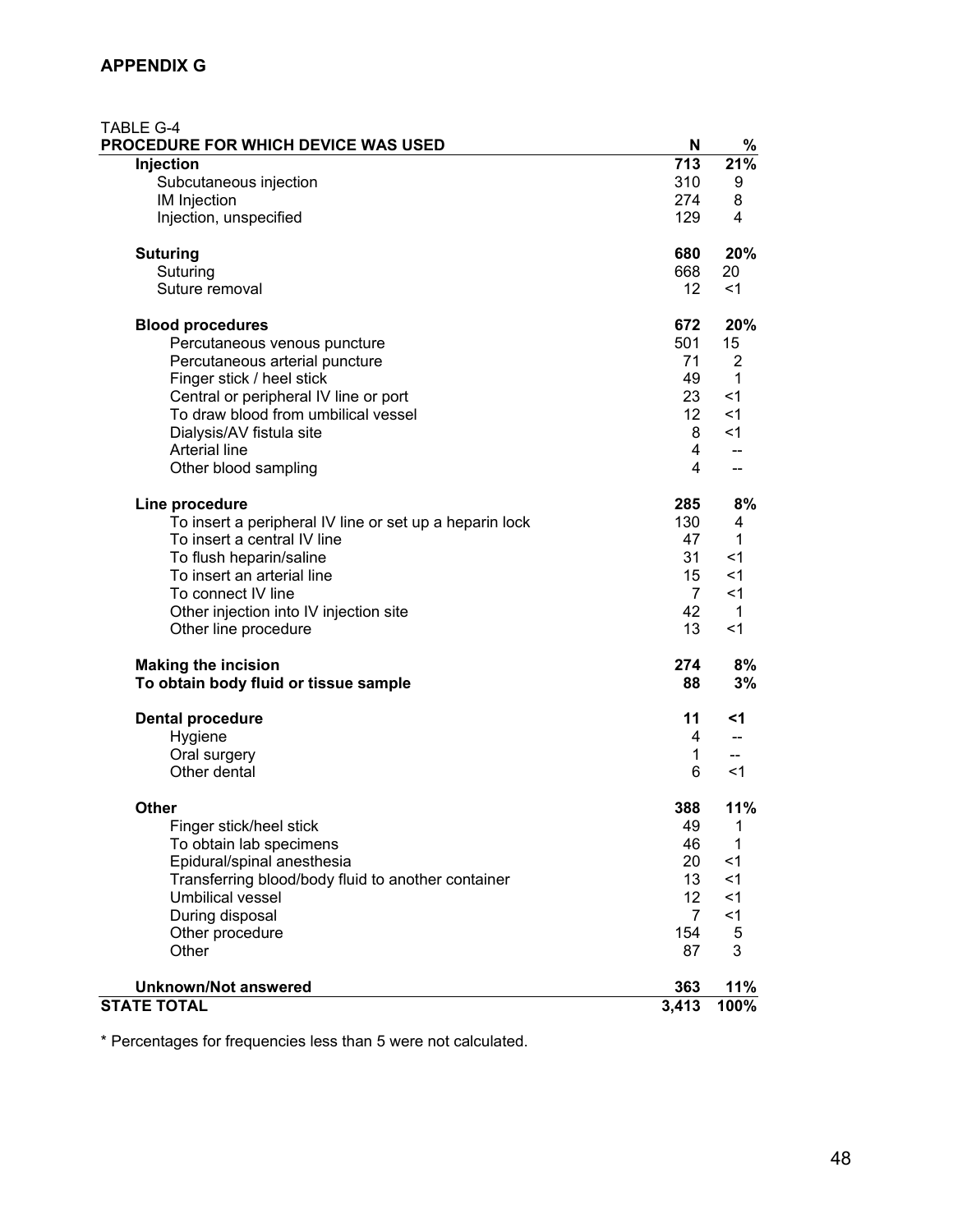### **APPENDIX G**

| <b>TABLE G-5</b><br>DEVICE INVOLVED IN THE INJURY    | N              | %              |
|------------------------------------------------------|----------------|----------------|
| <b>Hypodermic needle</b>                             | 984            | 29%            |
| Hypodermic needle attached to a disposable syringe   | 827            | 24             |
| Unattached hypodermic needle                         | 79             | $\overline{2}$ |
| Prefilled cartridge syringe                          | 53             | $\overline{2}$ |
| Hypodermic needle attached to IV tubing or syringe   | 18             | $<$ 1          |
| Hypodermic needle attached to non-disposable syringe | $\overline{7}$ | $<$ 1          |
| <b>Suture needle</b>                                 | 696            | 20%            |
| Curved                                               | 135            | $\overline{4}$ |
| Straight                                             | 20             | $<$ 1          |
| Unspecified                                          | 541            | 16             |
| <b>Butterfly needle</b>                              | 338            | 10%            |
| Winged steel needle                                  | 260            | 8              |
| Winged steel needle attached to vacuum tube holder   | 73             | $\overline{2}$ |
| Winged steel needle attached to IV tubing            | 5              | $<$ 1          |
| <b>Scalpel blade</b>                                 | 242            | 7%             |
| Vacuum tube collection holder/needle                 | 156            | 5%             |
| Vacuum tube collection holder/needle                 | 122            | 4              |
| Phlebotomy needle (other than butterfly)             | 34             | $<$ 1          |
| <b>Glass</b>                                         | 58             | 2%             |
| Specimen/test/vacuum tube                            | 25             | $<$ 1          |
| Other glass item                                     | 16             | $<$ 1          |
| Pipette                                              | $\overline{7}$ | $<$ 1          |
| Slide                                                | 5              | $<$ 1          |
| Capillary tube                                       | 3              | --             |
| Medication ampule/vial/IV bottle                     | $\overline{2}$ | $-$            |
| Other hollow bore needle                             | 464            | 14%            |
| IV stylet                                            | 155            | 5              |
| Spinal or epidural needle                            | 21             | $<$ 1          |
| <b>Biopsy needle</b>                                 | 19             | $<$ 1          |
| Huber                                                | 10             | $<$ 1          |
| Other type of hollow bore needle                     | 101            | 3              |
| Hollow-bore needle, type unknown                     | 158            | 5              |
| Other                                                | 394            | 12%            |
| Lancet                                               | 63             | 2              |
| Wire                                                 | 57             | $\overline{2}$ |
| <b>Scissors</b>                                      | 31             | $<$ 1          |
| Pin                                                  | 23             | $<$ 1          |
| Retractor                                            | 20             | < 1            |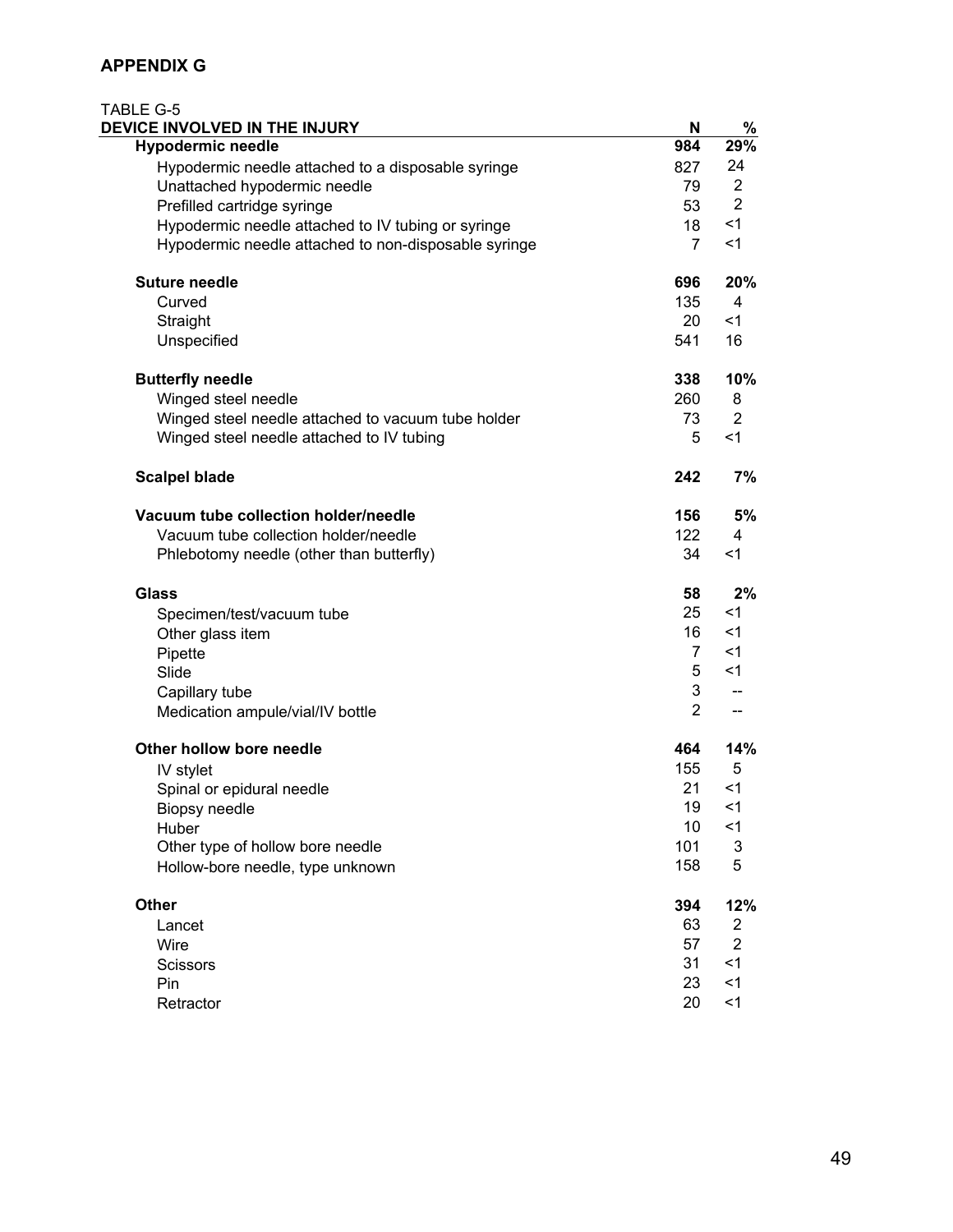| <b>STATE TOTAL</b>                        | 3,413          | 100%  |
|-------------------------------------------|----------------|-------|
| <b>Unknown/Not answered</b>               | 81             | $2\%$ |
| Other sharp object or device              | 117            | 3     |
| Other dental device or item               | 4              |       |
| Explorer                                  |                | --    |
| Tenaculum                                 | $\overline{2}$ |       |
| Scaler/curette                            | 2              |       |
| Rod                                       | $\overline{2}$ |       |
| Elevator                                  | 2              |       |
| Bone cutter                               | 5              | $<$ 1 |
| Bone chip/chipped tooth                   | 8              | $<$ 1 |
| <b>Extraction forceps</b>                 | 11             | $<$ 1 |
| Trocar                                    | 11             | $<$ 1 |
| Bovie electrocautery device               | 17             | $<$ 1 |
| Razor                                     | 18             | <1    |
| DEVICE INVOLVED IN THE INJURY (continued) | N              | %     |
| TABLE G-5 (continued)                     |                |       |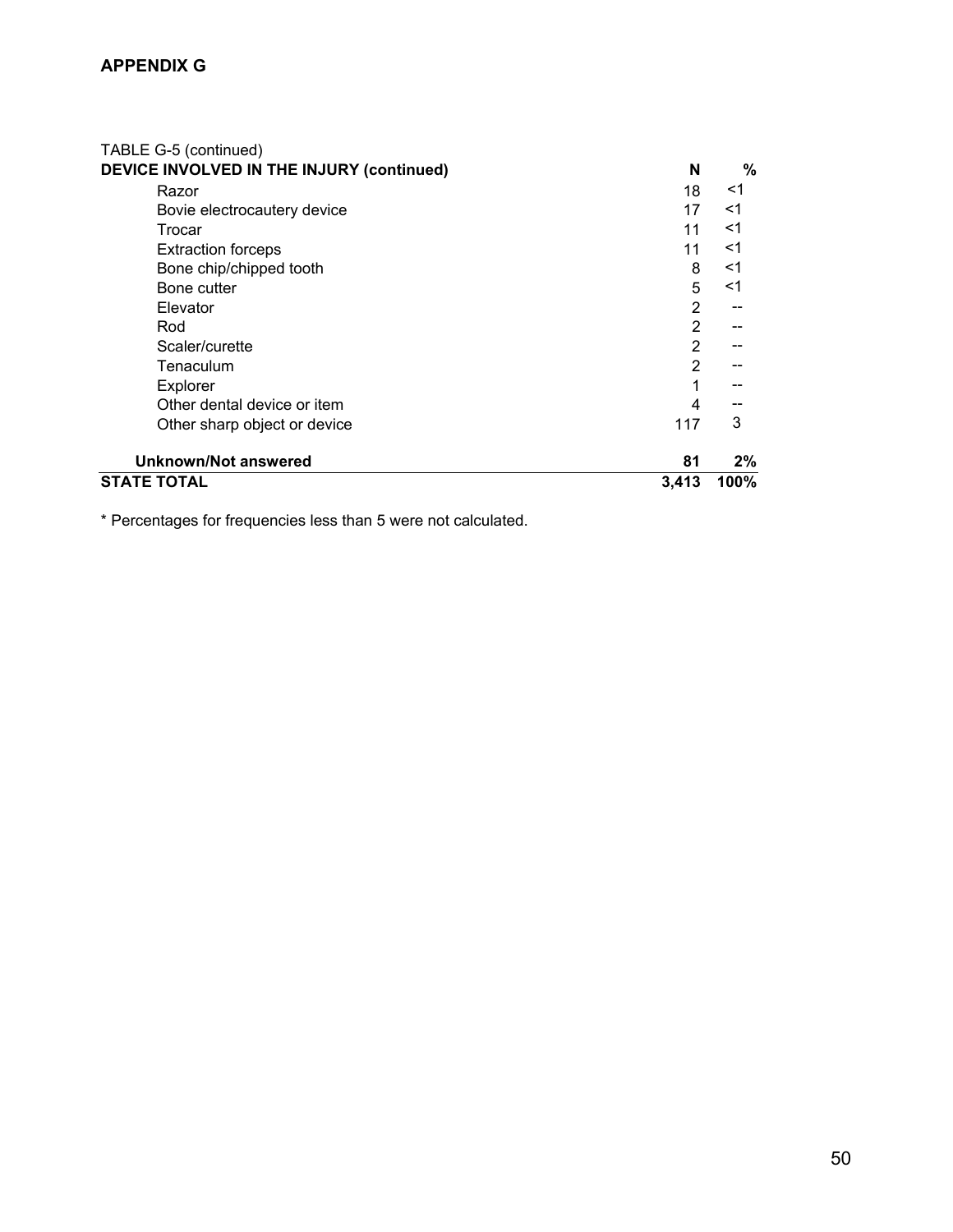TABLE G-6 **SAFETY DEVICE** N % No the contract of  $2,109$  and  $2,109$  and  $2\%$  Yes 876 26 Unknown/Not answered 428 13<br>TE TOTAL 3,413 100% **STATE TOTAL** 

| TABLE G-7                            |       |      |
|--------------------------------------|-------|------|
| WHEN THE INJURY OCCURRED             | N     | ℅    |
| During Use of the Item               | 1,539 | 45%  |
| After Use / Before Disposal          | 1,130 | 33   |
| During or After Disposal of the Item | 535   | 16   |
| Before Use of the Item               | 38    |      |
| Unknown/Not answered                 | 171   | 5    |
| <b>STATE TOTAL</b>                   | 3.413 | 100% |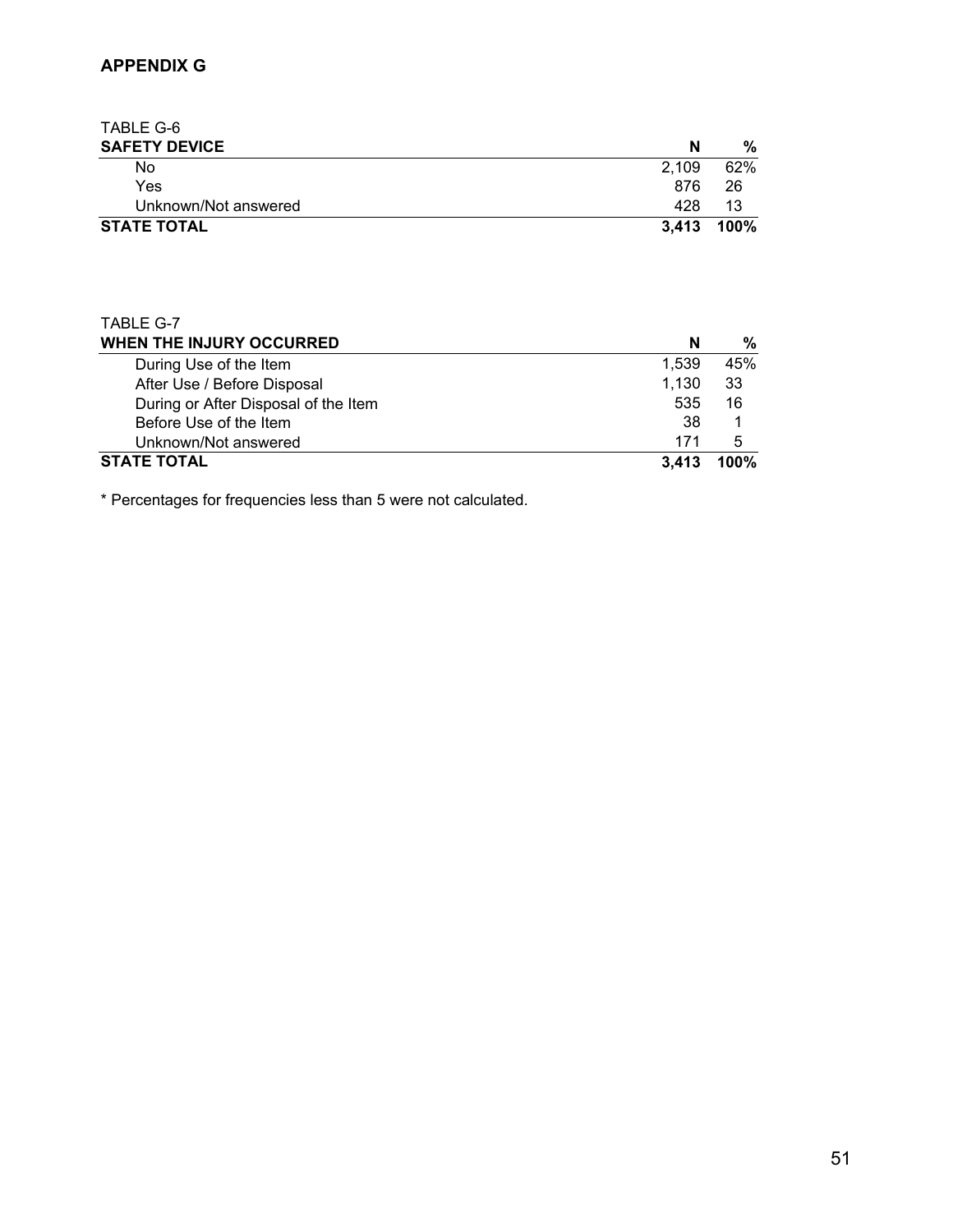#### **APPENDIX G**

| TABLE G-8<br>HOW THE INJURY OCCURRED                                    | N               | %                        |
|-------------------------------------------------------------------------|-----------------|--------------------------|
| <b>Suturing</b>                                                         | 463             | 14%                      |
| Suturing                                                                | 420             | 12                       |
| Manipulating suture needle in holder                                    | 35              | $\mathbf{1}$             |
| Tying suture                                                            | 8               | < 1                      |
| Collision with worker or sharp                                          | 451             | 13%                      |
| Collided with sharp after procedure                                     | 241             | 7                        |
| Collided with coworker or other person                                  | 114             | 3                        |
| Collided with sharp                                                     | 96              | 3                        |
| Manipulate needle in patient                                            | 352             | 10%                      |
| While withdrawing needle from patient                                   | 245             | 7                        |
| While manipulating needle in patient                                    | 69              | $\overline{2}$           |
| While inserting needle in patient                                       | 38              | 1                        |
| During sharps disposal                                                  | 306             | 9%                       |
| While placing sharp in container, injured by sharp being disposed       | 144             | 4                        |
| Collided with sharp during/after disposal                               | 72              | $\overline{2}$           |
| While placing sharp in container, injured by sharp already in container | 19              | $<$ 1                    |
| In transit to disposal                                                  | 16              | $<$ 1                    |
| Protruding from opened container                                        | 13              | $<$ 1                    |
| While manipulating container                                            | 12 <sup>°</sup> | $<$ 1                    |
| Over-filled sharps container                                            | 12 <sup>°</sup> | $<$ 1                    |
| Struck by detached IV line needle during/after disposal                 | 11              | $<$ 1                    |
| Sharp object dropped during/after disposal                              | 4               |                          |
| Punctured sharps container                                              | 3               | $\overline{\phantom{a}}$ |
| During clean-up                                                         | 264             | 8%                       |
| During clean-up                                                         | 151             | 4                        |
| Disassembling device or equipment                                       | 113             | 3                        |
| Improper disposal                                                       | 239             | 7%                       |
| In trash                                                                | 93              | 3                        |
| Left on table/tray                                                      | 68              | 2                        |
| Left in bed/mattress                                                    | 25              | $<$ 1                    |
| On floor                                                                | 21              | $<$ 1                    |
| In linen/laundry                                                        | 13              | $<$ 1                    |
| Improper disposal                                                       | 10              | $<$ 1                    |
| In pocket/clothing                                                      | 9               | $<$ 1                    |
| Patient moved and jarred device                                         | 190             | 6%                       |
| Handle/pass equipment                                                   | 149             | 4%                       |
| Passing or receiving equipment                                          | 70              | 2                        |
| Handling equipment on tray or stand                                     | 42              | 1                        |
| Opening/breaking glass containers                                       | 24              | <1                       |
| Passing or transferring equipment                                       | 9               | $<$ 1                    |
| Transferring equipment                                                  | 4               |                          |

#### TABLE G-8 (continued)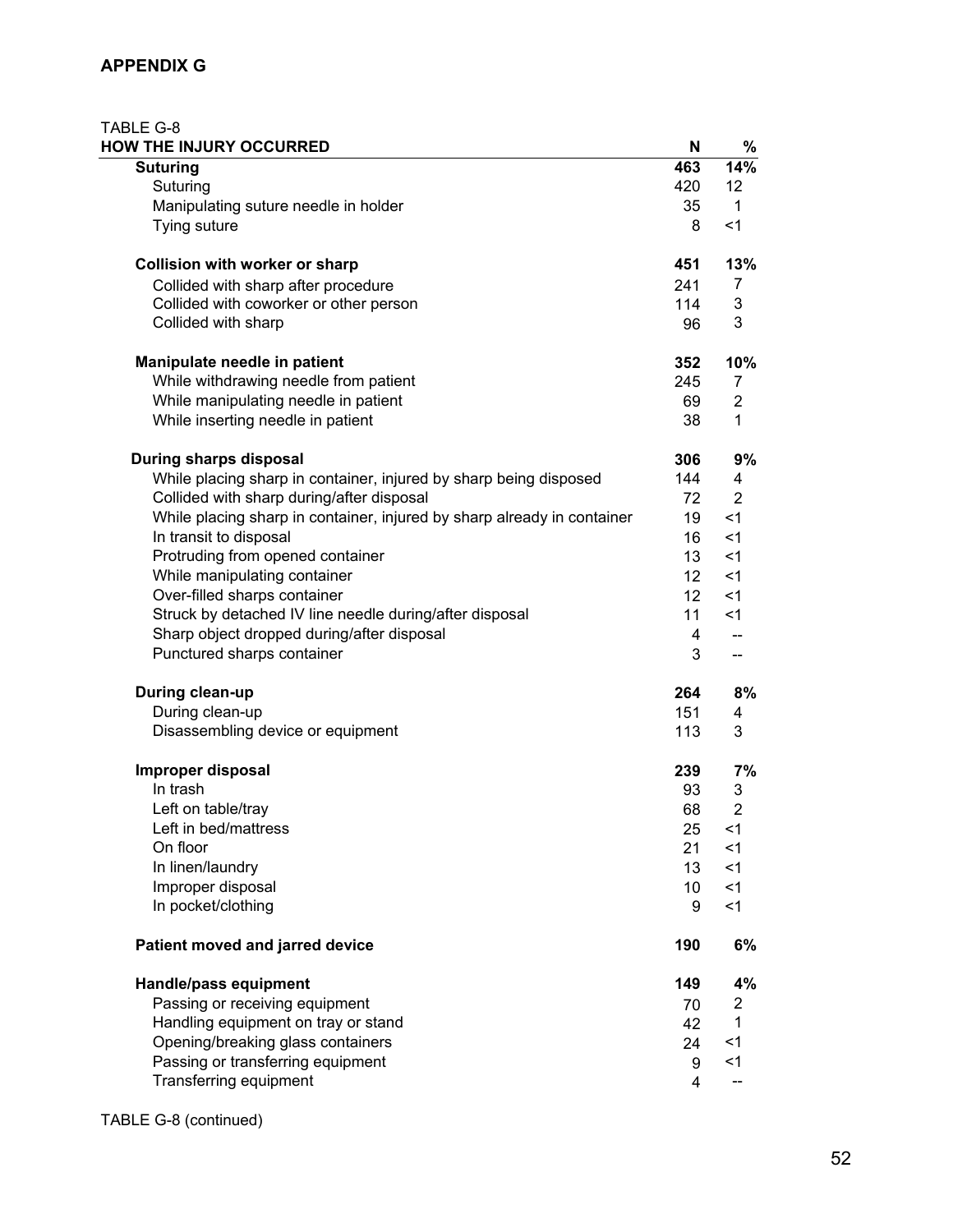#### **APPENDIX G**

| <b>HOW THE INJURY OCCURRED (continued)</b>               | N     | %              |
|----------------------------------------------------------|-------|----------------|
| <b>Activating safety device</b>                          | 130   | 4%             |
| <b>Recap needle</b>                                      | 111   | 3%             |
| Recapping                                                | 102   | 3              |
| Cap fell off after recapping                             | 9     | $<$ 1          |
| <b>Access IV line</b>                                    | 63    | 2%             |
| While withdrawing needle from line                       | 27    | $<$ 1          |
| While inserting needle in line                           | 24    | $<$ 1          |
| While manipulating needle in line                        | 12    | $<$ 1          |
| Failure to activate safety device                        | 42    | 1%             |
| Before use of item                                       | 38    | 1%             |
| Device malfunction                                       | 23    | $1\%$          |
| <b>Other</b>                                             | 465   | 14%            |
| Incising                                                 | 120   | $\overline{4}$ |
| Sharp object dropped                                     | 42    | 1              |
| Processing specimens                                     | 37    | $\mathbf 1$    |
| Transferring blood/bodily fluids into specimen container | 26    | $<$ 1          |
| Sharp object dropped after procedure                     | 25    | $<$ 1          |
| Decontamination/processing equipment                     | 16    | $<$ 1          |
| Palpating/exploring                                      | 2     |                |
| Other                                                    | 197   | 6              |
| <b>Unknown/Not answered</b>                              | 127   | 4%             |
| <b>STATE TOTAL</b>                                       | 3,413 | 100%           |

\* Percentages for frequencies less than 5 were not calculated

\*\* Hospital specific nomenclature provided, without specifying department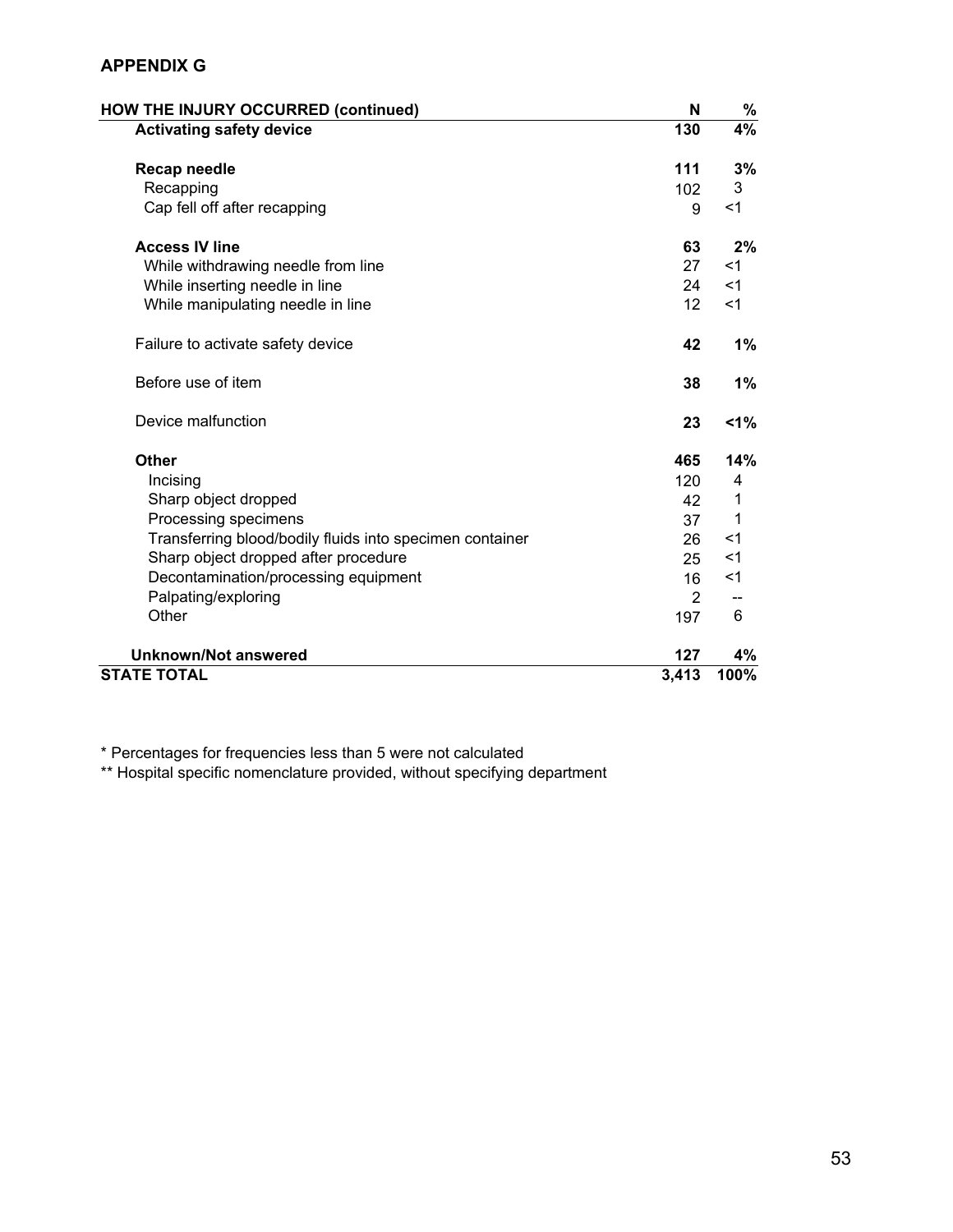#### **APPENDIX H**

**Sharps Injuries among Hospital Workers by Number of Licensed Hospital Beds, Massachusetts, 2002** 

|                                            |          | <b>Number of Licensed Hospital Beds</b> |              |                          |              |                          |                      |                |
|--------------------------------------------|----------|-----------------------------------------|--------------|--------------------------|--------------|--------------------------|----------------------|----------------|
|                                            |          | $0 - 100$                               | 101-300      |                          | $300+$       |                          | <b>All Hospitals</b> |                |
|                                            |          | <b>Beds</b>                             | <b>Beds</b>  |                          | <b>Beds</b>  |                          |                      |                |
|                                            |          | 33 hospitals                            | 55 hospitals |                          | 13 hospitals |                          | 101 hospitals        |                |
|                                            | N        | $\% *$                                  | N            | $\overline{\frac{9}{6}}$ | N            | $\sqrt[6]{6}$            | N                    | $\frac{1}{2}$  |
| <b>STATE TOTAL</b>                         | 271      | 100%                                    |              | 1,560 100% 1,582 100%    |              |                          | 3,413 100%           |                |
|                                            |          |                                         |              |                          |              |                          |                      |                |
| <b>WORK STATUS OF INJURED WORKER</b>       |          |                                         |              |                          |              |                          |                      |                |
| Employee                                   | 229      | 85 %                                    | 1,326        |                          | 85% 1,437    | 91%                      | 2,992                | 88 %           |
| Non-Employee Practitioner                  | 22       | 8                                       | 121          | 8                        | 49           | 3                        | 192                  | 6              |
| <b>Student</b>                             | 6        | $\overline{2}$                          | 59           | $\overline{4}$           | 44           | 3                        | 109                  | $\mathsf 3$    |
| Temp/Contract                              | 12       | $\overline{4}$                          | 42           | 3                        | 24           | $\overline{2}$           | 78                   | $\overline{2}$ |
| Volunteer                                  | 1        |                                         | 1            | $\overline{\phantom{0}}$ | 5            | $<$ 1                    | $\overline{7}$       | $<$ 1          |
| Other                                      | 0        | $-$                                     | 11           | $<$ 1                    | 3            | $\overline{\phantom{a}}$ | 14                   | $<$ 1          |
| Unknown/Not answered                       | 1        | --                                      | 0            |                          | 20           | 1                        | 21                   | $<$ 1          |
| <b>STATE TOTAL</b>                         | 271      | 100%                                    | 1,560        | 100%                     |              | 1,582 100%               | 3,413 100%           |                |
|                                            |          |                                         |              |                          |              |                          |                      |                |
| <b>OCCUPATION</b>                          |          |                                         |              |                          |              |                          |                      |                |
| <b>Nurse</b>                               | 130      | 48 %                                    | 686          | 44 %                     | 571          | $36\%$                   | 1,387                | 41 %           |
| Physician                                  | 61       | 23                                      | 380          | 24                       | 647          | 41                       | 1,088                | 32             |
| Technician                                 | 57       | 21                                      | 349          | 22                       | 198          | 13                       | 604                  | 18             |
| <b>Support Services</b>                    | 15       | 6                                       | 67           | 4                        | 50           | 3                        | 132                  | 4              |
| <b>Other Medical Staff</b>                 | 1        | $-$                                     | 25           | $\overline{2}$           | 15           | $<$ 1                    | 41                   | 1              |
| Other                                      | 6        | $\overline{2}$                          | 45           | 3                        | 92           | 6                        | 143                  | $\overline{4}$ |
| Unknown/Not answered                       | 1        | $\overline{\phantom{a}}$                | 8            | <1                       | 9            | < 1                      | 18                   | <1             |
| <b>STATE TOTAL</b>                         | 271      | 100%                                    |              | 1,560 100%               |              | 1,582 100%               | 3,413 100%           |                |
|                                            |          |                                         |              |                          |              |                          |                      |                |
| DEPARTMENT WHERE INJURY OCCURRED           |          |                                         |              |                          |              |                          |                      |                |
| Operating and procedure rooms              | 90       | 33%                                     | 635          | 41%                      | 561          | 35%                      | 1,286                | 38%            |
| Inpatient units                            | 82       | 30                                      | 378          | 24                       | 354          | 22                       | 814                  | 24             |
| <b>Emergency Department</b>                | 31       | 11                                      | 158          | 10                       | 111          | 7                        | 300                  | 9              |
| <b>Intensive Care Units</b>                | 12       | 4                                       | 102          | $\overline{7}$           | 171          | 11                       | 285                  | 8              |
| Laboratories                               | 21       | 8                                       | 104          | $\overline{7}$           | 96           | 6                        | 221                  | $\overline{7}$ |
| Outpatient areas                           | 12       | 4                                       | 49           | 3                        | 50           | 3                        | 111                  | 3              |
| Other areas                                | 22       | 8                                       | 130          | 8                        | 230          | 14                       | 382                  | 11             |
| Unknown/Not answered<br><b>STATE TOTAL</b> | 1<br>271 | $\overline{a}$<br>100%                  | 4            | 1,560 100% 1,582 100%    | 9            | < 1                      | 14<br>3,413 100%     | $<$ 1          |
|                                            |          |                                         |              |                          |              |                          |                      |                |
| PROCEDURE FOR WHICH DEVICE WAS USED        |          |                                         |              |                          |              |                          |                      |                |
| Injection                                  | 59       | 22 %                                    | 323          | 21%                      | 331          | 21%                      | 713                  | 21%            |
| Suturing                                   | 54       | 20                                      | 305          | 20                       | 321          | 20                       | 680                  | 20             |
| <b>Blood procedures</b>                    | 54       | 20                                      | 318          | 20                       | 239          | 15                       | 611                  | 18             |
| Making the incision                        | 24       | 9                                       | 132          | 8                        | 118          | $\overline{7}$           | 274                  | 8              |
| Line procedures                            | 32       | 12                                      | 129          | 8                        | 124          | 8                        | 285                  | 8              |
| To obtain body fluid or tissue sample      | 8        | $\mathbf{3}$                            | 47           | $\mathbf{3}$             | 33           | $\overline{2}$           | 88                   | 3              |
| Dental procedures                          | 1        | $\overline{a}$                          | 9            | $<$ 1                    | 1            | $\overline{\phantom{a}}$ | 11                   | $<$ 1          |
| Other                                      | 25       | 9                                       | 158          | 10                       | 205          | 13                       | 388                  | 11             |
| Unknown/Not answered                       | 14       | 14                                      | 139          | $\boldsymbol{9}$         |              |                          |                      |                |
| <b>STATE TOTAL</b>                         | 271      | 100%                                    |              | 1,560 100% 1,582 100%    | 210          | 13                       | 363<br>3,413 100%    | 11             |
|                                            |          |                                         |              |                          |              |                          |                      |                |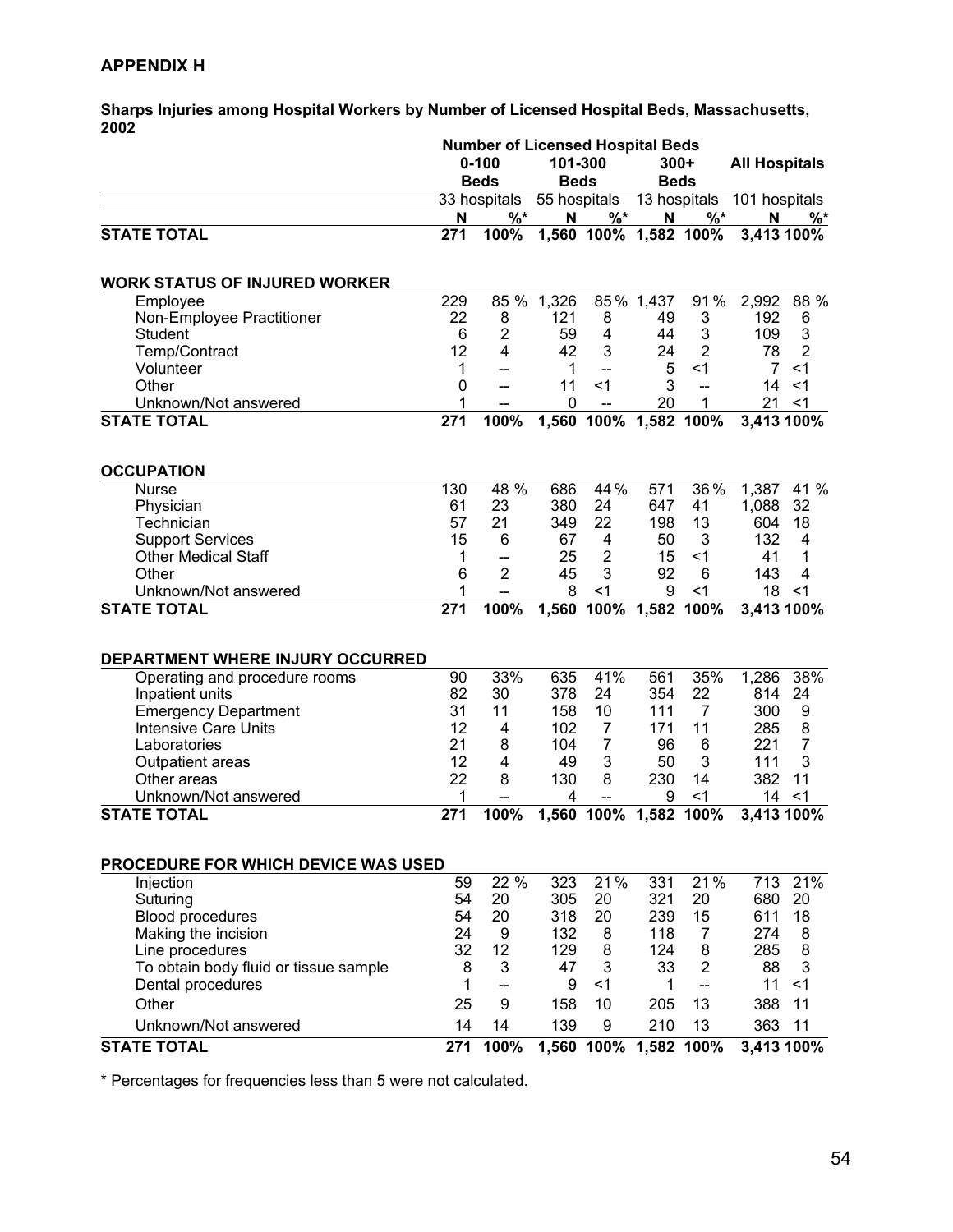#### **APPENDIX H**

**Sharps Injuries among Hospital Workers by Number of Licensed Hospital Beds, Massachusetts, 2002** 

|                                      | <b>Number of Licensed Hospital Beds</b> |                          |              |                          |                       |                          |                      |                           |
|--------------------------------------|-----------------------------------------|--------------------------|--------------|--------------------------|-----------------------|--------------------------|----------------------|---------------------------|
|                                      |                                         | $0 - 100$                | 101-300      |                          | $300+$                |                          | <b>All Hospitals</b> |                           |
|                                      |                                         | <b>Beds</b>              | <b>Beds</b>  |                          |                       | <b>Beds</b>              |                      |                           |
|                                      |                                         | 33 hospitals             | 55 hospitals |                          | 13 hospitals          |                          | 101 hospitals        |                           |
|                                      | N                                       | $\sqrt{0^*}$             | N            | $\overline{\frac{9}{6}}$ | N                     | $\overline{\frac{9}{6}}$ | N                    | $\frac{9}{6}$ *           |
|                                      |                                         |                          |              |                          |                       |                          |                      |                           |
| DEVICE INVOLVED IN THE INJURY        |                                         |                          |              |                          |                       |                          |                      |                           |
| Hypodermic needle                    | 65                                      | 24%                      | 430          | 28%                      | 489                   | 31%                      | 984                  | 29%                       |
| Suture needle                        | 48                                      | 18                       | 298          | 19                       | 350                   | 22                       | 696                  | 20                        |
| <b>Butterfly needle</b>              | 18                                      | $\overline{7}$           | 169          | 11                       | 151                   | 10                       | 338                  | 10                        |
| Scalpel blade                        | 18                                      | 7                        | 99           | 6                        | 125                   | 8                        | 242                  | 7                         |
| Vacuum tube collection holder/needle | 14                                      | 5                        | 97           | 6                        | 45                    | 3                        | 156                  | 5                         |
| Glass                                | 4                                       | $\overline{\phantom{a}}$ | 25           | 2                        | 29                    | $\overline{2}$           | 58                   | $\overline{2}$            |
| Other hollow bore needle             | 60                                      | 22                       | 225          | 14                       | 179                   | 11                       | 464                  | 14                        |
| Other                                | 40                                      | 15                       | 177          | 11                       | 177                   | 11                       | 394                  | 12                        |
| Unknown/Not answered                 | 4                                       | $\overline{\phantom{a}}$ | 40           | 3                        | 37                    | 2                        | 81                   | $\overline{2}$            |
| <b>STATE TOTAL</b>                   | 271                                     | 100%                     | 1,560        |                          | 100% 1,582 100%       |                          | 3,413 100%           |                           |
|                                      |                                         |                          |              |                          |                       |                          |                      |                           |
| <b>SAFETY DEVICE</b><br><b>No</b>    | 139                                     | 51%                      | 949          |                          | 61% 1,021             | 65%                      |                      | 62%                       |
| Yes                                  | 111                                     | 41                       | 470          | 30                       | 295                   | 19                       | 2,109<br>876         | 26                        |
| Unknown/Not answered                 | 21                                      | 10                       | 141          | 9                        | 266                   | 17                       | 428                  | -13                       |
| <b>STATE TOTAL</b>                   | 271                                     | 100%                     |              |                          | 1,560 100% 1,582 100% |                          | 3,413 100%           |                           |
|                                      |                                         |                          |              |                          |                       |                          |                      |                           |
|                                      |                                         |                          |              |                          |                       |                          |                      |                           |
| WHEN THE INJURY OCCURRED             |                                         |                          |              |                          |                       |                          |                      |                           |
| During Use of the Item               | 103                                     | 38%                      | 713          | 46%                      | 723                   | 46%                      | 1,539                | 45%                       |
| After Use / Before Disposal          | 116                                     | 43                       | 502          | 32                       | 512                   | 32                       | 1,130                | 33                        |
| During or after disposal of the item | 44                                      | 16                       | 292          | 19                       | 199                   | 13                       | 535                  | 16                        |
| Before use of the item               | 4                                       | $\overline{\phantom{a}}$ | 14           | $<$ 1                    | 20                    | 1                        | 38                   | 1                         |
| Unknown/Not answered                 | 4                                       |                          | 39           | 3                        | 128                   | 8                        | 171                  | 5                         |
| <b>STATE TOTAL</b>                   | 271                                     | 100%                     | 1,560        | 100%                     |                       | 1,582 100%               | 3,413 100%           |                           |
|                                      |                                         |                          |              |                          |                       |                          |                      |                           |
| <b>HOW THE INJURY OCCURRED</b>       |                                         |                          |              |                          |                       |                          |                      |                           |
| Collision with worker or sharp       | 35                                      | 13%                      | 203          | 13%                      | 213                   | 13%                      | 451                  | 13%                       |
| Suturing                             | 30                                      | 11                       | 189          | 12                       | 244                   | 15                       | 463                  | 14                        |
| During sharps disposal               | 30                                      | 11                       | 170          | 11                       | 106                   | $\overline{7}$           | 306                  | 9                         |
| Manipulate needle in patient         | 18                                      | $\overline{7}$           | 162          | 10                       | 172                   | 11                       | 352                  | 10                        |
| During clean-up                      | 35                                      | 13                       | 126          | 8                        | 103                   | 7                        | 264                  | 8                         |
| Improper disposal                    | 16                                      | 6                        | 124          | 8                        | 99                    | 6                        | 239                  | 7                         |
| Patient moved / jarred device        | 18                                      | $\overline{7}$           | 120          | 8                        | 52                    | 3                        | 190                  | 6                         |
| Handle / pass equipment              | 10                                      | 4                        | 87           | 6                        | 52                    | 3                        | 149                  | 4                         |
| Activate safety device               | 18                                      | $\overline{7}$           | 59           | 4                        | 53                    | 3                        | 130                  | 4                         |
| Recap needle                         | 12                                      | 4                        | 47           | 3                        | 52                    | 3                        | 111                  | $\ensuremath{\mathsf{3}}$ |
| Access IV line                       | 5                                       | $\overline{\mathbf{c}}$  | 19           | 1                        | 39                    | $\overline{2}$           | 63                   | $\overline{2}$            |
| Failure to activate safety device    | 11                                      | 4                        | 29           | $\overline{2}$           | 2                     | $\overline{\phantom{a}}$ | 42                   | 1                         |
| Before use of item                   | 4                                       | $-$                      | 14           | $<$ 1                    | 20                    | 1                        | 38                   | 1                         |
| Device malfunctioned                 | $\overline{2}$                          | $-$                      | 19           | 1                        | $\overline{2}$        | $-$                      | 23                   | < 1                       |
| Other                                | 24                                      | 9                        | 165          | 11                       | 276                   | 18                       | 465                  | 14                        |
| Unknown/Not answered                 | 3                                       | --                       | 27           | 2                        | 97                    | 6                        | 127                  | 4                         |
| <b>STATE TOTAL</b>                   | 271                                     | 100%                     | 1,560        |                          | 100% 1,582 100%       |                          |                      | 3,413 100%                |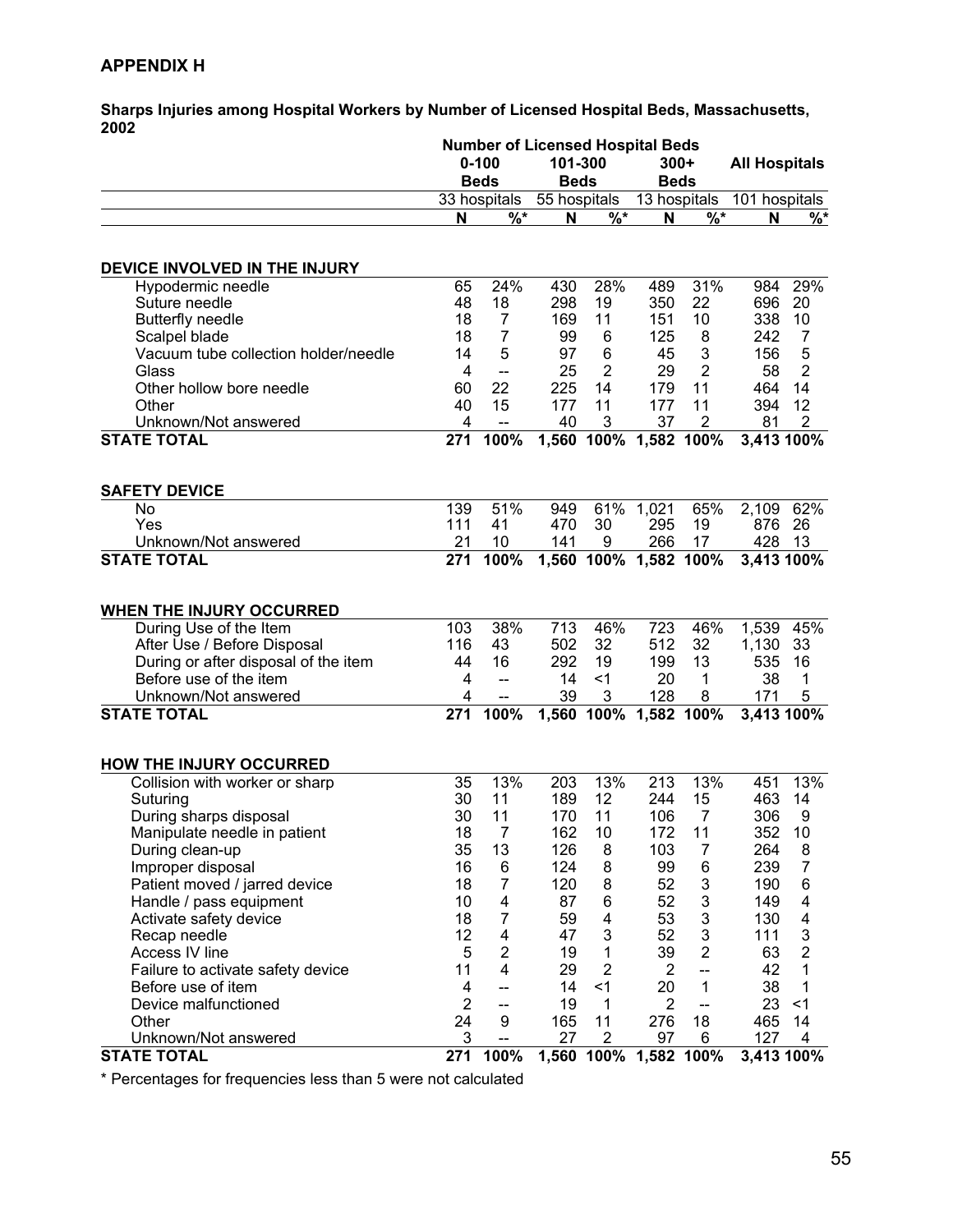#### **APPENDIX I**

|                                       | <b>Teaching Status</b> |                |              |                          |                                   |                |
|---------------------------------------|------------------------|----------------|--------------|--------------------------|-----------------------------------|----------------|
|                                       | <b>Teaching</b>        |                |              |                          | <b>Non-teaching All Hospitals</b> |                |
|                                       | 14 hospitals           |                | 87 hospitals |                          | 101 hospitals                     |                |
|                                       | N                      | $%$ *          | N            | $\overline{\frac{9}{6}}$ | N                                 | $%^*$          |
| <b>STATE TOTAL</b>                    | 1,365                  | 100%           | 2,048        | 100%                     | 3,413 100%                        |                |
| <b>WORK STATUS OF INJURED WORKER</b>  |                        |                |              |                          |                                   |                |
| Employee                              | 1,214                  | 89%            | 1,778        | 87%                      | 2,992                             | 88 %           |
| Non-Employee Practitioner             | 56                     | 4              | 136          | 7                        | 192                               | 6              |
| <b>Student</b>                        | 41                     | 3              | 68           | 3                        | 109                               | 3              |
| Temp/Contract                         | 32                     | $\overline{2}$ | 46           | $\overline{2}$           | 78                                | $\overline{2}$ |
| Volunteer                             | 5                      | $<$ 1          | 2            | $\overline{\phantom{a}}$ | $\overline{7}$                    | $<$ 1          |
| Other                                 | $\mathbf{0}$           | $-$            | 14           | $<$ 1                    | 14                                | $<$ 1          |
| Unknown/Not answered                  | 17                     | 1              | 4            | $\overline{\phantom{a}}$ | 21                                | $<$ 1          |
| <b>STATE TOTAL</b>                    | 1,365                  | 100%           | 2,048        | 100%                     | 3,413 100%                        |                |
| <b>OCCUPATION</b>                     |                        |                |              |                          |                                   |                |
| <b>Nurse</b>                          | 492                    | 36%            | 895          | 44%                      | 1,387                             | 41 %           |
| Physician                             | 563                    | 41             | 525          | 26                       | 1,088                             | 32             |
| Technician                            | 167                    | 12             | 437          | 21                       | 604                               | 18             |
| <b>Support Services</b>               | 34                     | $\overline{2}$ | 98           | 5                        | 132                               | 4              |
| <b>Other Medical Staff</b>            | 16                     | 1              | 25           | 1                        | 41                                | 1              |
| Other                                 | 86                     | 6              | 57           | 3                        | 143                               | $\overline{4}$ |
| Unknown/Not answered                  | 7                      | <1             | 11           | $<$ 1                    | 18                                | $<$ 1          |
| <b>STATE TOTAL</b>                    | 1,365                  | 100%           | 2,048        | 100%                     | 3,413 100%                        |                |
| DEPARTMENT WHERE INJURY OCCURRED      |                        |                |              |                          |                                   |                |
| Operating and procedure rooms         | 475                    | 35%            | 811          | 40%                      | 1,286                             | 38%            |
| Inpatient units                       | 305                    | 22             | 509          | 25                       | 814                               | 24             |
| <b>Emergency Department</b>           | 89                     | $\overline{7}$ | 211          | 10                       | 300                               | 9              |
| <b>Intensive Care Units</b>           | 131                    | 10             | 154          | 8                        | 285                               | 8              |
| Laboratories                          | 84                     | 6              | 137          | 7                        | 221                               | $\overline{7}$ |
| Outpatient areas                      | 50                     | $\overline{4}$ | 61           | 3                        | 111                               | 3              |
| Other areas                           | 225                    | 16             | 157          | 8                        | 382                               | 11             |
| Unknown/Not answered                  | 6                      | <1             | 8            | $<$ 1                    | 14                                | $<$ 1          |
| <b>STATE TOTAL</b>                    | 1,365                  | 100%           | 2,048        | 100%                     | 3,413 100%                        |                |
| PROCEDURE FOR WHICH DEVICE WAS USED   |                        |                |              |                          |                                   |                |
|                                       | 267                    | 20%            | 446          | 22%                      | 713                               | 21%            |
| Injection<br>Suturing                 | 280                    | 21             | 400          | 20                       | 680                               | 20             |
| <b>Blood procedures</b>               | 237                    | 17             | 435          | 21                       | 611                               | 18             |
| Making the incision                   | 104                    | 8              | 170          | 8                        | 274                               | 8              |
| Line procedures                       | 108                    | 8              | 177          | 9                        | 285                               | 8              |
| To obtain body fluid or tissue sample | 24                     | $\overline{2}$ | 64           | 3                        | 88                                | 3              |
| Dental procedures                     | $\overline{7}$         | $<$ 1          | 4            | --                       | 11                                | < 1            |
| Other                                 | 152                    | 11             | 175          | 9                        | 388                               | 11             |
| Unknown/Not answered                  |                        |                |              |                          |                                   |                |
|                                       | 18 <sub>1</sub>        | 14             | 177          | 9                        | 363                               | 10             |
| <b>STATE TOTAL</b>                    | 1,365                  | 100%           | 2,048        | 100%                     | 3,413 100%                        |                |

# **Sharps Injuries among Hospital Workers by Teaching Status, Massachusetts, 2002**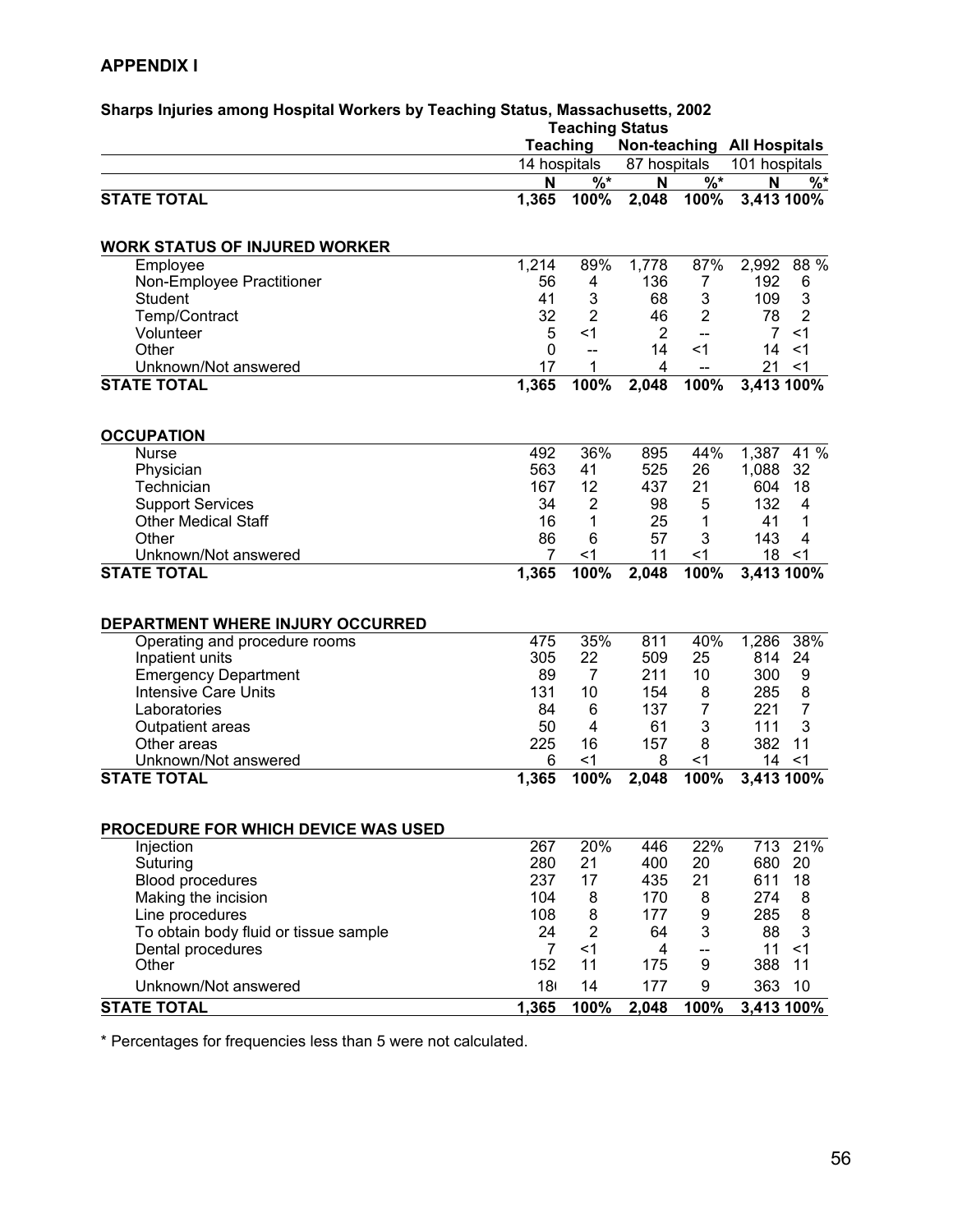#### **APPENDIX I**

|                                      |                 | <b>Teaching Status</b> |                            |                         |               |                           |  |
|--------------------------------------|-----------------|------------------------|----------------------------|-------------------------|---------------|---------------------------|--|
|                                      | <b>Teaching</b> |                        | Non-teaching All Hospitals |                         |               |                           |  |
|                                      | 14 hospitals    |                        | 87 hospitals               |                         | 101 hospitals |                           |  |
|                                      | N               | $%^*$                  | N                          | $\frac{9}{6}$ *         | N             | %                         |  |
|                                      | 1,365           | 100%                   | 2,048                      | 100%                    | 3,413 100%    |                           |  |
| DEVICE INVOLVED IN THE INJURY        |                 |                        |                            |                         |               |                           |  |
| Hypodermic needle                    | 392             | 29%                    | 592                        | 29%                     | 984           | 29%                       |  |
| Suture needle                        | 307             | 22                     | 389                        | 19                      | 696           | 20                        |  |
| <b>Butterfly needle</b>              | 139             | 10                     | 199                        | 10                      | 338           | 10                        |  |
| Scalpel blade                        | 115             | 8                      | 127                        | 6                       | 242           | $\overline{7}$            |  |
| Vacuum tube collection holder/needle | 32              | $\overline{2}$         | 124                        | 6                       | 156           | 5                         |  |
| Glass                                | 25              | $\overline{2}$         | 33                         | $\overline{2}$          | 58            | $\overline{2}$            |  |
| Other hollow bore needle             | 175             | 13                     | 289                        | 14                      | 464           | 14                        |  |
| Other                                | 142             | 10                     | 248                        | 12                      | 394           | 11                        |  |
| Unknown/Not answered                 | 36              | 3                      | 45                         | 1                       | 81            | $\overline{2}$            |  |
| <b>STATE TOTAL</b>                   | 1,365           | 100%                   | 2,048                      | 100%                    | 3,413 100%    |                           |  |
|                                      |                 |                        |                            |                         |               |                           |  |
| <b>SAFETY DEVICE</b>                 |                 |                        |                            |                         |               |                           |  |
| <b>No</b><br>Yes                     | 914             | 67%                    | 1,195<br>623               | 58%                     | 2,109         | 62%                       |  |
|                                      | 253<br>198      | 19<br>15               | 230                        | 30                      | 876<br>428    | 26<br>13                  |  |
| Unknown/Not answered                 |                 |                        |                            | 11                      |               |                           |  |
| <b>STATE TOTAL</b>                   | 1,365           | 100%                   | 2,048                      | 100%                    | 3,413 100%    |                           |  |
| WHEN THE INJURY OCCURRED             |                 |                        |                            |                         |               |                           |  |
| During Use of the Item               | 626             | 46%                    | 913                        | 45%                     | 1,539         | 45%                       |  |
| After Use / Before Disposal          | 426             | 31                     | 704                        | 34                      | 1,130         | 33                        |  |
| During or after disposal of the item | 170             | 12                     | 365                        | 18                      | 535           | 16                        |  |
| Before use of the item               | 20              | 1                      | 18                         | 1                       | 38            | 1                         |  |
| Unknown/Not answered                 | 123             | 9                      | 48                         | $\overline{\mathbf{c}}$ | 171           | 5                         |  |
| <b>STATE TOTAL</b>                   | 1,365           | 100%                   | 2,048                      | 100%                    | $3,413$ 100%  |                           |  |
|                                      |                 |                        |                            |                         |               |                           |  |
| <b>HOW THE INJURY OCCURRED</b>       |                 |                        |                            |                         |               |                           |  |
| Collision with worker or sharp       | 156             | 11                     | 295                        | 14                      | 451           | 13%                       |  |
| Suturing                             | 212             | 16                     | 251                        | 12                      | 463           | 14                        |  |
| During sharps disposal               | 95              | $\overline{7}$         | 211                        | 10                      | 306           | 10                        |  |
| Manipulate needle in patient         | 148             | 11                     | 204                        | 10                      | 352           | 10                        |  |
| During clean-up                      | 95              | $\overline{7}$         | 169                        | 8                       | 264           | 8                         |  |
| Improper disposal                    | 80              | 6                      | 159                        | 8                       | 239           | $\overline{7}$            |  |
| Patient moved / jarred device        | 42              | 3                      | 148                        | 7                       | 190           | 6                         |  |
| Handle / pass equipment              | 44              | 3                      | 105                        | 5                       | 149           | 5                         |  |
| Activate safety device               | 20              | 1                      | 110                        | 5                       | 130           | $\overline{\mathbf{4}}$   |  |
| Recap needle                         | 54              | 4                      | 57                         | 3                       | 111           | $\ensuremath{\mathsf{3}}$ |  |
| Access IV line                       | 37              | 3                      | 26                         | 1                       | 63            | $\overline{2}$            |  |
| Failure to activate safety device    | 3               | --                     | 39                         | $\overline{c}$          | 42            | 1                         |  |
| Before use of item                   | 20              | 1                      | 18                         | 1                       | 38            | 1                         |  |
| Device malfunctioned                 | 3               | --                     | 20                         | 1                       | 23            | $<$ 1                     |  |
| Other                                | 265             | 19                     | 200                        | 10                      | 465           | 14                        |  |
| Unknown / Not answered               | 91              | 7                      | 36                         | 2                       | 127           | 4                         |  |
| <b>STATE TOTAL</b>                   | 1,365           | 100%                   | 2,048                      | 100%                    |               | 3,413 100%                |  |

# **Sharps Injuries among Hospital Workers by Teaching Status, Massachusetts, 2002**